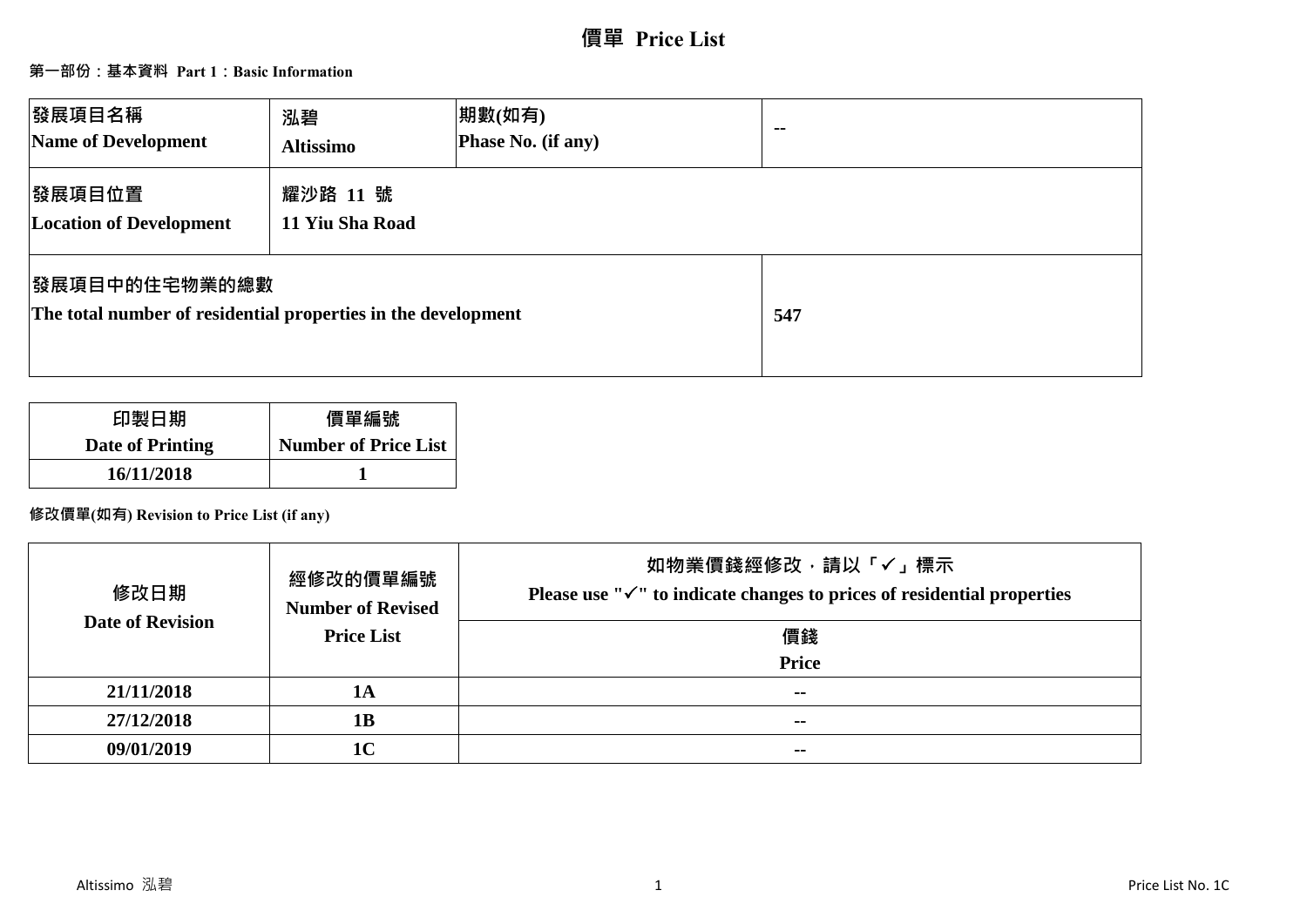# 第二部份:面積及售價資料 Part 2: Information on Area and Price

|                           | 物業的描述<br>Description of<br><b>Residential Property</b> |             | 實用面積<br>(包括露台,工作平台及陽台 如有)<br>平方米(平方呎)                                                                 | 售價(元)        | 實用面積<br>每平方米/呎售價<br>元·每平方米                                                     |                                            |                     |    |                          | 平方米(平方呎)<br>sq. metre (sq. ft.) | 其他指明項目的面積(不計算入實用面積)     |            | Area of other specified items (Not included in the Saleable Area) |               |            |
|---------------------------|--------------------------------------------------------|-------------|-------------------------------------------------------------------------------------------------------|--------------|--------------------------------------------------------------------------------|--------------------------------------------|---------------------|----|--------------------------|---------------------------------|-------------------------|------------|-------------------------------------------------------------------|---------------|------------|
| 大廈<br>名稱<br>Block<br>Name | 樓層<br>Floor                                            | 單位<br>Unit  | Saleable Area<br>(including balcony, utility platform and<br>verandah, if any)<br>sq. metre (sq. ft.) | Price $(\$)$ | (元·每平方呎)<br>Unit Rate of Saleable Area<br>\$ per sq. metre<br>$$$ per sq. ft.) | 空調機房<br>Air-<br>Conditioning<br>plant room | 窗台<br>Bay<br>window | 閣樓 | 平台<br>Cockloft Flat roof | 花園<br>Garden                    | 停車位<br>Parking<br>space | 天台<br>Roof | 梯屋<br>Stairhood                                                   | 前庭<br>Terrace | 庭院<br>Yard |
| T <sub>2</sub>            |                                                        | A           | 81.620 (879)<br>露台 Balcony: 2.931 (32);<br>工作平台 Utility Platform: 1.500 (16)                          | 15,224,000   | 186,523 (17,320)                                                               |                                            |                     |    |                          |                                 |                         |            |                                                                   |               |            |
| T <sub>2</sub>            |                                                        | B           | 44.638 (480)<br>露台 Balcony: 2.000 (22);<br>工作平台 Utility Platform: 1.500 (16)                          | 8,534,000    | 191,182 (17,779)                                                               |                                            |                     |    |                          |                                 |                         |            |                                                                   |               |            |
| T <sub>2</sub>            | -1                                                     | $\mathbf C$ | 43.631 (470)<br>露台 Balcony: 2.000 (22);<br>工作平台 Utility Platform: 1.500 (16)                          | 7,776,000    | 178,222 (16,545)                                                               |                                            |                     |    |                          |                                 |                         |            |                                                                   |               |            |
| T <sub>2</sub>            |                                                        | D           | 81.399 (876)<br>露台 Balcony: 2.954 (32);<br>工作平台 Utility Platform: $1.500(16)$                         | 14,146,000   | 173,786 (16,148)                                                               |                                            |                     |    |                          |                                 |                         |            |                                                                   |               |            |
| T <sub>2</sub>            |                                                        | ${\bf E}$   | 49.000 (527)<br>露台 Balcony: 2.000 (22);<br>工作平台 Utility Platform: $0.000(0)$                          | 9,248,000    | 188,735 (17,548)                                                               |                                            |                     |    |                          |                                 |                         |            |                                                                   |               |            |
| T <sub>2</sub>            |                                                        | H           | 29.346 (316)<br>露台 Balcony: 2.000 (22);<br>工作平台 Utility Platform: 0.000 (0)                           | 6,183,000    | 210,693 (19,566)                                                               |                                            |                     |    |                          |                                 |                         |            |                                                                   |               |            |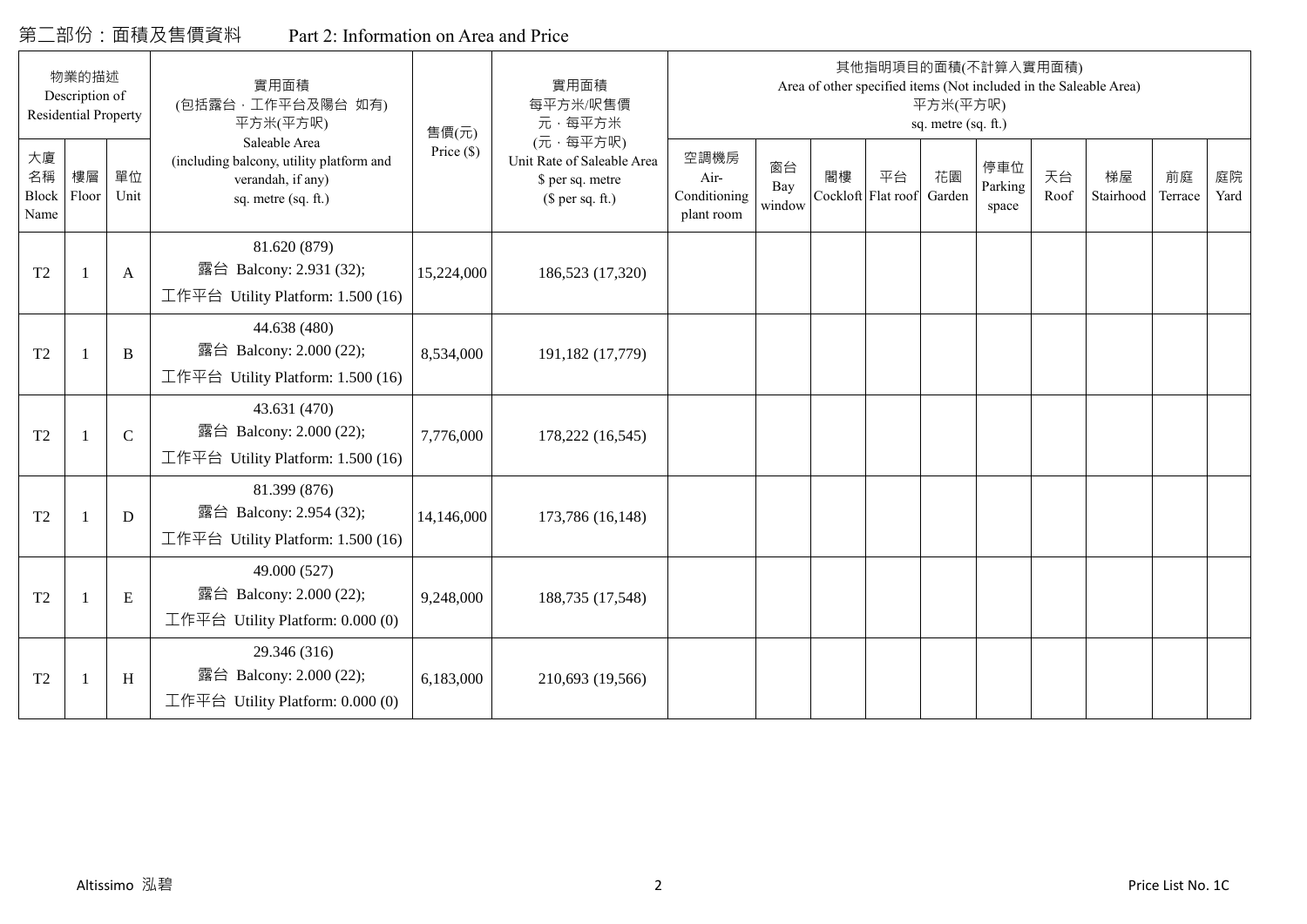|                                  | 物業的描述<br>Description of<br><b>Residential Property</b> |             | 實用面積<br>(包括露台,工作平台及陽台 如有)<br>平方米(平方呎)                                                                 | 售價(元)        | 實用面積<br>每平方米/呎售價<br>元·每平方米                                                     |                                            |                     |                          |    | 平方米(平方呎)<br>sq. metre (sq. ft.) | 其他指明項目的面積(不計算入實用面積)     |            | Area of other specified items (Not included in the Saleable Area) |               |            |
|----------------------------------|--------------------------------------------------------|-------------|-------------------------------------------------------------------------------------------------------|--------------|--------------------------------------------------------------------------------|--------------------------------------------|---------------------|--------------------------|----|---------------------------------|-------------------------|------------|-------------------------------------------------------------------|---------------|------------|
| 大廈<br>名稱<br><b>Block</b><br>Name | 樓層<br>Floor                                            | 單位<br>Unit  | Saleable Area<br>(including balcony, utility platform and<br>verandah, if any)<br>sq. metre (sq. ft.) | Price $(\$)$ | (元·每平方呎)<br>Unit Rate of Saleable Area<br>\$ per sq. metre<br>(\$ per sq. ft.) | 空調機房<br>Air-<br>Conditioning<br>plant room | 窗台<br>Bay<br>window | 閣樓<br>Cockloft Flat roof | 平台 | 花園<br>Garden                    | 停車位<br>Parking<br>space | 天台<br>Roof | 梯屋<br>Stairhood                                                   | 前庭<br>Terrace | 庭院<br>Yard |
| T <sub>2</sub>                   | $\overline{2}$                                         | A           | 81.620 (879)<br>露台 Balcony: 2.931 (32);<br>工作平台 Utility Platform: 1.500 (16)                          | 15,254,000   | 186,890 (17,354)                                                               |                                            |                     |                          |    |                                 |                         |            |                                                                   |               |            |
| T <sub>2</sub>                   | 2                                                      | B           | 44.638 (480)<br>露台 Balcony: 2.000 (22);<br>工作平台 Utility Platform: 1.500 (16)                          | 8,551,000    | 191,563 (17,815)                                                               |                                            |                     |                          |    |                                 |                         |            |                                                                   |               |            |
| T <sub>2</sub>                   | $\overline{2}$                                         | $\mathbf C$ | 43.631 (470)<br>露台 Balcony: 2.000 (22);<br>工作平台 Utility Platform: 1.500 (16)                          | 7,933,000    | 181,820 (16,879)                                                               |                                            |                     |                          |    |                                 |                         |            |                                                                   |               |            |
| T <sub>2</sub>                   | $\overline{2}$                                         | D           | 81.399 (876)<br>露台 Balcony: 2.954 (32);<br>工作平台 Utility Platform: $1.500(16)$                         | 15,032,000   | 184,671 (17,160)                                                               |                                            |                     |                          |    |                                 |                         |            |                                                                   |               |            |
| T <sub>2</sub>                   | $\overline{2}$                                         | E           | 49.000 (527)<br>露台 Balcony: 2.000 (22);<br>工作平台 Utility Platform: 0.000 (0)                           | 9,266,000    | 189, 102 (17, 583)                                                             |                                            |                     |                          |    |                                 |                         |            |                                                                   |               |            |
| T <sub>2</sub>                   | $\overline{2}$                                         | H           | 29.346 (316)<br>露台 Balcony: 2.000 (22);<br>工作平台 Utility Platform: 0.000 (0)                           | 6,195,000    | 211,102 (19,604)                                                               |                                            |                     |                          |    |                                 |                         |            |                                                                   |               |            |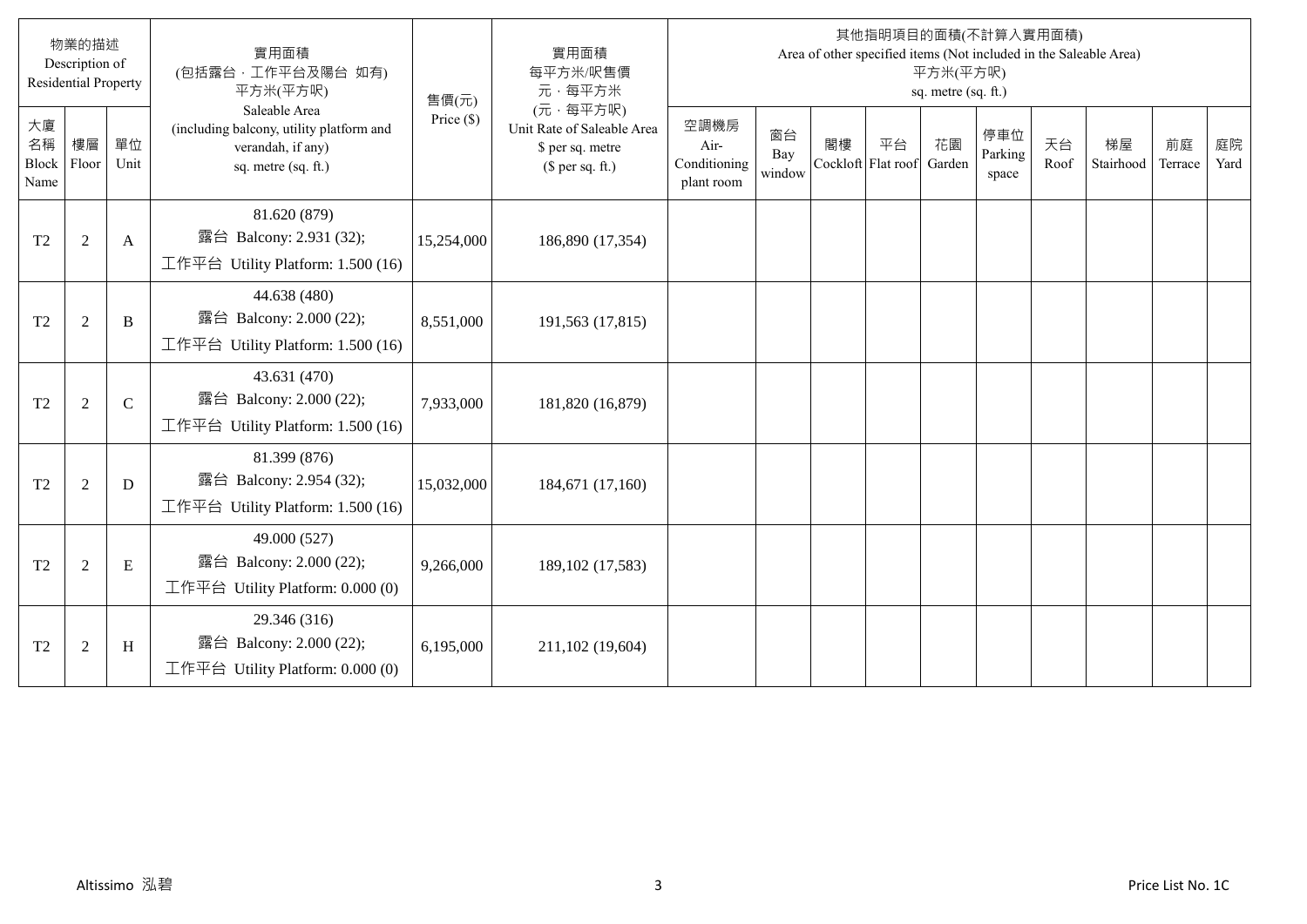|                                  | 物業的描述<br>Description of<br><b>Residential Property</b> |             | 實用面積<br>(包括露台,工作平台及陽台 如有)<br>平方米(平方呎)                                                                 | 售價(元)        | 實用面積<br>每平方米/呎售價<br>元·每平方米                                                     |                                            |                     |                          |    | 平方米(平方呎)<br>sq. metre (sq. ft.) | 其他指明項目的面積(不計算入實用面積)     |            | Area of other specified items (Not included in the Saleable Area) |               |            |
|----------------------------------|--------------------------------------------------------|-------------|-------------------------------------------------------------------------------------------------------|--------------|--------------------------------------------------------------------------------|--------------------------------------------|---------------------|--------------------------|----|---------------------------------|-------------------------|------------|-------------------------------------------------------------------|---------------|------------|
| 大廈<br>名稱<br><b>Block</b><br>Name | 樓層<br>Floor                                            | 單位<br>Unit  | Saleable Area<br>(including balcony, utility platform and<br>verandah, if any)<br>sq. metre (sq. ft.) | Price $(\$)$ | (元·每平方呎)<br>Unit Rate of Saleable Area<br>\$ per sq. metre<br>(\$ per sq. ft.) | 空調機房<br>Air-<br>Conditioning<br>plant room | 窗台<br>Bay<br>window | 閣樓<br>Cockloft Flat roof | 平台 | 花園<br>Garden                    | 停車位<br>Parking<br>space | 天台<br>Roof | 梯屋<br>Stairhood                                                   | 前庭<br>Terrace | 庭院<br>Yard |
| T <sub>2</sub>                   | 3                                                      | B           | 44.638 (480)<br>露台 Balcony: 2.000 (22);<br>工作平台 Utility Platform: 1.500 (16)                          | 8,568,000    | 191,944 (17,850)                                                               |                                            |                     |                          |    |                                 |                         |            |                                                                   |               |            |
| T <sub>2</sub>                   | $\overline{3}$                                         | $\mathbf C$ | 43.631 (470)<br>露台 Balcony: 2.000 (22);<br>工作平台 Utility Platform: 1.500 (16)                          | 7,949,000    | 182,187 (16,913)                                                               |                                            |                     |                          |    |                                 |                         |            |                                                                   |               |            |
| T <sub>2</sub>                   | 3                                                      | D           | 81.399 (876)<br>露台 Balcony: 2.954 (32);<br>工作平台 Utility Platform: 1.500 (16)                          | 15,062,000   | 185,039 (17,194)                                                               |                                            |                     |                          |    |                                 |                         |            |                                                                   |               |            |
| T <sub>2</sub>                   | $\overline{3}$                                         | E           | 49.000 (527)<br>露台 Balcony: 2.000 (22);<br>工作平台 Utility Platform: 0.000 (0)                           | 9,285,000    | 189,490 (17,619)                                                               |                                            |                     |                          |    |                                 |                         |            |                                                                   |               |            |
| T <sub>2</sub>                   | $\mathfrak{Z}$                                         | H           | 29.346 (316)<br>露台 Balcony: 2.000 (22);<br>工作平台 Utility Platform: 0.000 (0)                           | 6,238,000    | 212,567 (19,741)                                                               |                                            |                     |                          |    |                                 |                         |            |                                                                   |               |            |
| T <sub>2</sub>                   | 5                                                      | B           | 44.638 (480)<br>露台 Balcony: 2.000 (22);<br>工作平台 Utility Platform: $1.500(16)$                         | 8,585,000    | 192,325 (17,885)                                                               |                                            |                     |                          |    |                                 |                         |            |                                                                   |               |            |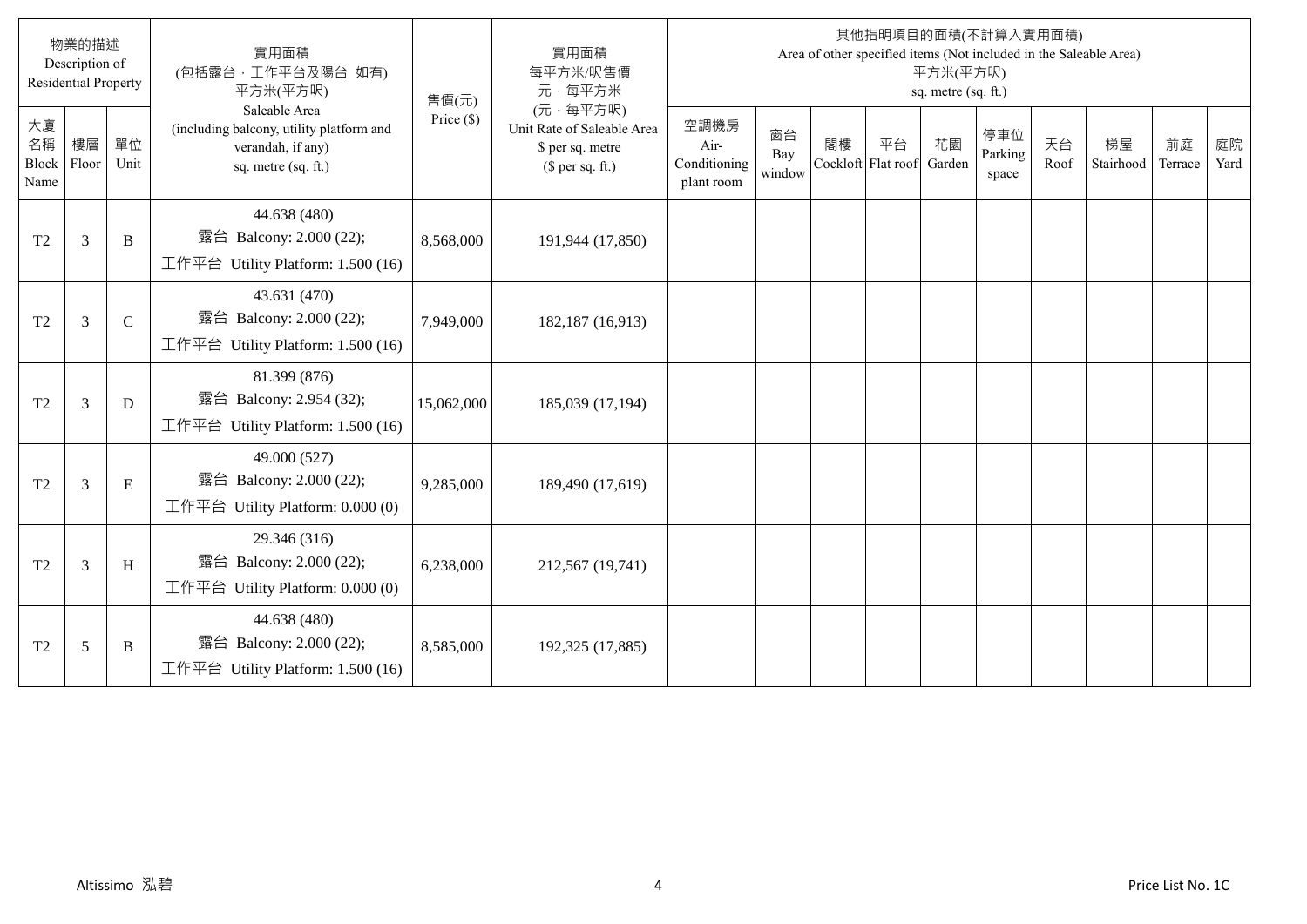|                                  | 物業的描述<br>Description of<br><b>Residential Property</b> |             | 實用面積<br>(包括露台,工作平台及陽台 如有)<br>平方米(平方呎)                                                                 | 售價(元)        | 實用面積<br>每平方米/呎售價<br>元·每平方米                                                     |                                            |                     |                          |    | 平方米(平方呎)<br>sq. metre (sq. ft.) | 其他指明項目的面積(不計算入實用面積)<br>Area of other specified items (Not included in the Saleable Area) |            |                 |               |            |
|----------------------------------|--------------------------------------------------------|-------------|-------------------------------------------------------------------------------------------------------|--------------|--------------------------------------------------------------------------------|--------------------------------------------|---------------------|--------------------------|----|---------------------------------|------------------------------------------------------------------------------------------|------------|-----------------|---------------|------------|
| 大廈<br>名稱<br><b>Block</b><br>Name | 樓層<br>Floor                                            | 單位<br>Unit  | Saleable Area<br>(including balcony, utility platform and<br>verandah, if any)<br>sq. metre (sq. ft.) | Price $(\$)$ | (元·每平方呎)<br>Unit Rate of Saleable Area<br>\$ per sq. metre<br>(\$ per sq. ft.) | 空調機房<br>Air-<br>Conditioning<br>plant room | 窗台<br>Bay<br>window | 閣樓<br>Cockloft Flat roof | 平台 | 花園<br>Garden                    | 停車位<br>Parking<br>space                                                                  | 天台<br>Roof | 梯屋<br>Stairhood | 前庭<br>Terrace | 庭院<br>Yard |
| T <sub>2</sub>                   | 5                                                      | $\mathbf C$ | 43.631 (470)<br>露台 Balcony: 2.000 (22);<br>工作平台 Utility Platform: 1.500 (16)                          | 7,964,000    | 182,531 (16,945)                                                               |                                            |                     |                          |    |                                 |                                                                                          |            |                 |               |            |
| T <sub>2</sub>                   | 5                                                      | D           | 81.399 (876)<br>露台 Balcony: 2.954 (32);<br>工作平台 Utility Platform: $1.500(16)$                         | 15,409,000   | 189,302 (17,590)                                                               |                                            |                     |                          |    |                                 |                                                                                          |            |                 |               |            |
| T <sub>2</sub>                   | 5                                                      | E           | 49.000 (527)<br>露台 Balcony: 2.000 (22);<br>工作平台 Utility Platform: $0.000(0)$                          | 9,303,000    | 189,857 (17,653)                                                               |                                            |                     |                          |    |                                 |                                                                                          |            |                 |               |            |
| T <sub>2</sub>                   | 5                                                      | H           | 29.346 (316)<br>露台 Balcony: 2.000 (22);<br>工作平台 Utility Platform: 0.000 (0)                           | 6,281,000    | 214,033 (19,877)                                                               |                                            |                     |                          |    |                                 |                                                                                          |            |                 |               |            |
| T <sub>2</sub>                   | 6                                                      | B           | 44.638 (480)<br>露台 Balcony: 2.000 (22);<br>工作平台 Utility Platform: $1.500(16)$                         | 8,620,000    | 193,109 (17,958)                                                               |                                            |                     |                          |    |                                 |                                                                                          |            |                 |               |            |
| T <sub>2</sub>                   | 6                                                      | $\mathbf C$ | 43.631 (470)<br>露台 Balcony: 2.000 (22);<br>工作平台 Utility Platform: $1.500(16)$                         | 7,996,000    | 183,264 (17,013)                                                               |                                            |                     |                          |    |                                 |                                                                                          |            |                 |               |            |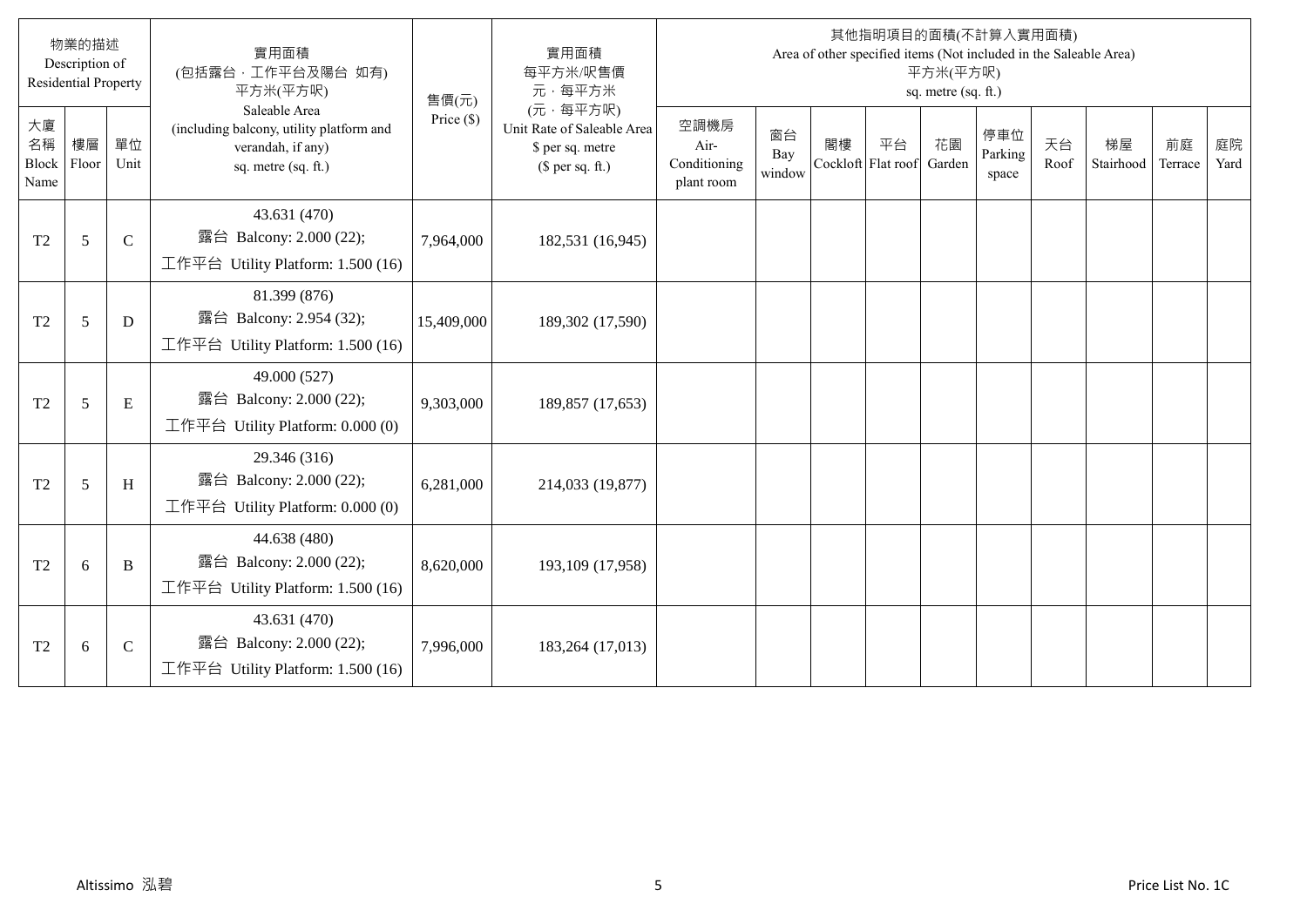|                           | 物業的描述<br>Description of<br><b>Residential Property</b> |              | 實用面積<br>(包括露台,工作平台及陽台 如有)<br>平方米(平方呎)                                                                 | 售價(元)        | 實用面積<br>每平方米/呎售價<br>元·每平方米                                                     |                                            |                     |                          |    | 平方米(平方呎)<br>sq. metre (sq. ft.) | 其他指明項目的面積(不計算入實用面積)     |            | Area of other specified items (Not included in the Saleable Area) |               |            |
|---------------------------|--------------------------------------------------------|--------------|-------------------------------------------------------------------------------------------------------|--------------|--------------------------------------------------------------------------------|--------------------------------------------|---------------------|--------------------------|----|---------------------------------|-------------------------|------------|-------------------------------------------------------------------|---------------|------------|
| 大廈<br>名稱<br>Block<br>Name | 樓層<br>Floor                                            | 單位<br>Unit   | Saleable Area<br>(including balcony, utility platform and<br>verandah, if any)<br>sq. metre (sq. ft.) | Price $(\$)$ | (元·每平方呎)<br>Unit Rate of Saleable Area<br>\$ per sq. metre<br>(\$ per sq. ft.) | 空調機房<br>Air-<br>Conditioning<br>plant room | 窗台<br>Bay<br>window | 閣樓<br>Cockloft Flat roof | 平台 | 花園<br>Garden                    | 停車位<br>Parking<br>space | 天台<br>Roof | 梯屋<br>Stairhood                                                   | 前庭<br>Terrace | 庭院<br>Yard |
| T <sub>2</sub>            | 6                                                      | D            | 81.399 (876)<br>露台 Balcony: 2.954 (32);<br>工作平台 Utility Platform: $1.500(16)$                         | 15,470,000   | 190,051 (17,660)                                                               |                                            |                     |                          |    |                                 |                         |            |                                                                   |               |            |
| T <sub>2</sub>            | 6                                                      | E            | 49.000 (527)<br>露台 Balcony: 2.000 (22);<br>工作平台 Utility Platform: 0.000 (0)                           | 9,340,000    | 190,612 (17,723)                                                               |                                            |                     |                          |    |                                 |                         |            |                                                                   |               |            |
| T <sub>2</sub>            | 6                                                      | H            | 29.346 (316)<br>露台 Balcony: 2.000 (22);<br>工作平台 Utility Platform: $0.000(0)$                          | 6,337,000    | 215,941 (20,054)                                                               |                                            |                     |                          |    |                                 |                         |            |                                                                   |               |            |
| T <sub>2</sub>            | $7\phantom{.0}$                                        | B            | 44.638 (480)<br>露台 Balcony: 2.000 (22);<br>工作平台 Utility Platform: 1.500 (16)                          | 9,434,000    | 211,345 (19,654)                                                               |                                            |                     |                          |    |                                 |                         |            |                                                                   |               |            |
| T <sub>2</sub>            | $7\phantom{.0}$                                        | $\mathsf{C}$ | 43.631 (470)<br>露台 Balcony: 2.000 (22);<br>工作平台 Utility Platform: 1.500 (16)                          | 8,062,000    | 184,777 (17,153)                                                               |                                            |                     |                          |    |                                 |                         |            |                                                                   |               |            |
| T2                        | $\overline{7}$                                         | D            | 81.399 (876)<br>露台 Balcony: 2.954 (32);<br>工作平台 Utility Platform: $1.500(16)$                         | 15,516,000   | 190,617 (17,712)                                                               |                                            |                     |                          |    |                                 |                         |            |                                                                   |               |            |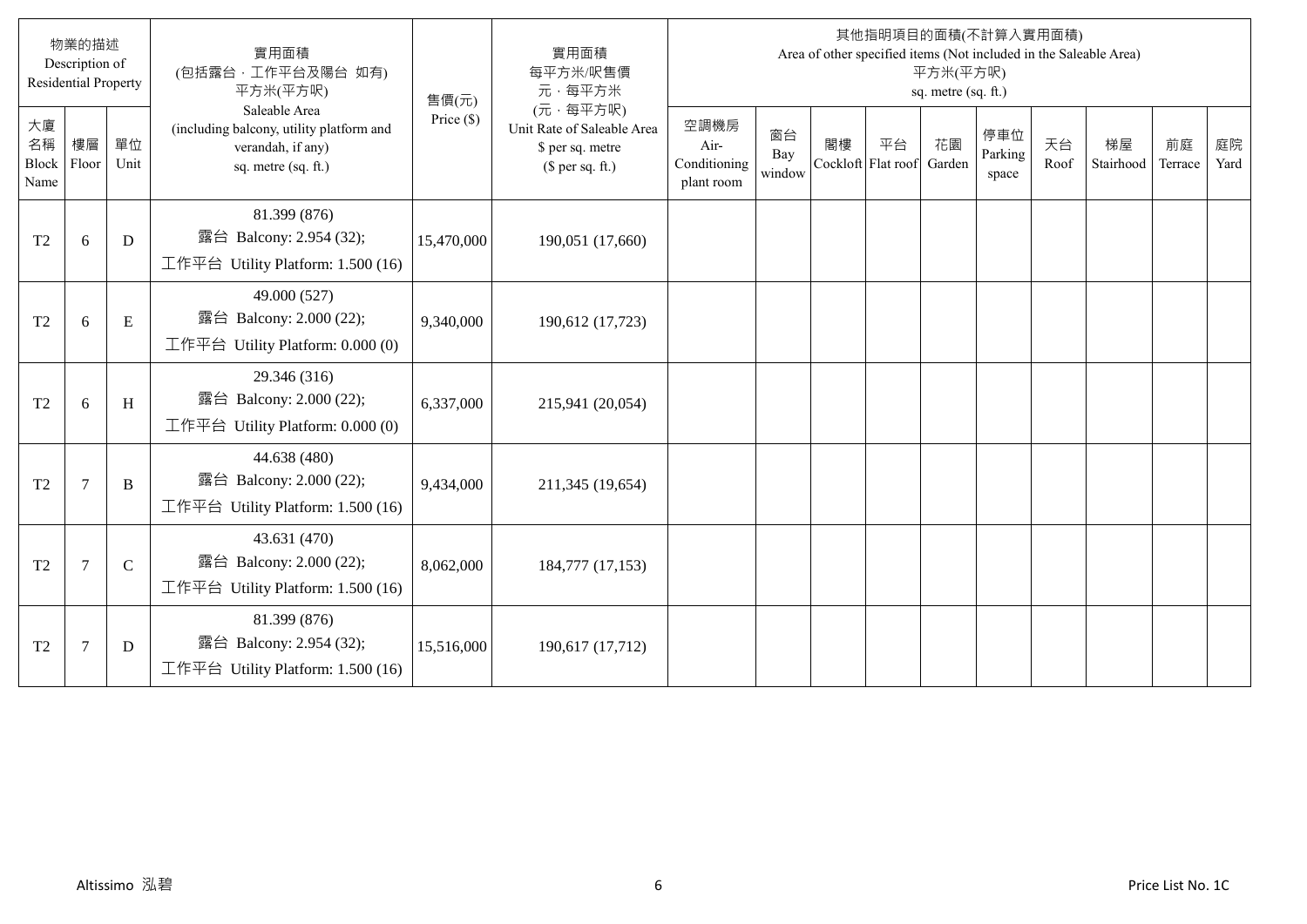|                                  | 物業的描述<br>Description of<br><b>Residential Property</b> |               | 實用面積<br>(包括露台,工作平台及陽台 如有)<br>平方米(平方呎)                                                                 | 售價(元)        | 實用面積<br>每平方米/呎售價<br>元·每平方米                                                     |                                            |                     |                          |    | 平方米(平方呎)<br>sq. metre (sq. ft.) | 其他指明項目的面積(不計算入實用面積)     |            | Area of other specified items (Not included in the Saleable Area) |               |            |
|----------------------------------|--------------------------------------------------------|---------------|-------------------------------------------------------------------------------------------------------|--------------|--------------------------------------------------------------------------------|--------------------------------------------|---------------------|--------------------------|----|---------------------------------|-------------------------|------------|-------------------------------------------------------------------|---------------|------------|
| 大廈<br>名稱<br><b>Block</b><br>Name | 樓層<br>Floor                                            | 單位<br>Unit    | Saleable Area<br>(including balcony, utility platform and<br>verandah, if any)<br>sq. metre (sq. ft.) | Price $(\$)$ | (元·每平方呎)<br>Unit Rate of Saleable Area<br>\$ per sq. metre<br>(\$ per sq. ft.) | 空調機房<br>Air-<br>Conditioning<br>plant room | 窗台<br>Bay<br>window | 閣樓<br>Cockloft Flat roof | 平台 | 花園<br>Garden                    | 停車位<br>Parking<br>space | 天台<br>Roof | 梯屋<br>Stairhood                                                   | 前庭<br>Terrace | 庭院<br>Yard |
| T <sub>2</sub>                   | $\overline{7}$                                         | E             | 49.000 (527)<br>露台 Balcony: 2.000 (22);<br>工作平台 Utility Platform: 0.000 (0)                           | 9,368,000    | 191,184 (17,776)                                                               |                                            |                     |                          |    |                                 |                         |            |                                                                   |               |            |
| T <sub>2</sub>                   | 7                                                      | H             | 29.346 (316)<br>露台 Balcony: 2.000 (22);<br>工作平台 Utility Platform: 0.000 (0)                           | 7,089,000    | 241,566 (22,434)                                                               |                                            |                     |                          |    |                                 |                         |            |                                                                   |               |            |
| T <sub>2</sub>                   | $\,8\,$                                                | B             | 44.638 (480)<br>露台 Balcony: 2.000 (22);<br>工作平台 Utility Platform: 1.500 (16)                          | 9,486,000    | 212,510 (19,763)                                                               |                                            |                     |                          |    |                                 |                         |            |                                                                   |               |            |
| T <sub>2</sub>                   | 8                                                      | $\mathcal{C}$ | 43.631 (470)<br>露台 Balcony: 2.000 (22);<br>工作平台 Utility Platform: $1.500(16)$                         | 8,181,000    | 187,504 (17,406)                                                               |                                            |                     |                          |    |                                 |                         |            |                                                                   |               |            |
| T <sub>2</sub>                   | 8                                                      | D             | 81.399 (876)<br>露台 Balcony: 2.954 (32);<br>工作平台 Utility Platform: 1.500 (16)                          | 17,265,000   | 212,103 (19,709)                                                               |                                            |                     |                          |    |                                 |                         |            |                                                                   |               |            |
| T <sub>2</sub>                   | $\,8\,$                                                | E             | 49.000 (527)<br>露台 Balcony: 2.000 (22);<br>工作平台 Utility Platform: 0.000 (0)                           | 9,506,000    | 194,000 (18,038)                                                               |                                            |                     |                          |    |                                 |                         |            |                                                                   |               |            |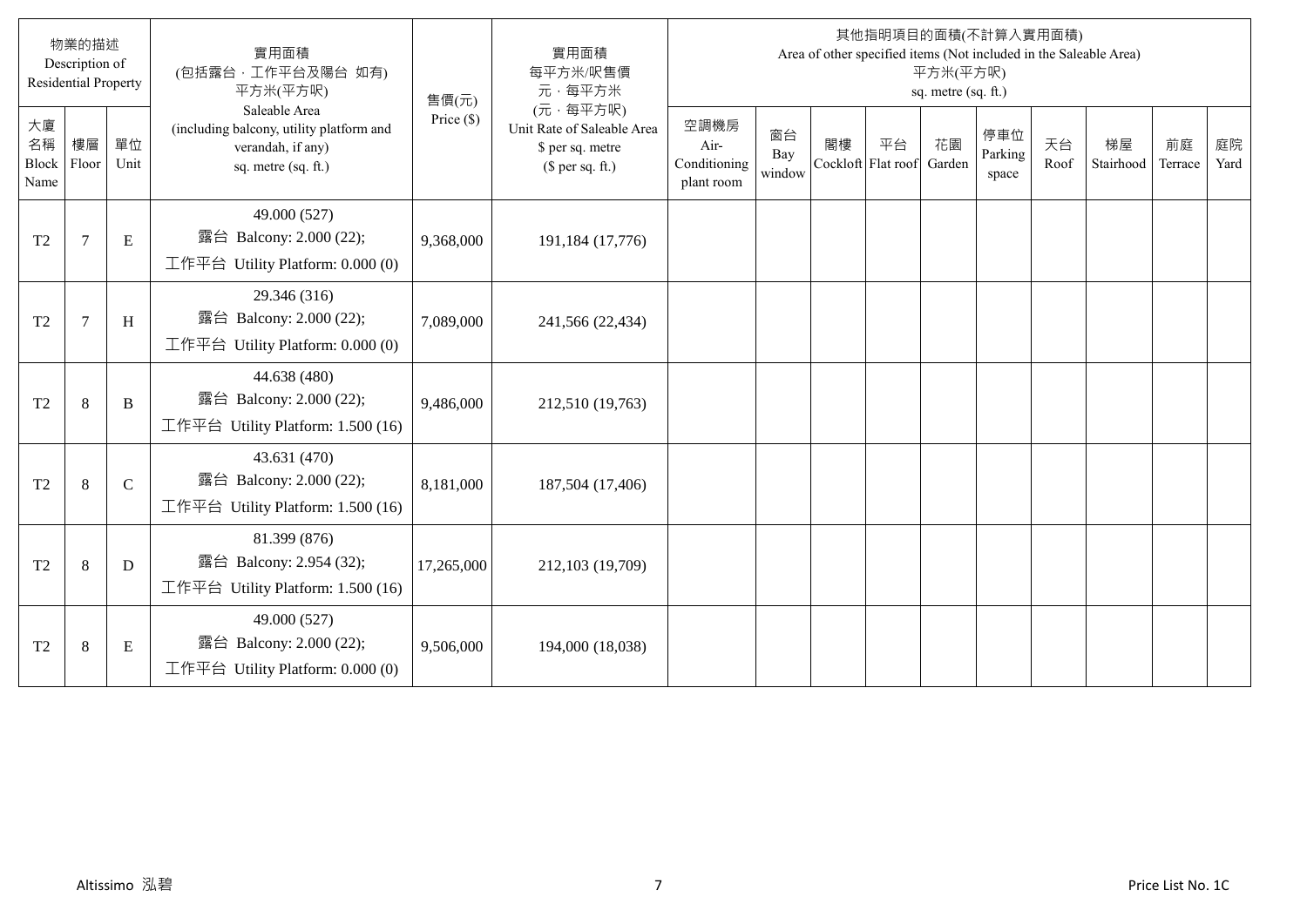|                           | 物業的描述<br>Description of<br><b>Residential Property</b> |              | 實用面積<br>(包括露台,工作平台及陽台 如有)<br>平方米(平方呎)                                                                 | 售價(元)        | 實用面積<br>每平方米/呎售價<br>元·每平方米                                                     |                                            |                     |                          |    | 平方米(平方呎)<br>sq. metre (sq. ft.) | 其他指明項目的面積(不計算入實用面積)     |            | Area of other specified items (Not included in the Saleable Area) |               |            |
|---------------------------|--------------------------------------------------------|--------------|-------------------------------------------------------------------------------------------------------|--------------|--------------------------------------------------------------------------------|--------------------------------------------|---------------------|--------------------------|----|---------------------------------|-------------------------|------------|-------------------------------------------------------------------|---------------|------------|
| 大廈<br>名稱<br>Block<br>Name | 樓層<br>Floor                                            | 單位<br>Unit   | Saleable Area<br>(including balcony, utility platform and<br>verandah, if any)<br>sq. metre (sq. ft.) | Price $(\$)$ | (元·每平方呎)<br>Unit Rate of Saleable Area<br>\$ per sq. metre<br>(\$ per sq. ft.) | 空調機房<br>Air-<br>Conditioning<br>plant room | 窗台<br>Bay<br>window | 閣樓<br>Cockloft Flat roof | 平台 | 花園<br>Garden                    | 停車位<br>Parking<br>space | 天台<br>Roof | 梯屋<br>Stairhood                                                   | 前庭<br>Terrace | 庭院<br>Yard |
| T <sub>2</sub>            | 8                                                      | H            | 29.346 (316)<br>露台 Balcony: 2.000 (22);<br>工作平台 Utility Platform: $0.000(0)$                          | 7,194,000    | 245,144 (22,766)                                                               |                                            |                     |                          |    |                                 |                         |            |                                                                   |               |            |
| T <sub>2</sub>            | 9                                                      | A            | 81.620 (879)<br>露台 Balcony: 2.931 (32);<br>工作平台 Utility Platform: 1.500 (16)                          | 18,311,000   | 224,345 (20,832)                                                               |                                            |                     |                          |    |                                 |                         |            |                                                                   |               |            |
| T <sub>2</sub>            | 9                                                      | B            | 44.638 (480)<br>露台 Balcony: 2.000 (22);<br>工作平台 Utility Platform: $1.500(16)$                         | 9,486,000    | 212,510 (19,763)                                                               |                                            |                     |                          |    |                                 |                         |            |                                                                   |               |            |
| T <sub>2</sub>            | 9                                                      | $\mathsf{C}$ | 43.631 (470)<br>露台 Balcony: 2.000 (22);<br>工作平台 Utility Platform: $1.500(16)$                         | 8,181,000    | 187,504 (17,406)                                                               |                                            |                     |                          |    |                                 |                         |            |                                                                   |               |            |
| T <sub>2</sub>            | 9                                                      | D            | 81.399 (876)<br>露台 Balcony: 2.954 (32);<br>工作平台 Utility Platform: 1.500 (16)                          | 17,265,000   | 212,103 (19,709)                                                               |                                            |                     |                          |    |                                 |                         |            |                                                                   |               |            |
| T <sub>2</sub>            | 9                                                      | E            | 49.000 (527)<br>露台 Balcony: 2.000 (22);<br>工作平台 Utility Platform: $0.000(0)$                          | 9,506,000    | 194,000 (18,038)                                                               |                                            |                     |                          |    |                                 |                         |            |                                                                   |               |            |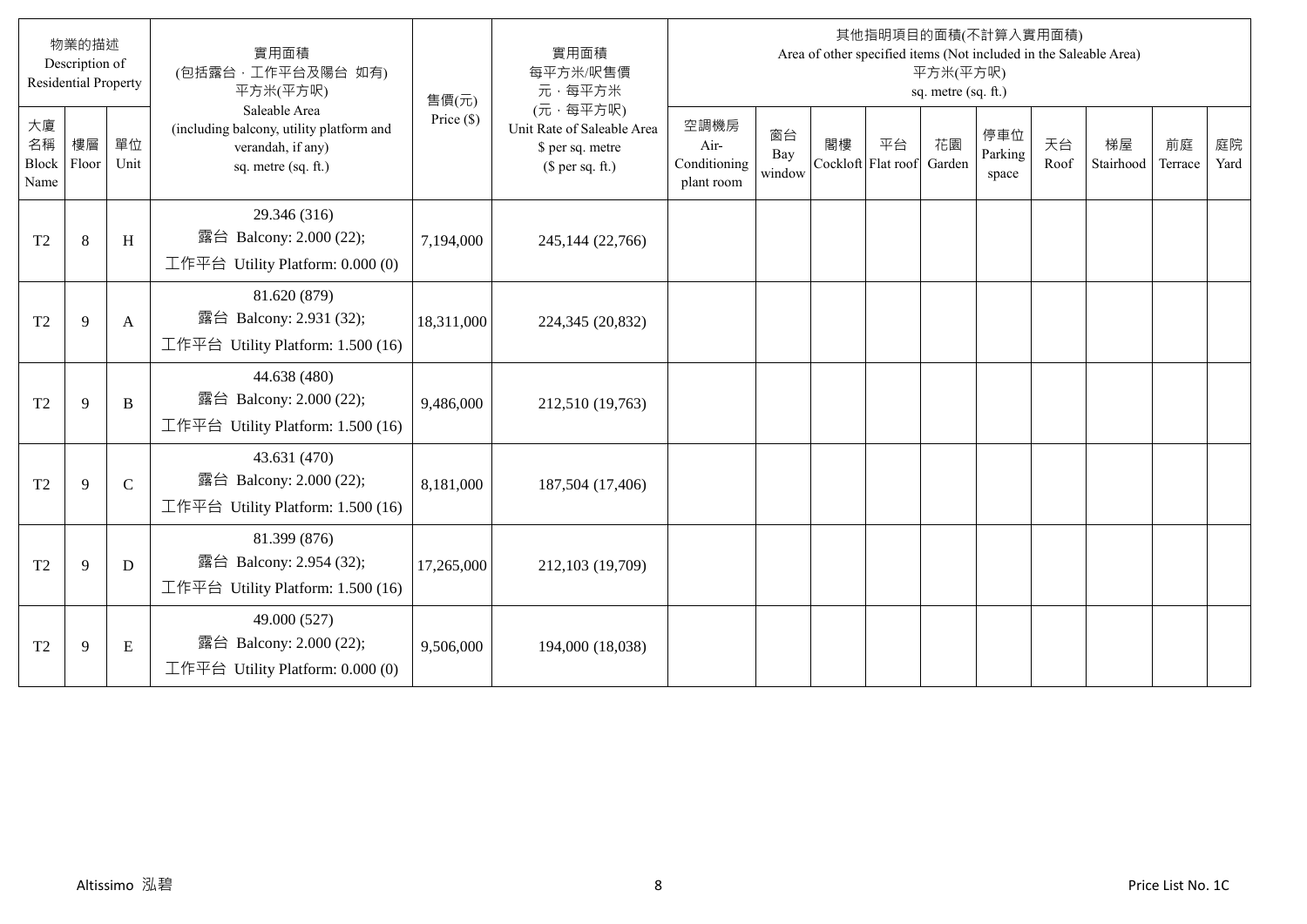|                                  | 物業的描述<br>Description of<br><b>Residential Property</b> |               | 實用面積<br>(包括露台,工作平台及陽台 如有)<br>平方米(平方呎)                                                                 | 售價(元)        | 實用面積<br>每平方米/呎售價<br>元·每平方米                                                     |                                            |                     |                          |    | 平方米(平方呎)<br>sq. metre (sq. ft.) | 其他指明項目的面積(不計算入實用面積)     |            | Area of other specified items (Not included in the Saleable Area) |               |            |
|----------------------------------|--------------------------------------------------------|---------------|-------------------------------------------------------------------------------------------------------|--------------|--------------------------------------------------------------------------------|--------------------------------------------|---------------------|--------------------------|----|---------------------------------|-------------------------|------------|-------------------------------------------------------------------|---------------|------------|
| 大廈<br>名稱<br><b>Block</b><br>Name | 樓層<br>Floor                                            | 單位<br>Unit    | Saleable Area<br>(including balcony, utility platform and<br>verandah, if any)<br>sq. metre (sq. ft.) | Price $(\$)$ | (元·每平方呎)<br>Unit Rate of Saleable Area<br>\$ per sq. metre<br>(\$ per sq. ft.) | 空調機房<br>Air-<br>Conditioning<br>plant room | 窗台<br>Bay<br>window | 閣樓<br>Cockloft Flat roof | 平台 | 花園<br>Garden                    | 停車位<br>Parking<br>space | 天台<br>Roof | 梯屋<br>Stairhood                                                   | 前庭<br>Terrace | 庭院<br>Yard |
| T <sub>2</sub>                   | 10                                                     | A             | 81.620 (879)<br>露台 Balcony: 2.931 (32);<br>工作平台 Utility Platform: 1.500 (16)                          | 18,489,000   | 226,525 (21,034)                                                               |                                            |                     |                          |    |                                 |                         |            |                                                                   |               |            |
| T <sub>2</sub>                   | 10                                                     | B             | 44.638 (480)<br>露台 Balcony: 2.000 (22);<br>工作平台 Utility Platform: 1.500 (16)                          | 9,578,000    | 214,571 (19,954)                                                               |                                            |                     |                          |    |                                 |                         |            |                                                                   |               |            |
| T <sub>2</sub>                   | 10                                                     | $\mathcal{C}$ | 43.631 (470)<br>露台 Balcony: 2.000 (22);<br>工作平台 Utility Platform: 1.500 (16)                          | 8,260,000    | 189,315 (17,574)                                                               |                                            |                     |                          |    |                                 |                         |            |                                                                   |               |            |
| T <sub>2</sub>                   | 10                                                     | D             | 81.399 (876)<br>露台 Balcony: 2.954 (32);<br>工作平台 Utility Platform: 1.500 (16)                          | 17,433,000   | 214,167 (19,901)                                                               |                                            |                     |                          |    |                                 |                         |            |                                                                   |               |            |
| T <sub>2</sub>                   | 10                                                     | E             | 49.000 (527)<br>露台 Balcony: 2.000 (22);<br>工作平台 Utility Platform: 0.000 (0)                           | 9,550,000    | 194,898 (18,121)                                                               |                                            |                     |                          |    |                                 |                         |            |                                                                   |               |            |
| T <sub>2</sub>                   | 11                                                     | A             | 81.620 (879)<br>露台 Balcony: 2.931 (32);<br>工作平台 Utility Platform: 1.500 (16)                          | 18,755,000   | 229,784 (21,337)                                                               |                                            |                     |                          |    |                                 |                         |            |                                                                   |               |            |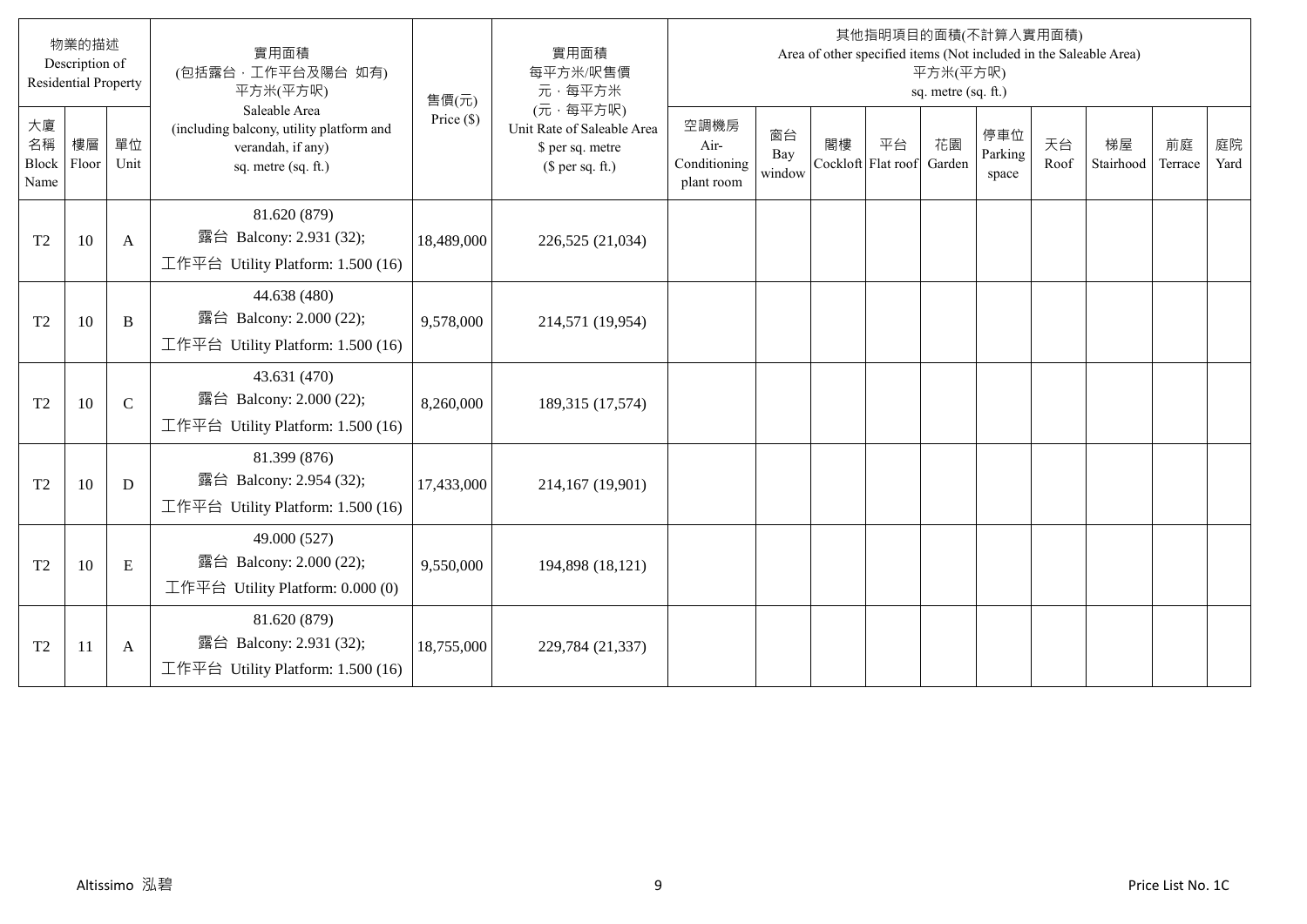|                                  | 物業的描述<br>Description of<br><b>Residential Property</b> |             | 實用面積<br>(包括露台,工作平台及陽台 如有)<br>平方米(平方呎)                                                                 | 售價(元)        | 實用面積<br>每平方米/呎售價<br>元·每平方米                                                     |                                            |                     |                          |    | 平方米(平方呎)<br>sq. metre (sq. ft.) | 其他指明項目的面積(不計算入實用面積)     |            | Area of other specified items (Not included in the Saleable Area) |               |            |
|----------------------------------|--------------------------------------------------------|-------------|-------------------------------------------------------------------------------------------------------|--------------|--------------------------------------------------------------------------------|--------------------------------------------|---------------------|--------------------------|----|---------------------------------|-------------------------|------------|-------------------------------------------------------------------|---------------|------------|
| 大廈<br>名稱<br><b>Block</b><br>Name | 樓層<br>Floor                                            | 單位<br>Unit  | Saleable Area<br>(including balcony, utility platform and<br>verandah, if any)<br>sq. metre (sq. ft.) | Price $(\$)$ | (元·每平方呎)<br>Unit Rate of Saleable Area<br>\$ per sq. metre<br>(\$ per sq. ft.) | 空調機房<br>Air-<br>Conditioning<br>plant room | 窗台<br>Bay<br>window | 閣樓<br>Cockloft Flat roof | 平台 | 花園<br>Garden                    | 停車位<br>Parking<br>space | 天台<br>Roof | 梯屋<br>Stairhood                                                   | 前庭<br>Terrace | 庭院<br>Yard |
| T <sub>2</sub>                   | 11                                                     | B           | 44.638 (480)<br>露台 Balcony: 2.000 (22);<br>工作平台 Utility Platform: 1.500 (16)                          | 9,716,000    | 217,662 (20,242)                                                               |                                            |                     |                          |    |                                 |                         |            |                                                                   |               |            |
| T <sub>2</sub>                   | <sup>11</sup>                                          | $\mathbf C$ | 43.631 (470)<br>露台 Balcony: 2.000 (22);<br>工作平台 Utility Platform: 1.500 (16)                          | 8,379,000    | 192,042 (17,828)                                                               |                                            |                     |                          |    |                                 |                         |            |                                                                   |               |            |
| T <sub>2</sub>                   | 11                                                     | D           | 81.399 (876)<br>露台 Balcony: 2.954 (32);<br>工作平台 Utility Platform: 1.500 (16)                          | 17,684,000   | 217,251 (20,187)                                                               |                                            |                     |                          |    |                                 |                         |            |                                                                   |               |            |
| T <sub>2</sub>                   | 11                                                     | E           | 49.000 (527)<br>露台 Balcony: 2.000 (22);<br>工作平台 Utility Platform: 0.000 (0)                           | 9,638,000    | 196,694 (18,288)                                                               |                                            |                     |                          |    |                                 |                         |            |                                                                   |               |            |
| T <sub>2</sub>                   | 12                                                     | A           | 81.620 (879)<br>露台 Balcony: 2.931 (32);<br>工作平台 Utility Platform: 1.500 (16)                          | 19,022,000   | 233,056 (21,641)                                                               |                                            |                     |                          |    |                                 |                         |            |                                                                   |               |            |
| T <sub>2</sub>                   | 12                                                     | B           | 44.638 (480)<br>露台 Balcony: 2.000 (22);<br>工作平台 Utility Platform: $1.500(16)$                         | 9,854,000    | 220,754 (20,529)                                                               |                                            |                     |                          |    |                                 |                         |            |                                                                   |               |            |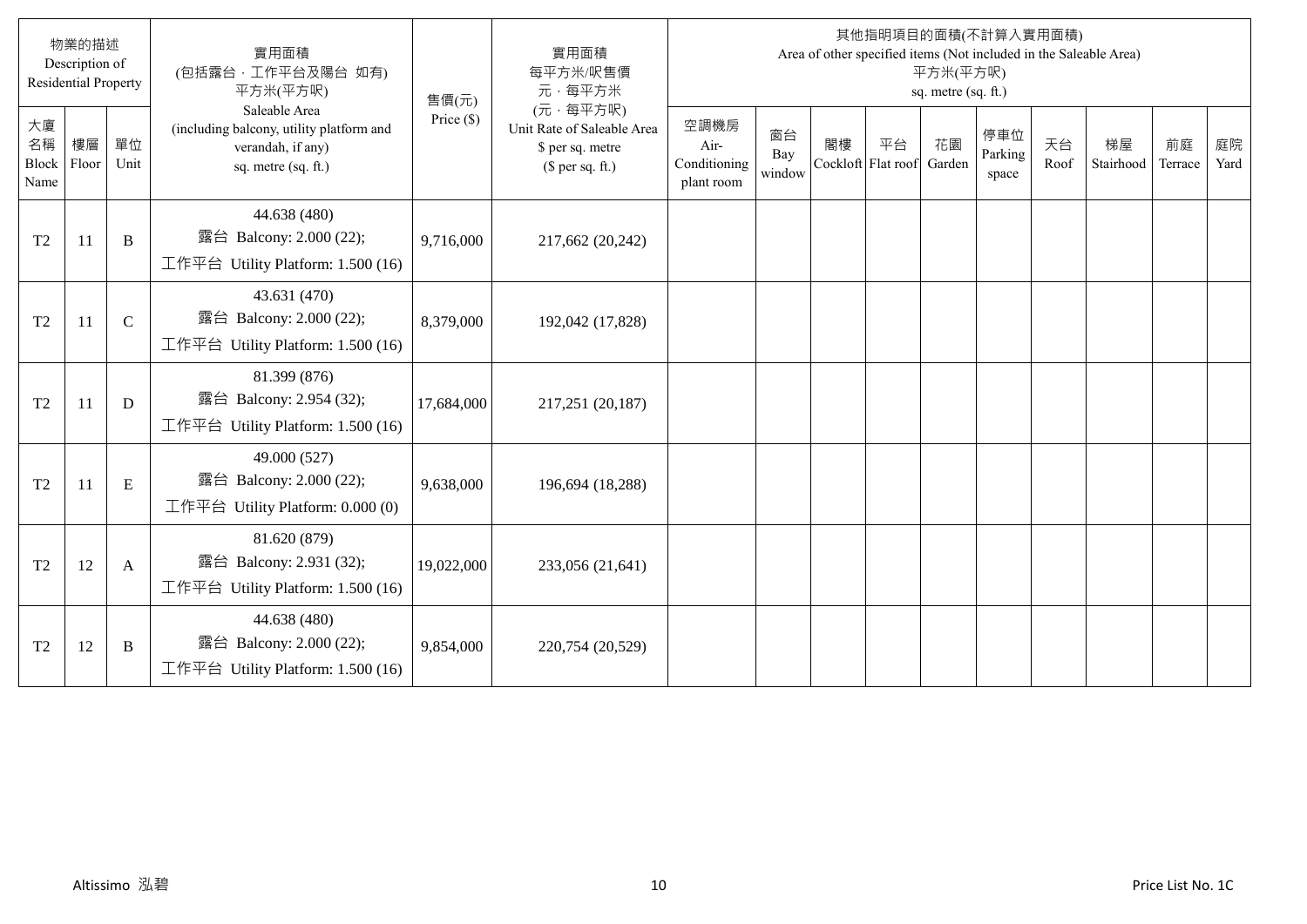|                                  | 物業的描述<br>Description of<br><b>Residential Property</b> |             | 實用面積<br>(包括露台,工作平台及陽台 如有)<br>平方米(平方呎)                                                                 | 售價(元)        | 實用面積<br>每平方米/呎售價<br>元·每平方米                                                     |                                            |                     |                          |    | 平方米(平方呎)<br>sq. metre (sq. ft.) | 其他指明項目的面積(不計算入實用面積)     |            | Area of other specified items (Not included in the Saleable Area) |               |            |
|----------------------------------|--------------------------------------------------------|-------------|-------------------------------------------------------------------------------------------------------|--------------|--------------------------------------------------------------------------------|--------------------------------------------|---------------------|--------------------------|----|---------------------------------|-------------------------|------------|-------------------------------------------------------------------|---------------|------------|
| 大廈<br>名稱<br><b>Block</b><br>Name | 樓層<br>Floor                                            | 單位<br>Unit  | Saleable Area<br>(including balcony, utility platform and<br>verandah, if any)<br>sq. metre (sq. ft.) | Price $(\$)$ | (元·每平方呎)<br>Unit Rate of Saleable Area<br>\$ per sq. metre<br>(\$ per sq. ft.) | 空調機房<br>Air-<br>Conditioning<br>plant room | 窗台<br>Bay<br>window | 閣樓<br>Cockloft Flat roof | 平台 | 花園<br>Garden                    | 停車位<br>Parking<br>space | 天台<br>Roof | 梯屋<br>Stairhood                                                   | 前庭<br>Terrace | 庭院<br>Yard |
| T <sub>2</sub>                   | 12                                                     | $\mathbf C$ | 43.631 (470)<br>露台 Balcony: 2.000 (22);<br>工作平台 Utility Platform: 1.500 (16)                          | 8,498,000    | 194,770 (18,081)                                                               |                                            |                     |                          |    |                                 |                         |            |                                                                   |               |            |
| T <sub>2</sub>                   | 12                                                     | D           | 81.399 (876)<br>露台 Balcony: 2.954 (32);<br>工作平台 Utility Platform: 1.500 (16)                          | 17,936,000   | 220,347 (20,475)                                                               |                                            |                     |                          |    |                                 |                         |            |                                                                   |               |            |
| T <sub>2</sub>                   | 12                                                     | E           | 49.000 (527)<br>露台 Balcony: 2.000 (22);<br>工作平台 Utility Platform: $0.000(0)$                          | 10,071,000   | 205,531 (19,110)                                                               |                                            |                     |                          |    |                                 |                         |            |                                                                   |               |            |
| T <sub>2</sub>                   | 15                                                     | A           | 81.620 (879)<br>露台 Balcony: 2.931 (32);<br>工作平台 Utility Platform: $1.500(16)$                         | 19,378,000   | 237,417 (22,046)                                                               |                                            |                     |                          |    |                                 |                         |            |                                                                   |               |            |
| T <sub>2</sub>                   | 15                                                     | B           | 44.638 (480)<br>露台 Balcony: 2.000 (22);<br>工作平台 Utility Platform: $1.500(16)$                         | 10,039,000   | 224,898 (20,915)                                                               |                                            |                     |                          |    |                                 |                         |            |                                                                   |               |            |
| T <sub>2</sub>                   | 15                                                     | $\mathbf C$ | 43.631 (470)<br>露台 Balcony: 2.000 (22);<br>工作平台 Utility Platform: $1.500(16)$                         | 8,747,000    | 200,477 (18,611)                                                               |                                            |                     |                          |    |                                 |                         |            |                                                                   |               |            |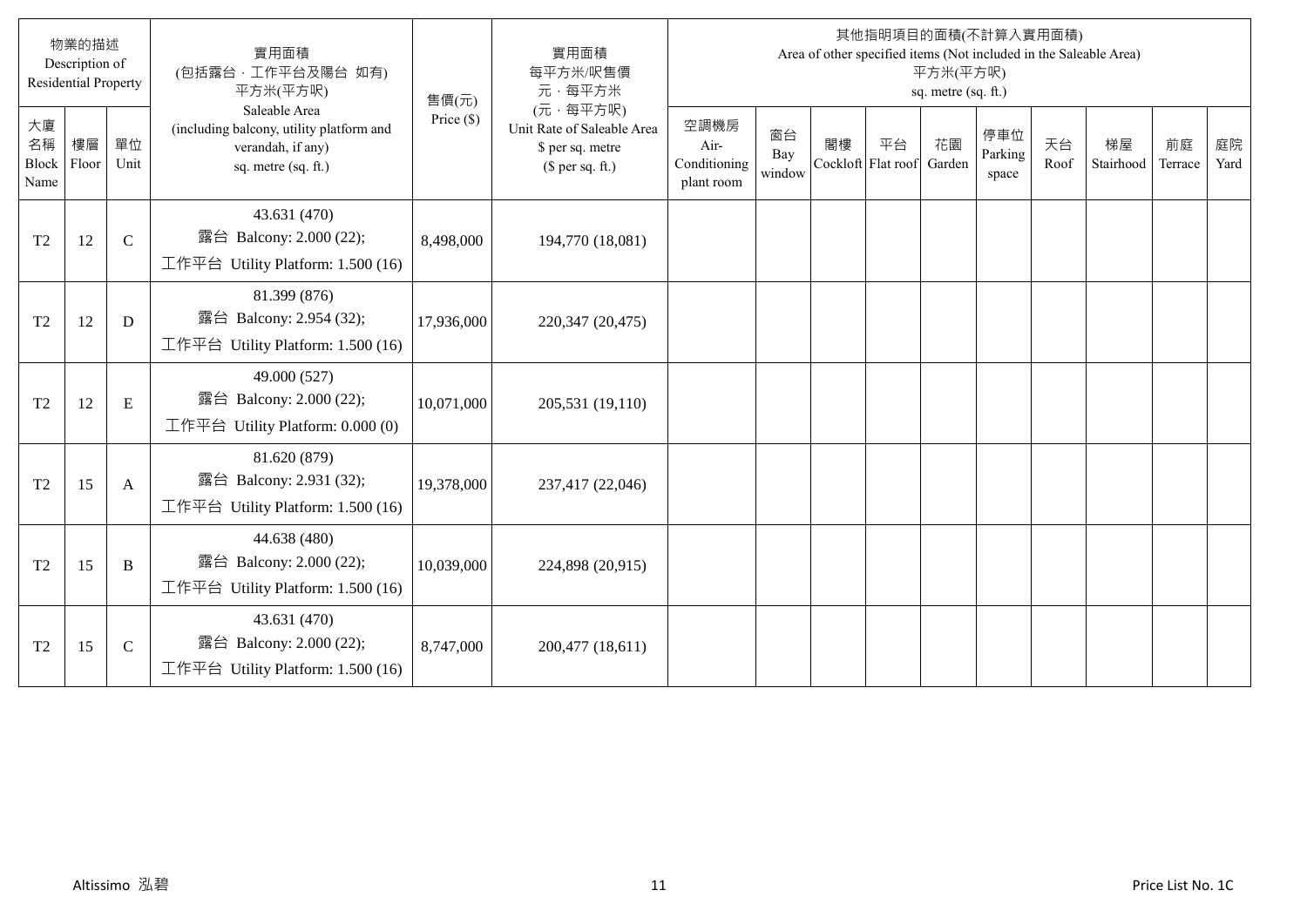|                                  | 物業的描述<br>Description of<br><b>Residential Property</b> |              | 實用面積<br>(包括露台,工作平台及陽台 如有)<br>平方米(平方呎)                                                                 | 售價(元)        | 實用面積<br>每平方米/呎售價<br>元·每平方米                                                     |                                            |                     |                          |    | 平方米(平方呎)<br>sq. metre (sq. ft.) | 其他指明項目的面積(不計算入實用面積)     |            | Area of other specified items (Not included in the Saleable Area) |               |            |
|----------------------------------|--------------------------------------------------------|--------------|-------------------------------------------------------------------------------------------------------|--------------|--------------------------------------------------------------------------------|--------------------------------------------|---------------------|--------------------------|----|---------------------------------|-------------------------|------------|-------------------------------------------------------------------|---------------|------------|
| 大廈<br>名稱<br><b>Block</b><br>Name | 樓層<br>Floor                                            | 單位<br>Unit   | Saleable Area<br>(including balcony, utility platform and<br>verandah, if any)<br>sq. metre (sq. ft.) | Price $(\$)$ | (元·每平方呎)<br>Unit Rate of Saleable Area<br>\$ per sq. metre<br>(\$ per sq. ft.) | 空調機房<br>Air-<br>Conditioning<br>plant room | 窗台<br>Bay<br>window | 閣樓<br>Cockloft Flat roof | 平台 | 花園<br>Garden                    | 停車位<br>Parking<br>space | 天台<br>Roof | 梯屋<br>Stairhood                                                   | 前庭<br>Terrace | 庭院<br>Yard |
| T <sub>2</sub>                   | 15                                                     | D            | 81.399 (876)<br>露台 Balcony: 2.954 (32);<br>工作平台 Utility Platform: 1.500 (16)                          | 18,179,000   | 223,332 (20,752)                                                               |                                            |                     |                          |    |                                 |                         |            |                                                                   |               |            |
| T <sub>2</sub>                   | 15                                                     | E            | 49.000 (527)<br>露台 Balcony: 2.000 (22);<br>工作平台 Utility Platform: 0.000 (0)                           | 10,259,000   | 209,367 (19,467)                                                               |                                            |                     |                          |    |                                 |                         |            |                                                                   |               |            |
| T <sub>2</sub>                   | 16                                                     | B            | 44.638 (480)<br>露台 Balcony: 2.000 (22);<br>工作平台 Utility Platform: 1.500 (16)                          | 10,223,000   | 229,020 (21,298)                                                               |                                            |                     |                          |    |                                 |                         |            |                                                                   |               |            |
| T <sub>2</sub>                   | 16                                                     | $\mathsf{C}$ | 43.631 (470)<br>露台 Balcony: 2.000 (22);<br>工作平台 Utility Platform: $1.500(16)$                         | 8,908,000    | 204,167 (18,953)                                                               |                                            |                     |                          |    |                                 |                         |            |                                                                   |               |            |
| T <sub>2</sub>                   | 16                                                     | D            | 81.399 (876)<br>露台 Balcony: 2.954 (32);<br>工作平台 Utility Platform: 1.500 (16)                          | 18,420,000   | 226,293 (21,027)                                                               |                                            |                     |                          |    |                                 |                         |            |                                                                   |               |            |
| T <sub>2</sub>                   | 16                                                     | E            | 49.000 (527)<br>露台 Balcony: 2.000 (22);<br>工作平台 Utility Platform: 0.000 (0)                           | 10,447,000   | 213,204 (19,824)                                                               |                                            |                     |                          |    |                                 |                         |            |                                                                   |               |            |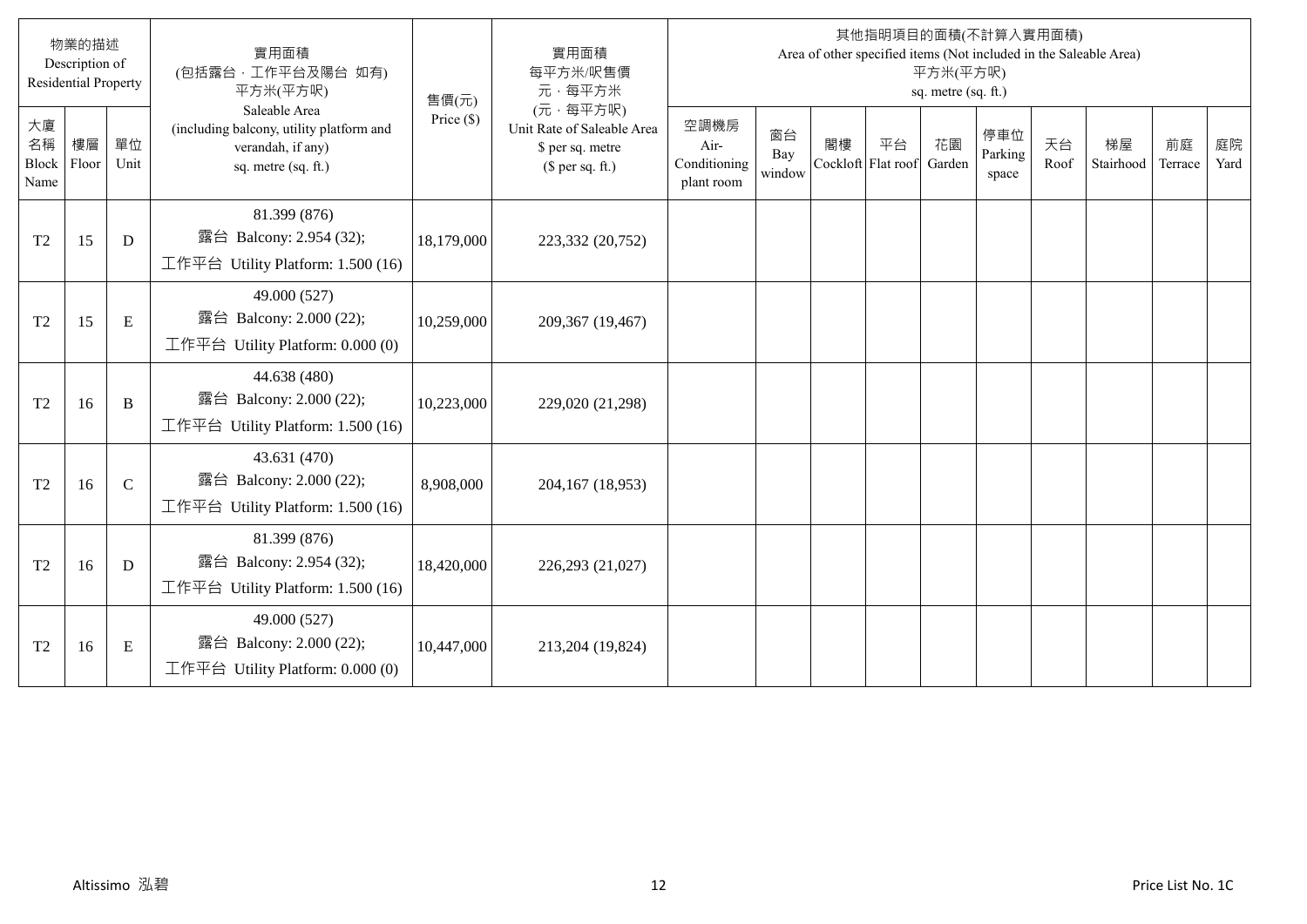|                           | 物業的描述<br>Description of<br><b>Residential Property</b> |              | 實用面積<br>(包括露台,工作平台及陽台 如有)<br>平方米(平方呎)                                                                 | 售價(元)        | 實用面積<br>每平方米/呎售價<br>元·每平方米                                                     |                                            |                     |    |                          | 平方米(平方呎)<br>sq. metre (sq. ft.) | 其他指明項目的面積(不計算入實用面積)     |            | Area of other specified items (Not included in the Saleable Area) |               |            |
|---------------------------|--------------------------------------------------------|--------------|-------------------------------------------------------------------------------------------------------|--------------|--------------------------------------------------------------------------------|--------------------------------------------|---------------------|----|--------------------------|---------------------------------|-------------------------|------------|-------------------------------------------------------------------|---------------|------------|
| 大廈<br>名稱<br>Block<br>Name | 樓層<br>Floor                                            | 單位<br>Unit   | Saleable Area<br>(including balcony, utility platform and<br>verandah, if any)<br>sq. metre (sq. ft.) | Price $(\$)$ | (元·每平方呎)<br>Unit Rate of Saleable Area<br>\$ per sq. metre<br>$$$ per sq. ft.) | 空調機房<br>Air-<br>Conditioning<br>plant room | 窗台<br>Bay<br>window | 閣樓 | 平台<br>Cockloft Flat roof | 花園<br>Garden                    | 停車位<br>Parking<br>space | 天台<br>Roof | 梯屋<br>Stairhood                                                   | 前庭<br>Terrace | 庭院<br>Yard |
| T <sub>5</sub>            | -1                                                     | $\mathbf C$  | 29.552 (318)<br>露台 Balcony: 2.000 (22);<br>工作平台 Utility Platform: 0.000 (0)                           | 6,160,000    | 208,446 (19,371)                                                               |                                            |                     |    |                          |                                 |                         |            |                                                                   |               |            |
| T <sub>5</sub>            | $\mathbf{1}$                                           | G            | 29.197 (314)<br>露台 Balcony: 2.000 (22);<br>工作平台 Utility Platform: 0.000 (0)                           | 5,962,000    | 204,199 (18,987)                                                               |                                            |                     |    |                          |                                 |                         |            |                                                                   |               |            |
| T <sub>5</sub>            | -1                                                     | H            | 48.895 (526)<br>露台 Balcony: 2.000 (22);<br>工作平台 Utility Platform: $0.000(0)$                          | 9,279,000    | 189,774 (17,641)                                                               |                                            |                     |    | 6.324<br>(68)            |                                 |                         |            |                                                                   |               |            |
| T <sub>5</sub>            | $\mathbf{1}$                                           | $\bf K$      | 28.968 (312)<br>露台 Balcony: 2.000 (22);<br>工作平台 Utility Platform: $0.000(0)$                          | 5,800,000    | 200,221 (18,590)                                                               |                                            |                     |    |                          |                                 |                         |            |                                                                   |               |            |
| T <sub>5</sub>            | $\overline{2}$                                         | $\mathsf{C}$ | 29.552 (318)<br>露台 Balcony: 2.000 (22);<br>工作平台 Utility Platform: $0.000(0)$                          | 6,203,000    | 209,901 (19,506)                                                               |                                            |                     |    |                          |                                 |                         |            |                                                                   |               |            |
| T <sub>5</sub>            | $\overline{2}$                                         | G            | 29.197 (314)<br>露台 Balcony: 2.000 (22);<br>工作平台 Utility Platform: 0.000 (0)                           | 6,034,000    | 206,665 (19,217)                                                               |                                            |                     |    |                          |                                 |                         |            |                                                                   |               |            |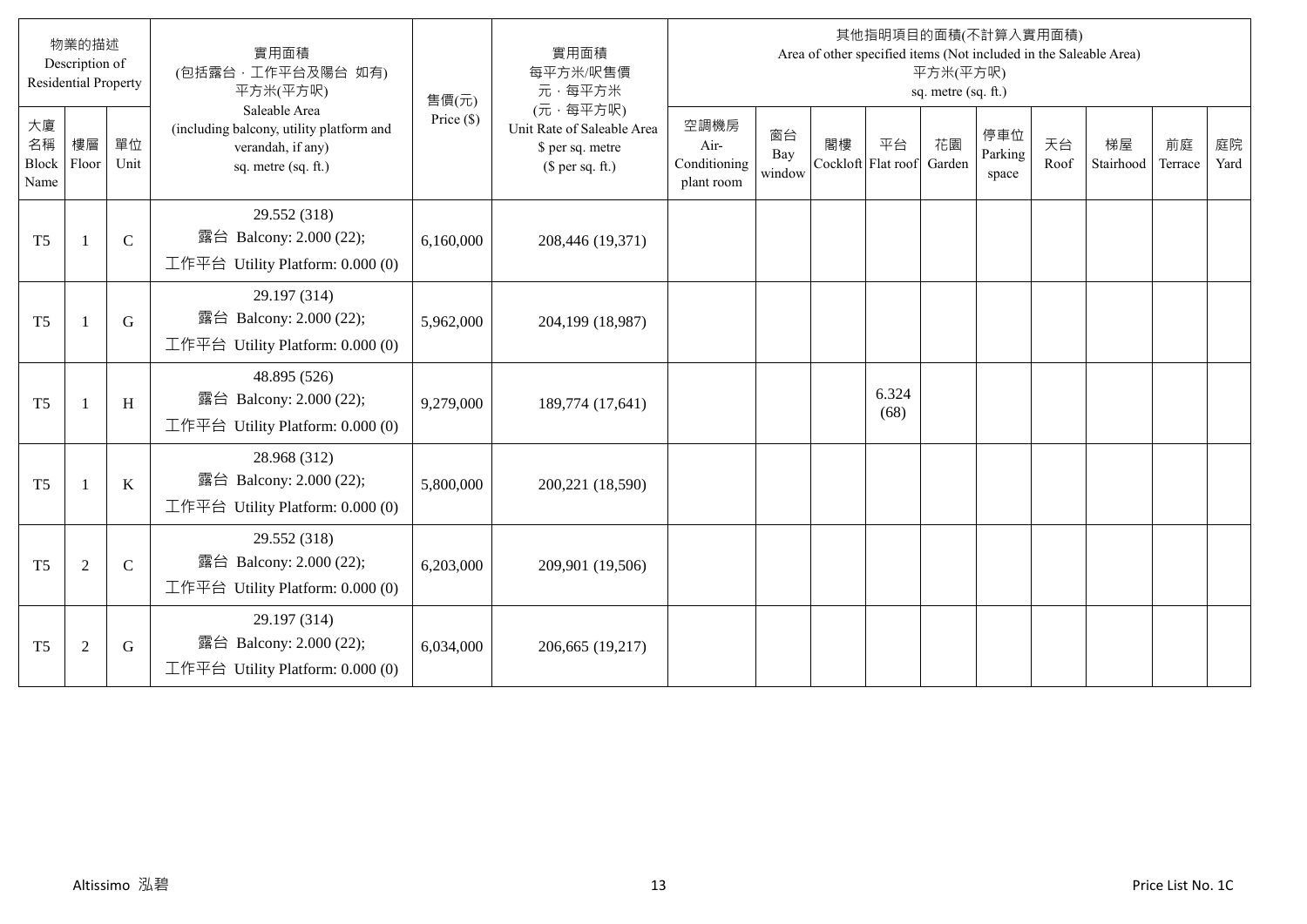|                           | 物業的描述<br>Description of<br><b>Residential Property</b> |             | 實用面積<br>(包括露台·工作平台及陽台 如有)<br>平方米(平方呎)                                                                 | 售價(元)        | 實用面積<br>每平方米/呎售價<br>元·每平方米                                                     |                                            |                     |    |                          | 平方米(平方呎)<br>sq. metre (sq. ft.) | 其他指明項目的面積(不計算入實用面積)     |            | Area of other specified items (Not included in the Saleable Area) |               |            |
|---------------------------|--------------------------------------------------------|-------------|-------------------------------------------------------------------------------------------------------|--------------|--------------------------------------------------------------------------------|--------------------------------------------|---------------------|----|--------------------------|---------------------------------|-------------------------|------------|-------------------------------------------------------------------|---------------|------------|
| 大廈<br>名稱<br>Block<br>Name | 樓層<br>Floor                                            | 單位<br>Unit  | Saleable Area<br>(including balcony, utility platform and<br>verandah, if any)<br>sq. metre (sq. ft.) | Price $(\$)$ | (元·每平方呎)<br>Unit Rate of Saleable Area<br>\$ per sq. metre<br>$$$ per sq. ft.) | 空調機房<br>Air-<br>Conditioning<br>plant room | 窗台<br>Bay<br>window | 閣樓 | 平台<br>Cockloft Flat roof | 花園<br>Garden                    | 停車位<br>Parking<br>space | 天台<br>Roof | 梯屋<br>Stairhood                                                   | 前庭<br>Terrace | 庭院<br>Yard |
| T <sub>5</sub>            | $\overline{2}$                                         | H           | 48.895 (526)<br>露台 Balcony: 2.000 (22);<br>工作平台 Utility Platform: 0.000 (0)                           | 9,298,000    | 190,163 (17,677)                                                               |                                            |                     |    |                          |                                 |                         |            |                                                                   |               |            |
| T <sub>5</sub>            | $\overline{2}$                                         | $\bf K$     | 28.968 (312)<br>露台 Balcony: 2.000 (22);<br>工作平台 Utility Platform: 0.000 (0)                           | 6,086,000    | 210,094 (19,506)                                                               |                                            |                     |    |                          |                                 |                         |            |                                                                   |               |            |
| T <sub>5</sub>            | 3                                                      | $\mathbf C$ | 29.552 (318)<br>露台 Balcony: 2.000 (22);<br>工作平台 Utility Platform: 0.000 (0)                           | 6,247,000    | 211,390 (19,645)                                                               |                                            |                     |    |                          |                                 |                         |            |                                                                   |               |            |
| T <sub>5</sub>            | 3                                                      | G           | 29.197 (314)<br>露台 Balcony: 2.000 (22);<br>工作平台 Utility Platform: 0.000 (0)                           | 6,076,000    | 208,104 (19,350)                                                               |                                            |                     |    |                          |                                 |                         |            |                                                                   |               |            |
| T <sub>5</sub>            | 3                                                      | H           | 48.895 (526)<br>露台 Balcony: 2.000 (22);<br>工作平台 Utility Platform: 0.000 (0)                           | 9,410,000    | 192,453 (17,890)                                                               |                                            |                     |    |                          |                                 |                         |            |                                                                   |               |            |
| T <sub>5</sub>            | 3                                                      | $\bf K$     | 28.968 (312)<br>露台 Balcony: 2.000 (22);<br>工作平台 Utility Platform: 0.000 (0)                           | 6,129,000    | 211,578 (19,644)                                                               |                                            |                     |    |                          |                                 |                         |            |                                                                   |               |            |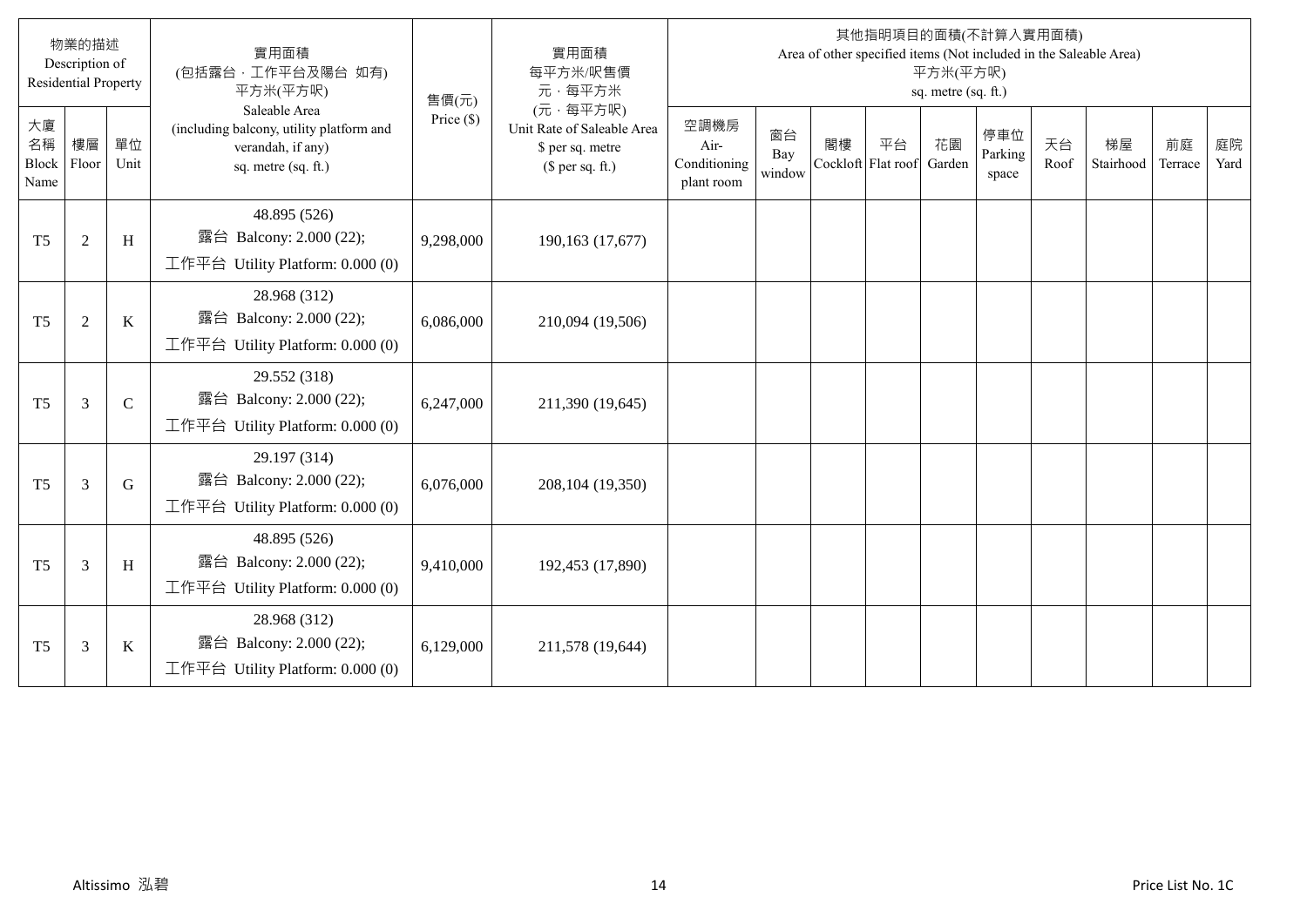|                           | 物業的描述<br>Description of<br><b>Residential Property</b> |             | 實用面積<br>(包括露台,工作平台及陽台 如有)<br>平方米(平方呎)                                                                 | 售價(元)        | 實用面積<br>每平方米/呎售價<br>元·每平方米                                                     |                                            |                     |                          |    | 平方米(平方呎)<br>sq. metre (sq. ft.) | 其他指明項目的面積(不計算入實用面積)     |            | Area of other specified items (Not included in the Saleable Area) |               |            |
|---------------------------|--------------------------------------------------------|-------------|-------------------------------------------------------------------------------------------------------|--------------|--------------------------------------------------------------------------------|--------------------------------------------|---------------------|--------------------------|----|---------------------------------|-------------------------|------------|-------------------------------------------------------------------|---------------|------------|
| 大廈<br>名稱<br>Block<br>Name | 樓層<br>Floor                                            | 單位<br>Unit  | Saleable Area<br>(including balcony, utility platform and<br>verandah, if any)<br>sq. metre (sq. ft.) | Price $(\$)$ | (元·每平方呎)<br>Unit Rate of Saleable Area<br>\$ per sq. metre<br>(\$ per sq. ft.) | 空調機房<br>Air-<br>Conditioning<br>plant room | 窗台<br>Bay<br>window | 閣樓<br>Cockloft Flat roof | 平台 | 花園<br>Garden                    | 停車位<br>Parking<br>space | 天台<br>Roof | 梯屋<br>Stairhood                                                   | 前庭<br>Terrace | 庭院<br>Yard |
| T <sub>5</sub>            | 5                                                      | $\mathbf C$ | 29.552 (318)<br>露台 Balcony: 2.000 (22);<br>工作平台 Utility Platform: 0.000 (0)                           | 6,290,000    | 212,845 (19,780)                                                               |                                            |                     |                          |    |                                 |                         |            |                                                                   |               |            |
| T <sub>5</sub>            | 5                                                      | G           | 29.197 (314)<br>露台 Balcony: 2.000 (22);<br>工作平台 Utility Platform: 0.000 (0)                           | 6,119,000    | 209,576 (19,487)                                                               |                                            |                     |                          |    |                                 |                         |            |                                                                   |               |            |
| T <sub>5</sub>            | 5                                                      | H           | 48.895 (526)<br>露台 Balcony: 2.000 (22);<br>工作平台 Utility Platform: $0.000(0)$                          | 9,428,000    | 192,821 (17,924)                                                               |                                            |                     |                          |    |                                 |                         |            |                                                                   |               |            |
| T <sub>5</sub>            | 5                                                      | K           | 28.968 (312)<br>露台 Balcony: 2.000 (22);<br>工作平台 Utility Platform: $0.000(0)$                          | 6,171,000    | 213,028 (19,779)                                                               |                                            |                     |                          |    |                                 |                         |            |                                                                   |               |            |
| T <sub>5</sub>            | 6                                                      | $\mathbf C$ | 29.552 (318)<br>露台 Balcony: 2.000 (22);<br>工作平台 Utility Platform: $0.000(0)$                          | 6,315,000    | 213,691 (19,858)                                                               |                                            |                     |                          |    |                                 |                         |            |                                                                   |               |            |
| T <sub>5</sub>            | 6                                                      | G           | 29.197 (314)<br>露台 Balcony: 2.000 (22);<br>工作平台 Utility Platform: $0.000(0)$                          | 6,205,000    | 212,522 (19,761)                                                               |                                            |                     |                          |    |                                 |                         |            |                                                                   |               |            |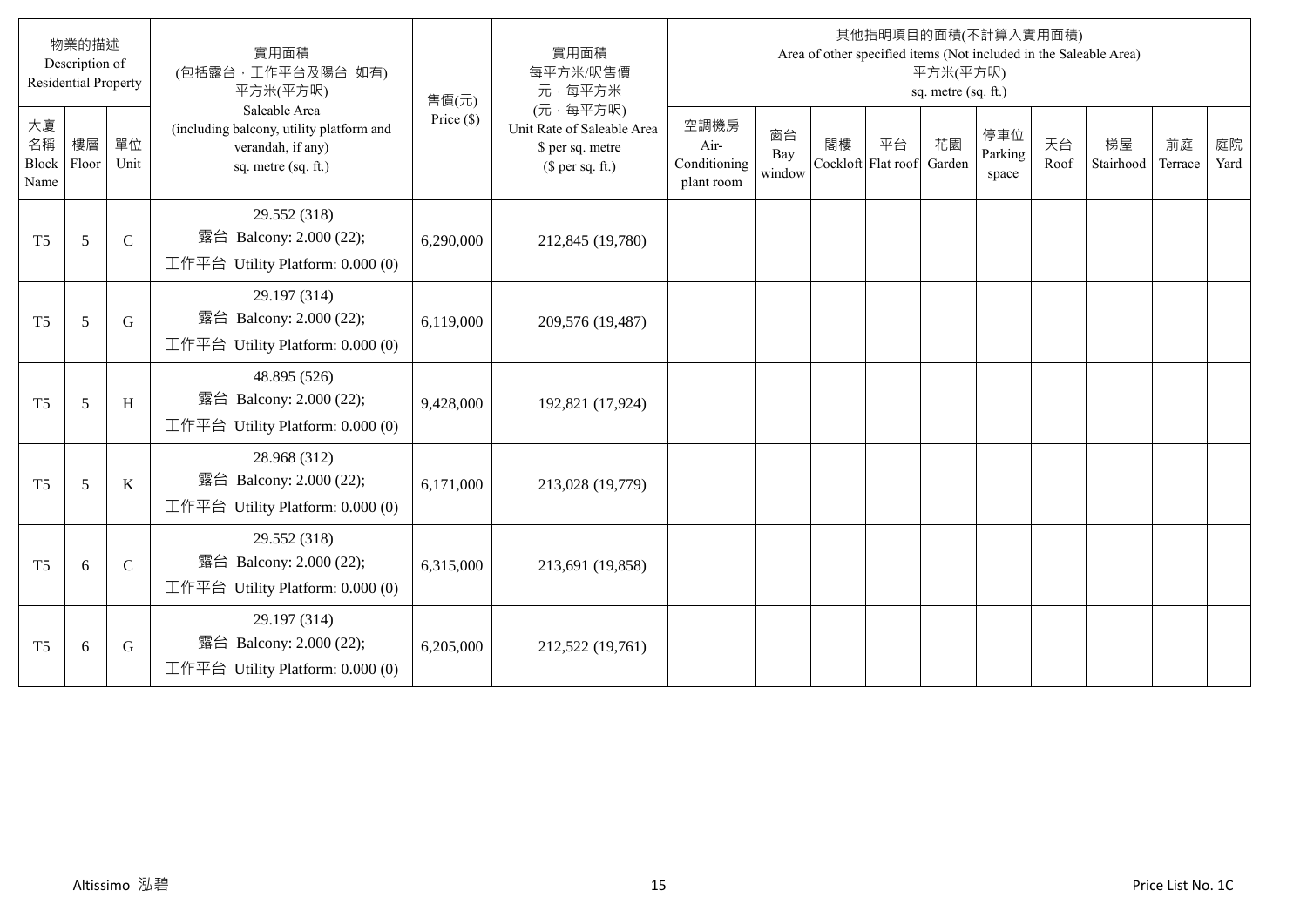|                           | 物業的描述<br>Description of<br><b>Residential Property</b> |              | 實用面積<br>(包括露台·工作平台及陽台 如有)<br>平方米(平方呎)                                                                 | 售價(元)        | 實用面積<br>每平方米/呎售價<br>元·每平方米                                                     |                                            |                     |    |                          | 平方米(平方呎)<br>sq. metre (sq. ft.) | 其他指明項目的面積(不計算入實用面積)     |            | Area of other specified items (Not included in the Saleable Area) |               |            |
|---------------------------|--------------------------------------------------------|--------------|-------------------------------------------------------------------------------------------------------|--------------|--------------------------------------------------------------------------------|--------------------------------------------|---------------------|----|--------------------------|---------------------------------|-------------------------|------------|-------------------------------------------------------------------|---------------|------------|
| 大廈<br>名稱<br>Block<br>Name | 樓層<br>Floor                                            | 單位<br>Unit   | Saleable Area<br>(including balcony, utility platform and<br>verandah, if any)<br>sq. metre (sq. ft.) | Price $(\$)$ | (元·每平方呎)<br>Unit Rate of Saleable Area<br>\$ per sq. metre<br>$$$ per sq. ft.) | 空調機房<br>Air-<br>Conditioning<br>plant room | 窗台<br>Bay<br>window | 閣樓 | 平台<br>Cockloft Flat roof | 花園<br>Garden                    | 停車位<br>Parking<br>space | 天台<br>Roof | 梯屋<br>Stairhood                                                   | 前庭<br>Terrace | 庭院<br>Yard |
| T <sub>5</sub>            | 6                                                      | H            | 48.895 (526)<br>露台 Balcony: 2.000 (22);<br>工作平台 Utility Platform: 0.000 (0)                           | 9,559,000    | 195,501 (18,173)                                                               |                                            |                     |    |                          |                                 |                         |            |                                                                   |               |            |
| T <sub>5</sub>            | 6                                                      | $\bf K$      | 28.968 (312)<br>露台 Balcony: 2.000 (22);<br>工作平台 Utility Platform: 0.000 (0)                           | 6,196,000    | 213,891 (19,859)                                                               |                                            |                     |    |                          |                                 |                         |            |                                                                   |               |            |
| T <sub>5</sub>            | $\tau$                                                 | $\mathsf{C}$ | 29.552 (318)<br>露台 Balcony: 2.000 (22);<br>工作平台 Utility Platform: $0.000(0)$                          | 6,366,000    | 215,417 (20,019)                                                               |                                            |                     |    |                          |                                 |                         |            |                                                                   |               |            |
| T <sub>5</sub>            | $\overline{7}$                                         | G            | 29.197 (314)<br>露台 Balcony: 2.000 (22);<br>工作平台 Utility Platform: 0.000 (0)                           | 6,786,000    | 232,421 (21,611)                                                               |                                            |                     |    |                          |                                 |                         |            |                                                                   |               |            |
| T <sub>5</sub>            | $\tau$                                                 | H            | 48.895 (526)<br>露台 Balcony: 2.000 (22);<br>工作平台 Utility Platform: 0.000 (0)                           | 10,017,000   | 204,868 (19,044)                                                               |                                            |                     |    |                          |                                 |                         |            |                                                                   |               |            |
| T <sub>5</sub>            | $\overline{7}$                                         | $\bf K$      | 28.968 (312)<br>露台 Balcony: 2.000 (22);<br>工作平台 Utility Platform: 0.000 (0)                           | 6,214,000    | 214,513 (19,917)                                                               |                                            |                     |    |                          |                                 |                         |            |                                                                   |               |            |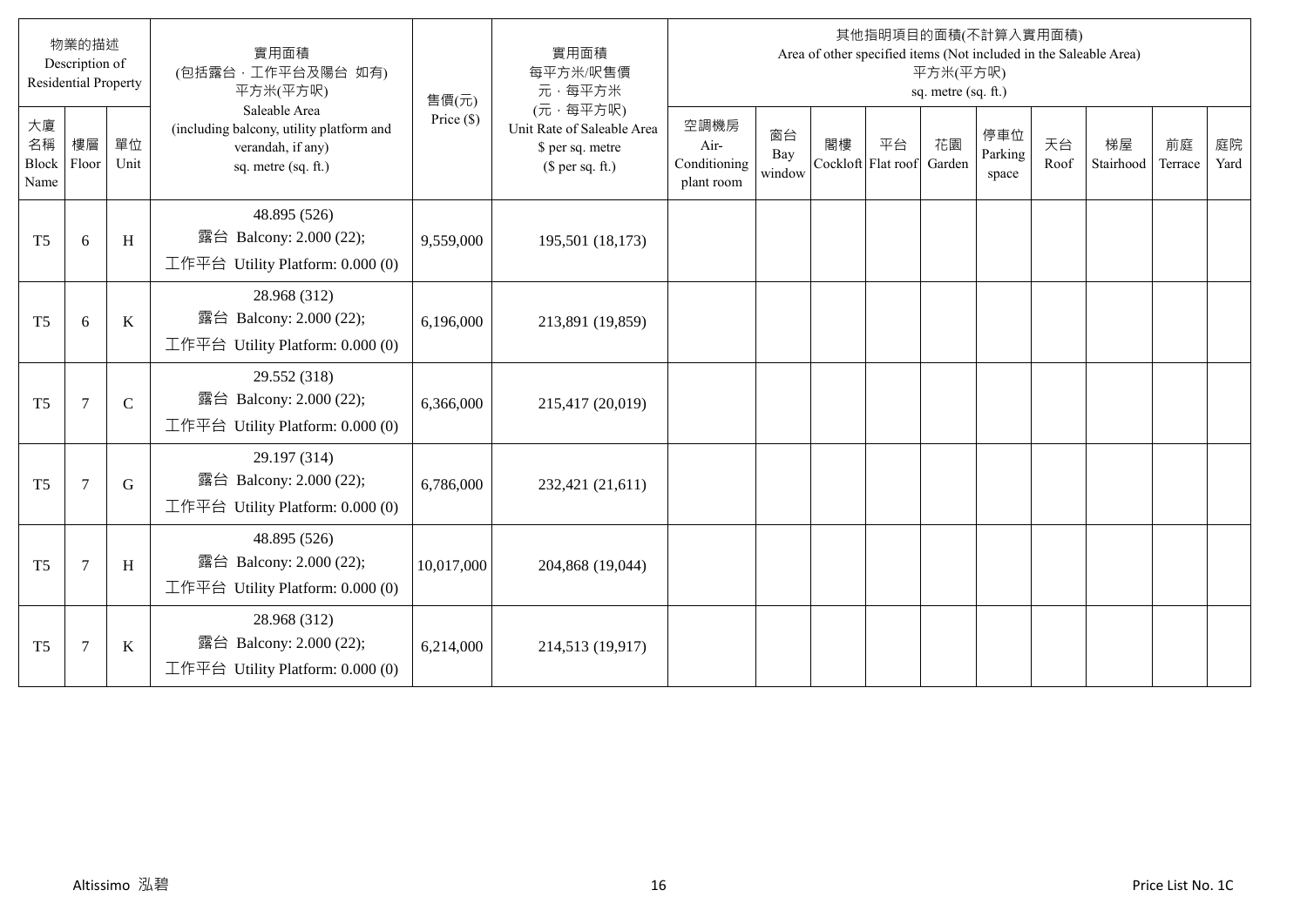|                           | 物業的描述<br>Description of<br><b>Residential Property</b> |             | 實用面積<br>(包括露台,工作平台及陽台 如有)<br>平方米(平方呎)                                                                 | 售價(元)        | 實用面積<br>每平方米/呎售價<br>元·每平方米                                                     |                                            |                     |                          |    | 平方米(平方呎)<br>sq. metre (sq. ft.) | 其他指明項目的面積(不計算入實用面積)     |            | Area of other specified items (Not included in the Saleable Area) |               |            |
|---------------------------|--------------------------------------------------------|-------------|-------------------------------------------------------------------------------------------------------|--------------|--------------------------------------------------------------------------------|--------------------------------------------|---------------------|--------------------------|----|---------------------------------|-------------------------|------------|-------------------------------------------------------------------|---------------|------------|
| 大廈<br>名稱<br>Block<br>Name | 樓層<br>Floor                                            | 單位<br>Unit  | Saleable Area<br>(including balcony, utility platform and<br>verandah, if any)<br>sq. metre (sq. ft.) | Price $(\$)$ | (元·每平方呎)<br>Unit Rate of Saleable Area<br>\$ per sq. metre<br>(\$ per sq. ft.) | 空調機房<br>Air-<br>Conditioning<br>plant room | 窗台<br>Bay<br>window | 閣樓<br>Cockloft Flat roof | 平台 | 花園<br>Garden                    | 停車位<br>Parking<br>space | 天台<br>Roof | 梯屋<br>Stairhood                                                   | 前庭<br>Terrace | 庭院<br>Yard |
| T <sub>5</sub>            | 8                                                      | $\mathbf C$ | 29.552 (318)<br>露台 Balcony: 2.000 (22);<br>工作平台 Utility Platform: 0.000 (0)                           | 6,460,000    | 218,598 (20,314)                                                               |                                            |                     |                          |    |                                 |                         |            |                                                                   |               |            |
| T <sub>5</sub>            | $\,8\,$                                                | $\mathbf G$ | 29.197 (314)<br>露台 Balcony: 2.000 (22);<br>工作平台 Utility Platform: 0.000 (0)                           | 6,982,000    | 239,134 (22,236)                                                               |                                            |                     |                          |    |                                 |                         |            |                                                                   |               |            |
| T <sub>5</sub>            | 8                                                      | H           | 48.895 (526)<br>露台 Balcony: 2.000 (22);<br>工作平台 Utility Platform: $0.000(0)$                          | 10,165,000   | 207,894 (19,325)                                                               |                                            |                     |                          |    |                                 |                         |            |                                                                   |               |            |
| T <sub>5</sub>            | 8                                                      | K           | 28.968 (312)<br>露台 Balcony: 2.000 (22);<br>工作平台 Utility Platform: $0.000(0)$                          | 6,306,000    | 217,688 (20,212)                                                               |                                            |                     |                          |    |                                 |                         |            |                                                                   |               |            |
| T <sub>5</sub>            | 9                                                      | $\mathbf C$ | 29.552 (318)<br>露台 Balcony: 2.000 (22);<br>工作平台 Utility Platform: $0.000(0)$                          | 6,460,000    | 218,598 (20,314)                                                               |                                            |                     |                          |    |                                 |                         |            |                                                                   |               |            |
| T <sub>5</sub>            | 9                                                      | G           | 29.197 (314)<br>露台 Balcony: 2.000 (22);<br>工作平台 Utility Platform: $0.000(0)$                          | 6,982,000    | 239,134 (22,236)                                                               |                                            |                     |                          |    |                                 |                         |            |                                                                   |               |            |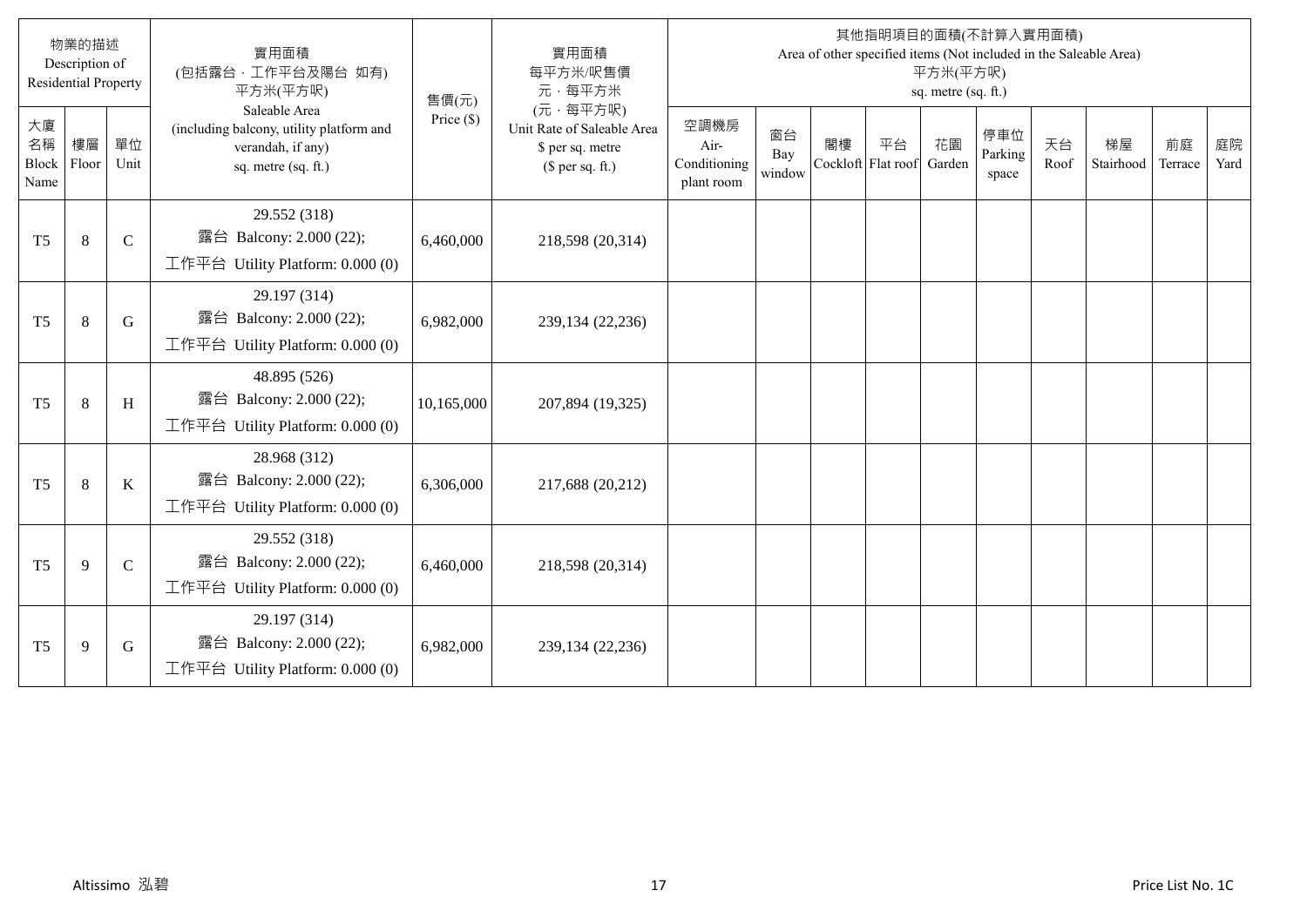|                           | 物業的描述<br>Description of<br><b>Residential Property</b> |             | 實用面積<br>(包括露台·工作平台及陽台 如有)<br>平方米(平方呎)                                                                 | 售價(元)        | 實用面積<br>每平方米/呎售價<br>元·每平方米                                                     |                                            |                     |    |                          | 平方米(平方呎)<br>sq. metre (sq. ft.) | 其他指明項目的面積(不計算入實用面積)     |            | Area of other specified items (Not included in the Saleable Area) |               |            |
|---------------------------|--------------------------------------------------------|-------------|-------------------------------------------------------------------------------------------------------|--------------|--------------------------------------------------------------------------------|--------------------------------------------|---------------------|----|--------------------------|---------------------------------|-------------------------|------------|-------------------------------------------------------------------|---------------|------------|
| 大廈<br>名稱<br>Block<br>Name | 樓層<br>Floor                                            | 單位<br>Unit  | Saleable Area<br>(including balcony, utility platform and<br>verandah, if any)<br>sq. metre (sq. ft.) | Price $(\$)$ | (元·每平方呎)<br>Unit Rate of Saleable Area<br>\$ per sq. metre<br>$$$ per sq. ft.) | 空調機房<br>Air-<br>Conditioning<br>plant room | 窗台<br>Bay<br>window | 閣樓 | 平台<br>Cockloft Flat roof | 花園<br>Garden                    | 停車位<br>Parking<br>space | 天台<br>Roof | 梯屋<br>Stairhood                                                   | 前庭<br>Terrace | 庭院<br>Yard |
| T <sub>5</sub>            | $\mathbf{Q}$                                           | H           | 48.895 (526)<br>露台 Balcony: 2.000 (22);<br>工作平台 Utility Platform: 0.000 (0)                           | 10,165,000   | 207,894 (19,325)                                                               |                                            |                     |    |                          |                                 |                         |            |                                                                   |               |            |
| T <sub>5</sub>            | 9                                                      | $\bf K$     | 28.968 (312)<br>露台 Balcony: 2.000 (22);<br>工作平台 Utility Platform: 0.000 (0)                           | 6,306,000    | 217,688 (20,212)                                                               |                                            |                     |    |                          |                                 |                         |            |                                                                   |               |            |
| T <sub>5</sub>            | 10                                                     | $\mathbf C$ | 29.552 (318)<br>露台 Balcony: 2.000 (22);<br>工作平台 Utility Platform: $0.000(0)$                          | 6,522,000    | 220,696 (20,509)                                                               |                                            |                     |    |                          |                                 |                         |            |                                                                   |               |            |
| T <sub>5</sub>            | 10                                                     | $\mathbf G$ | 29.197 (314)<br>露台 Balcony: 2.000 (22);<br>工作平台 Utility Platform: 0.000 (0)                           | 7,147,000    | 244,785 (22,761)                                                               |                                            |                     |    |                          |                                 |                         |            |                                                                   |               |            |
| T <sub>5</sub>            | 10                                                     | H           | 48.895 (526)<br>露台 Balcony: 2.000 (22);<br>工作平台 Utility Platform: 0.000 (0)                           | 10,264,000   | 209,919 (19,513)                                                               |                                            |                     |    |                          |                                 |                         |            |                                                                   |               |            |
| T <sub>5</sub>            | 10                                                     | $\bf K$     | 28.968 (312)<br>露台 Balcony: 2.000 (22);<br>工作平台 Utility Platform: 0.000 (0)                           | 6,367,000    | 219,794 (20,407)                                                               |                                            |                     |    |                          |                                 |                         |            |                                                                   |               |            |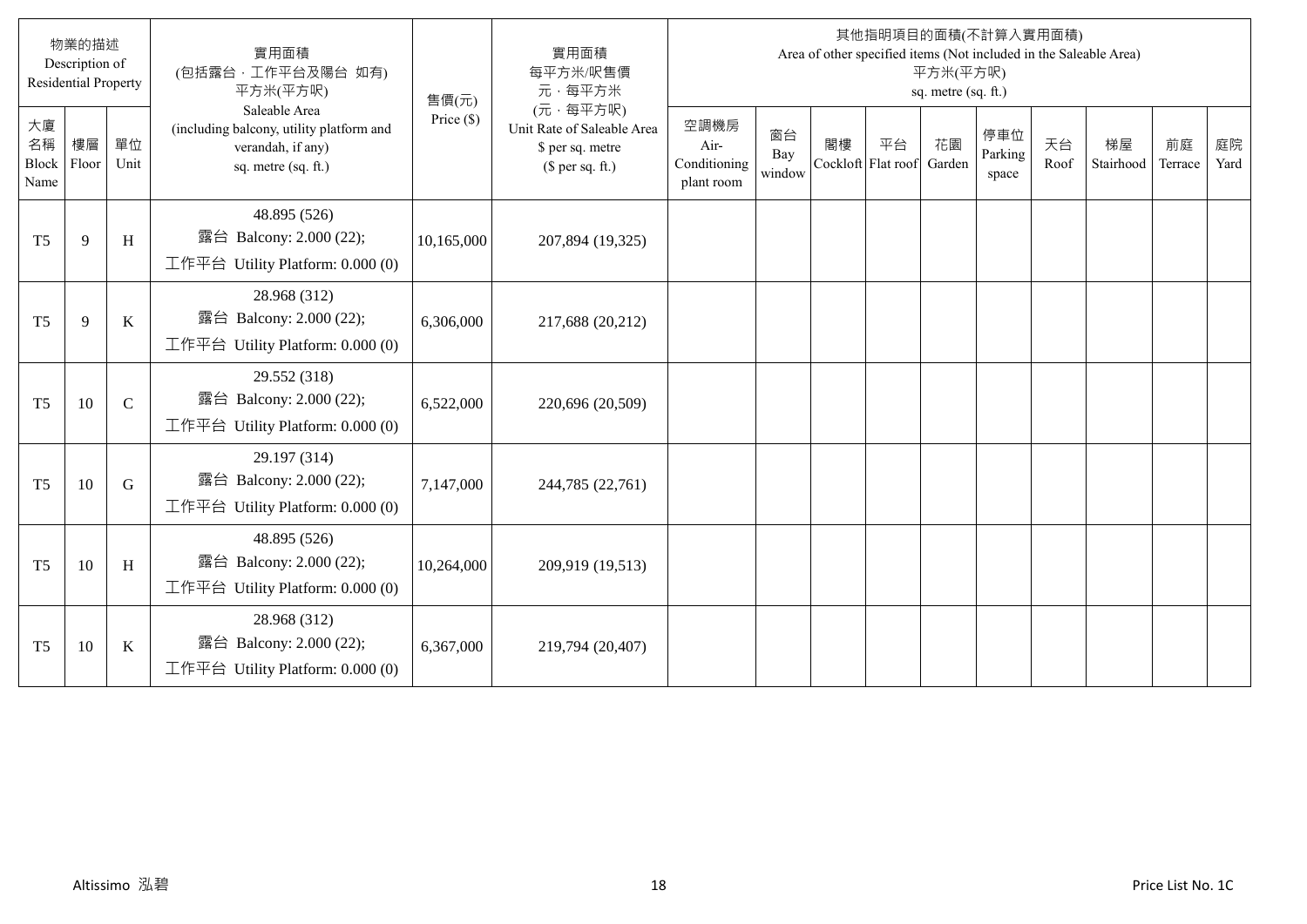|                           | 物業的描述<br>Description of<br><b>Residential Property</b> |              | 實用面積<br>(包括露台·工作平台及陽台 如有)<br>平方米(平方呎)                                                                 | 售價(元)        | 實用面積<br>每平方米/呎售價<br>元·每平方米                                                     |                                            |                     |    |                          | 平方米(平方呎)<br>sq. metre (sq. ft.) | 其他指明項目的面積(不計算入實用面積)     |            | Area of other specified items (Not included in the Saleable Area) |               |            |
|---------------------------|--------------------------------------------------------|--------------|-------------------------------------------------------------------------------------------------------|--------------|--------------------------------------------------------------------------------|--------------------------------------------|---------------------|----|--------------------------|---------------------------------|-------------------------|------------|-------------------------------------------------------------------|---------------|------------|
| 大廈<br>名稱<br>Block<br>Name | 樓層<br>Floor                                            | 單位<br>Unit   | Saleable Area<br>(including balcony, utility platform and<br>verandah, if any)<br>sq. metre (sq. ft.) | Price $(\$)$ | (元·每平方呎)<br>Unit Rate of Saleable Area<br>\$ per sq. metre<br>$$$ per sq. ft.) | 空調機房<br>Air-<br>Conditioning<br>plant room | 窗台<br>Bay<br>window | 閣樓 | 平台<br>Cockloft Flat roof | 花園<br>Garden                    | 停車位<br>Parking<br>space | 天台<br>Roof | 梯屋<br>Stairhood                                                   | 前庭<br>Terrace | 庭院<br>Yard |
| T <sub>5</sub>            | 11                                                     | $\mathbf C$  | 29.552 (318)<br>露台 Balcony: 2.000 (22);<br>工作平台 Utility Platform: 0.000 (0)                           | 6,629,000    | 224,316 (20,846)                                                               |                                            |                     |    |                          |                                 |                         |            |                                                                   |               |            |
| T <sub>5</sub>            | 11                                                     | G            | 29.197 (314)<br>露台 Balcony: 2.000 (22);<br>工作平台 Utility Platform: 0.000 (0)                           | 7,250,000    | 248,313 (23,089)                                                               |                                            |                     |    |                          |                                 |                         |            |                                                                   |               |            |
| T <sub>5</sub>            | <sup>11</sup>                                          | H            | 48.895 (526)<br>露台 Balcony: 2.000 (22);<br>工作平台 Utility Platform: $0.000(0)$                          | 10,412,000   | 212,946 (19,795)                                                               |                                            |                     |    |                          |                                 |                         |            |                                                                   |               |            |
| T <sub>5</sub>            | 11                                                     | $\bf K$      | 28.968 (312)<br>露台 Balcony: 2.000 (22);<br>工作平台 Utility Platform: $0.000(0)$                          | 6,459,000    | 222,970 (20,702)                                                               |                                            |                     |    |                          |                                 |                         |            |                                                                   |               |            |
| T <sub>5</sub>            | 12                                                     | $\mathsf{C}$ | 29.552 (318)<br>露台 Balcony: 2.000 (22);<br>工作平台 Utility Platform: 0.000 (0)                           | 6,764,000    | 228,885 (21,270)                                                               |                                            |                     |    |                          |                                 |                         |            |                                                                   |               |            |
| T <sub>5</sub>            | 12                                                     | G            | 29.197 (314)<br>露台 Balcony: 2.000 (22);<br>工作平台 Utility Platform: 0.000 (0)                           | 7,353,000    | 251,841 (23,417)                                                               |                                            |                     |    |                          |                                 |                         |            |                                                                   |               |            |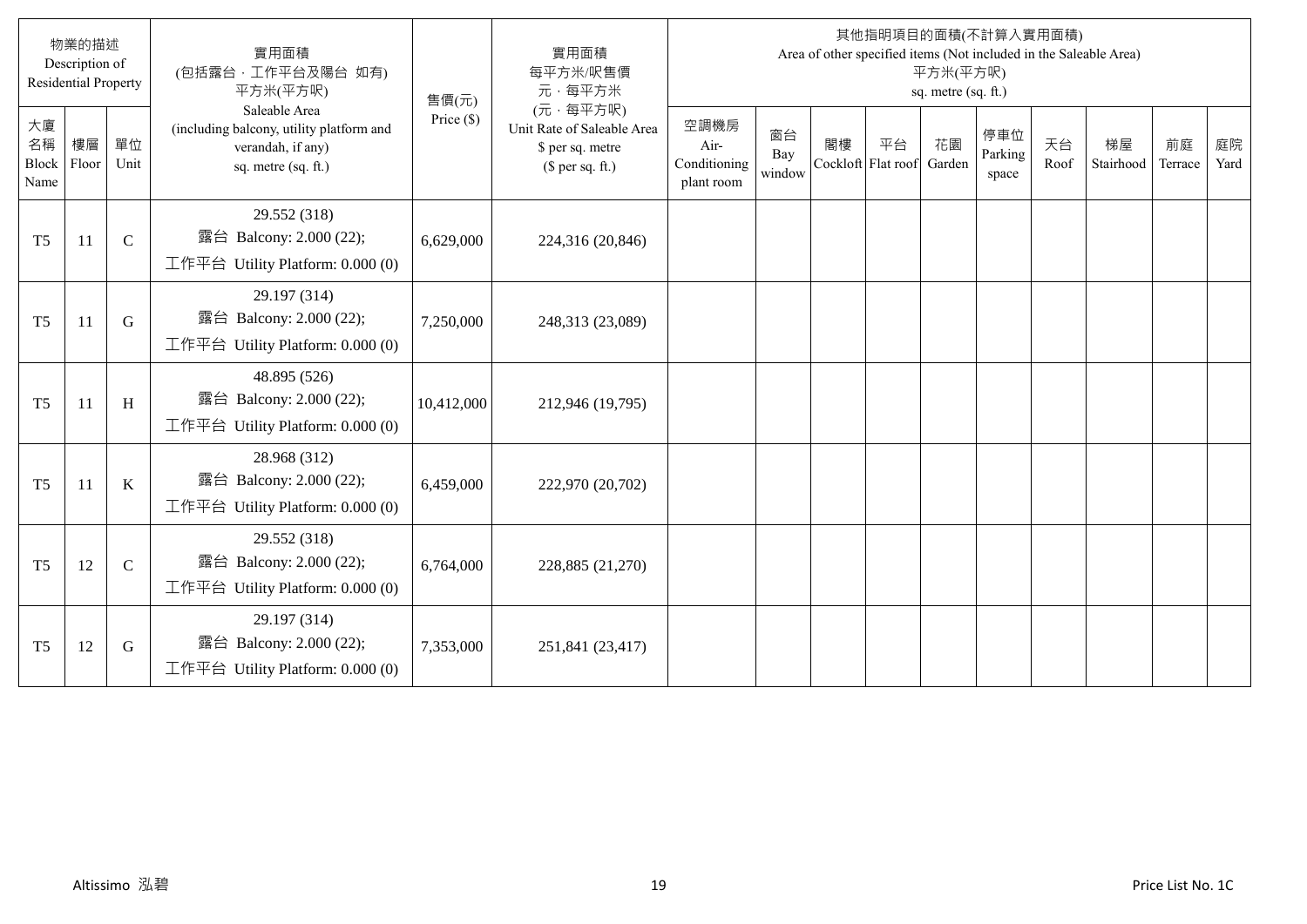|                           | 物業的描述<br>Description of<br><b>Residential Property</b> |            | 實用面積<br>(包括露台,工作平台及陽台 如有)<br>平方米(平方呎)                                                                 | 售價(元)        | 實用面積<br>每平方米/呎售價<br>元·每平方米                                                     |                                            |                     |                          |    | 平方米(平方呎)<br>sq. metre (sq. ft.) | 其他指明項目的面積(不計算入實用面積)     |            | Area of other specified items (Not included in the Saleable Area) |               |            |
|---------------------------|--------------------------------------------------------|------------|-------------------------------------------------------------------------------------------------------|--------------|--------------------------------------------------------------------------------|--------------------------------------------|---------------------|--------------------------|----|---------------------------------|-------------------------|------------|-------------------------------------------------------------------|---------------|------------|
| 大廈<br>名稱<br>Block<br>Name | 樓層<br>Floor                                            | 單位<br>Unit | Saleable Area<br>(including balcony, utility platform and<br>verandah, if any)<br>sq. metre (sq. ft.) | Price $(\$)$ | (元·每平方呎)<br>Unit Rate of Saleable Area<br>\$ per sq. metre<br>(\$ per sq. ft.) | 空調機房<br>Air-<br>Conditioning<br>plant room | 窗台<br>Bay<br>window | 閣樓<br>Cockloft Flat roof | 平台 | 花園<br>Garden                    | 停車位<br>Parking<br>space | 天台<br>Roof | 梯屋<br>Stairhood                                                   | 前庭<br>Terrace | 庭院<br>Yard |
| T <sub>5</sub>            | 12                                                     | H          | 48.895 (526)<br>露台 Balcony: 2.000 (22);<br>工作平台 Utility Platform: $0.000(0)$                          | 10,560,000   | 215,973 (20,076)                                                               |                                            |                     |                          |    |                                 |                         |            |                                                                   |               |            |
| T <sub>5</sub>            | 12                                                     | K          | 28.968 (312)<br>露台 Balcony: 2.000 (22);<br>工作平台<br>Utility Platform: 0.000 (0)                        | 6,551,000    | 226,146 (20,997)                                                               |                                            |                     |                          |    |                                 |                         |            |                                                                   |               |            |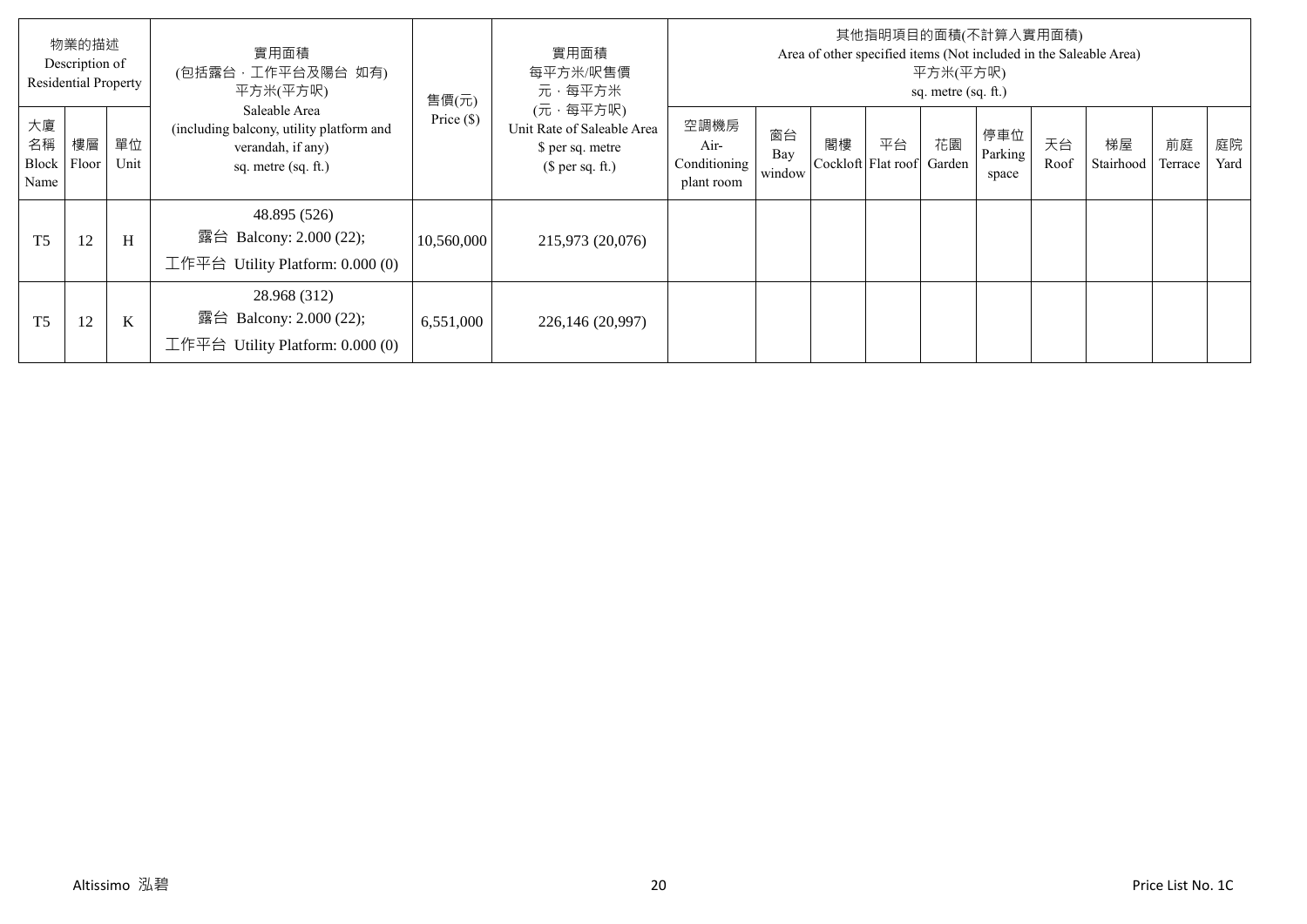#### **第三部份:其他資料 Part 3: Other Information**

#### (1) 準買家應參閱發展項目的售樓說明書,以了解該項目的資料。

Prospective purchasers are advised to refer to the sales brochure for the development for information on the development.

### (2) 根據《一手住宅物業銷售條例》第 52(1)條及第 53(2)及(3)條 ,–

According to sections 52(1) and 53(2) and (3) of the Residential Properties (First-hand Sales) Ordinance, –

### 第 52(1) 條 / Section 52(1)

在某人就指明住宅物業與擁有人訂立臨時買賣合約時,該人須向擁有人支付售價的 5%的臨時訂金。

A preliminary deposit of 5% of the purchase price is payable by a person to the owner on entering into a preliminary agreement for sale and purchase in respect of the specified residential property with the owner.

#### 第 53(2) 條 / Section 53(2)

如某人於某日期訂立臨時買賣合約,並於該日期後的 5 個工作日內,就有關住宅物業簽立買賣合約,則擁有人必須在該日期後的 8 個工作日內,簽立該買賣合約。 If a person executes an agreement for sale and purchase in respect of the residential property within 5 working days after the date on which the person enters into the preliminary agreement for sale and purchase, the owner must execute the agreement for sale and purchase within 8 working days after that date.

### 第 53(3) 條 / Section 53(3)

如某人於某日期訂立臨時買賣合約時,但沒有於該日期後的 5 個工作日內,就有關住宅物業簽立買賣合約,則 – (i) 該臨時合約即告終止;(ii) 有關的臨時訂金即予沒收;及 (iii) 擁有 人不得就該人沒有簽立買賣合約而針對該人提出進一步申索。

If a person does not execute an agreement for sale and purchase in respect of the residential property within 5 working days after the date on which the person enters into the preliminary agreement for sale and purchase-

(i) the preliminary agreement is terminated; (ii) the preliminary deposit is forfeited; and (iii) the owner does not have any further claim against the person for the failure.

# (3) 實用面積及屬該住宅物業其他指明項目的面積是按《一手住宅物業銷售條例》第 8 條及附表二第 2 部的計算得出的。

The saleable area and area of other specified items of the residential property are calculated in accordance with section 8 and Part 2 of Schedule 2 to the Residential Properties(First-hand Sales) Ordinance.

- 
- (4) (i) 註:在第(4)段中: (a) 「售價」指本價單第二部份中所列之住宅物業的售價,而「成交金額」指將於臨時合約中訂明的住宅物業的實際售價。因應不同支付條款 及/或折扣按售價計算得出之價目,皆以進位到最接近的千位數作為成交金額。
	- (b) 「工作日」按《一手住宅物業銷售條例》第 2(1)條所定義。
	- (c) 「臨時合約」指臨時買賣合約。
	- (d) 「正式合約」指正式買賣合約。

Note: In paragraph (4): (a)

- "price" means the price of the residential property set out in Part 2 of this price list, and "transaction price" means the actual price of the residential property to be set out in PASP. The price obtained after applying the relevant terms of payment and/or applicable discount(s) on the price will be rounded up to the nearest thousand to determine the transaction price.
- (b) "working day" shall be as defined in section 2(1) of the Residential Properties (First-hand Sales) Ordinance.
- $(c)$ "PASP" means the Preliminary Agreement for Sale and Purchase.
- (d) "ASP" means the Agreement for Sale and Purchase.

### 於簽署臨時合約時,買方須繳付相等於成交金額的 5%作為臨時訂金,請帶備港幣\$100,000 銀行本票以支付部份臨時訂金,抬頭請寫「的折律師行」或"Deacons"。請另備支票 以繳付臨時訂金之餘額。

The purchasers shall pay the preliminary deposit equivalent to 5% of the transaction price upon signing of the PASP. Please bring along a cashiers' order of HK\$100,000 made payable to "Deacons" for payment of part of the preliminary deposit. Please also bring along a cheque for payment of the balance of the preliminary deposit.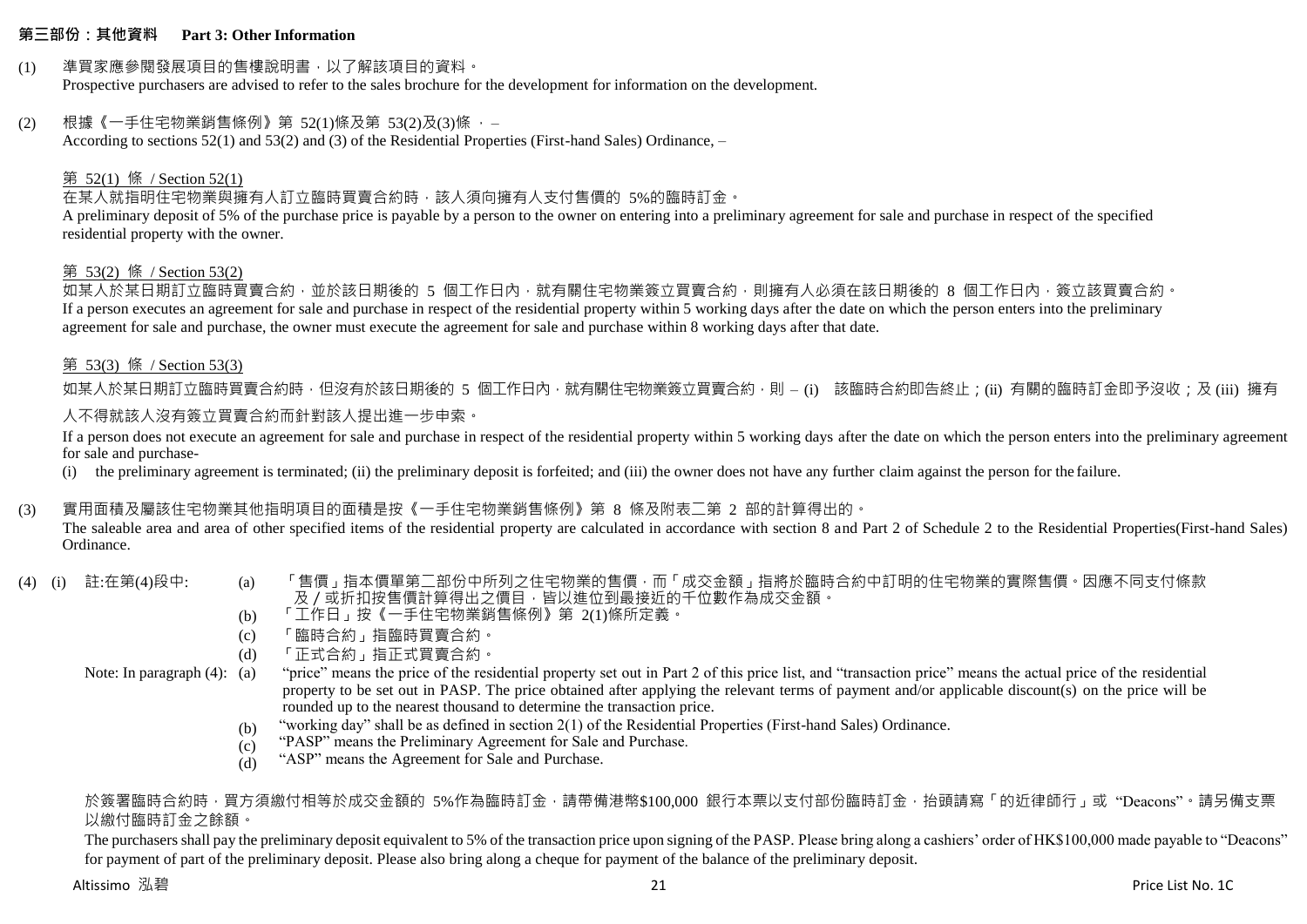# **支付條款 Terms of Payment**

- (A) 120 天現金優惠付款計劃 120-day Cash Payment Plan (照售價減 10%) (10% discount from the price)
	- (1) 買方須於簽署臨時合約時繳付相等於成交金額 5%作為臨時訂金。買方須於簽署臨時合約後 5 個工作日內簽署正式合約。 The purchaser shall pay the preliminary deposit equivalent to 5% of the transaction price upon signing of the PASP. The ASP shall be signed by the purchaser within 5 working days after signing of the PASP.
	- (2) 買方簽署臨時合約後 30 天內再付成交金額 5%作為加付訂金。

A further 5% of the transaction price being further deposit shall be paid by the purchaser within 30 days after signing of the PASP.

(3) 成交金額90%即成交金額餘款於買方簽署臨時合約後120 天內或於賣方就其有能力將有關住宅物業有效地轉讓予買方一事向買方發出書面通知的日期後的14 日內由買 方付清,以較早者為準。

90% of the transaction price being balance of the transaction price shall be paid by the purchaser within 120 days after signing of the PASP or within 14 days after the date of written notification to the purchaser that the vendor is in a position validly to assign the relevant residential property to the purchaser, whichever is earlier.

- (A1) 500 天輕鬆付款計劃 500-day Easy Payment Plan (照售價減 8%) (8% discount from the price)
	- (1) 買方須於簽署臨時合約時繳付相等於成交金額 5%作為臨時訂金。買方須於簽署臨時合約後 5 個工作日內簽署正式合約。 The purchaser shall pay the preliminary deposit equivalent to 5% of the transaction price upon signing of the PASP. The ASP shall be signed by the purchaser within 5 working days after signing of the PASP.
	- (2) 買方簽署臨時合約後 30 天內再付成交金額 5%作為加付訂金。 A further 5% of the transaction price being further deposit shall be paid by the purchaser within 30 days after signing of the PASP.
	- (3) 買方簽署臨時合約後 120 天內再付成交金額 1%作為部份成交金額。

A further 1% of the transaction price being part payment of the transaction price shall be paid by the purchaser within 120 days after signing of the PASP.

(4) 買方簽署臨時合約後 180 天內再付成交金額 1%作為部份成交金額。

A further 1% of the transaction price being part payment of the transaction price shall be paid by the purchaser within 180 days after signing of the PASP.

(5) 買方簽署臨時合約後 240 天內再付成交金額 1%作為部份成交金額。

A further 1% of the transaction price being part payment of the transaction price shall be paid by the purchaser within 240 days after signing of the PASP.

- (6) 買方簽署臨時合約後 300 天內再付成交金額 1%作為部份成交金額。 A further 1% of the transaction price being part payment of the transaction price shall be paid by the purchaser within 300 days after signing of the PASP.
- (7) 買方簽署臨時合約後 360 天內再付成交金額 1%作為部份成交金額。 A further 1% of the transaction price being part payment of the transaction price shall be paid by the purchaser within 360 days after signing of the PASP.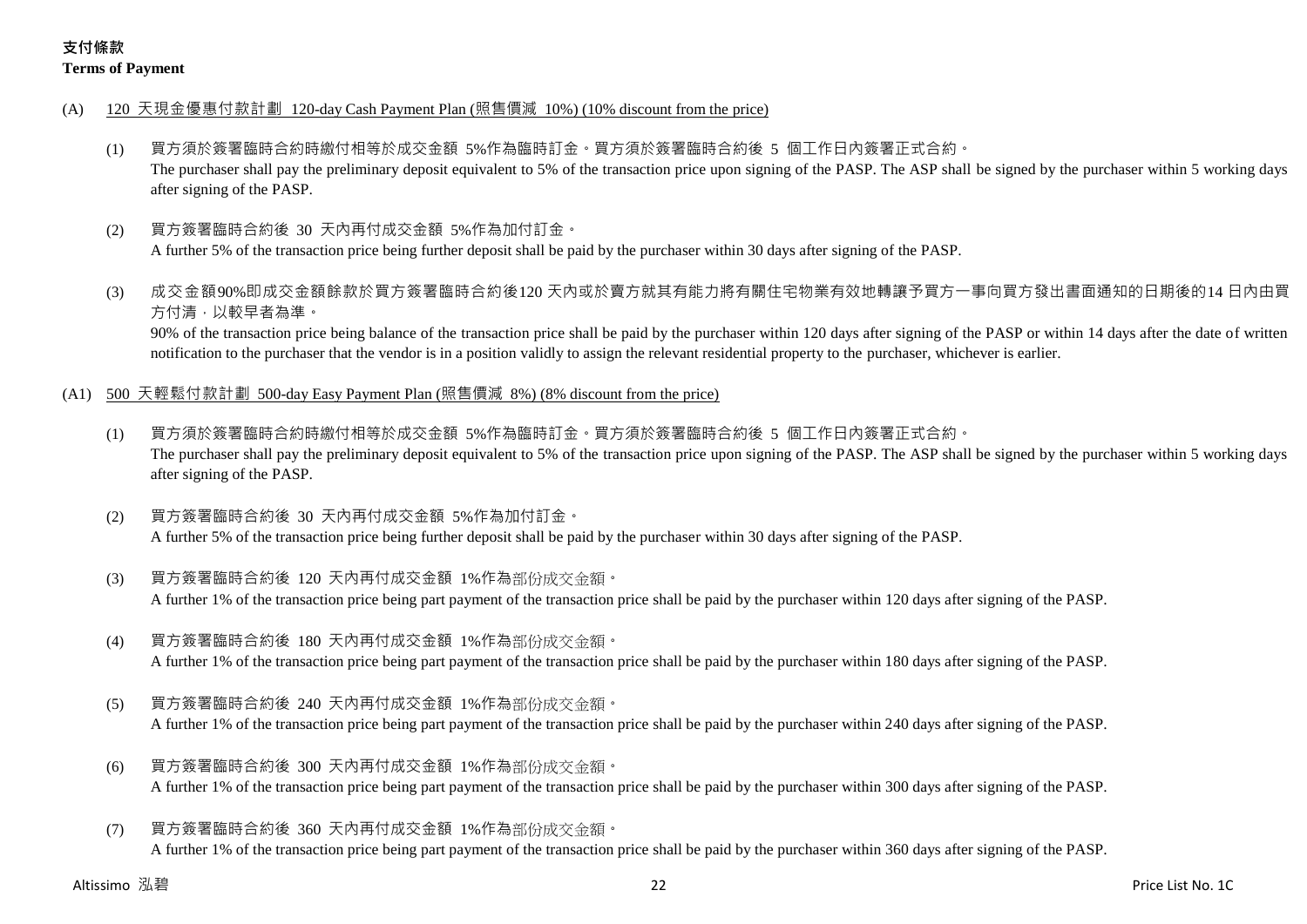(8) 成交金額 85%即成交金額餘款於於買方簽署臨時合約後 500 天內或於賣方就其有能力將有關住宅物業有效地轉讓予買方一事向買方發出通知的日期後的 14 日內由買 方付清,以較早者為準。

85% of the transaction price being balance of the transaction price shall be paid by the purchaser within 500 days after signing of the PASP or within 14 days after the date of notification to the purchaser that the vendor is in a position validly to assign the relevant residential property to the purchaser, whichever is earlier.

(A2) 150 天優越按揭付款計劃 150-day Prestige Mortgage Payment Plan (照售價減 6%) (6% discount from the price)

# **只適用於以本付款計劃簽署臨時買賣合約購買下列任何住宅物業。**

#### **Only applicable to the purchasers signing PASPs with this payment plan to purchase any of the following residential properties**

| 大廈名稱 Block Name | 樓層 Floor                                   | 單位 Unit |
|-----------------|--------------------------------------------|---------|
| 第2座 Tower 2     | 15, 12, 11, 10, 9                          |         |
|                 | 16, 15, 12, 11, 10, 9, 8, 7                |         |
|                 | 16.15                                      |         |
|                 | 16, 15, 12, 11, 10, 9, 8                   |         |
|                 | 16, 15, 12, 11, 10, 9, 8, 7, 6, 5, 3, 2, 1 |         |
| 第5座 Tower 5     | 12, 11, 10, 9, 8, 7, 6, 5, 3, 2, 1         |         |

(1) 買方須於簽署臨時合約時繳付相等於成交金額 5%作為臨時訂金。買方須於簽署臨時合約後 5 個工作日內簽署正式合約。 The purchaser shall pay the preliminary deposit equivalent to 5% of the transaction price upon signing of the PASP. The ASP shall be signed by the purchaser within 5 working days after signing of the PASP.

(2) 買方簽署臨時合約後 30 天內再付成交金額 5%作為加付訂金。

A further 5% of the transaction price being further deposit shall be paid by the purchaser within 30 days after signing of the PASP.

(3) 成交金額90%即成交金額餘款於買方簽署臨時合約後150 天內或於賣方就其有能力將有關住宅物業有效地轉讓予買方一事向買方發出書面通知的日期後的14 日內由買 方付清,以較早者為準。

90% of the transaction price being balance of the transaction price shall be paid by the purchaser within 150 days after signing of the PASP or within 14 days after the date of written notification to the purchaser that the vendor is in a position validly to assign the relevant residential property to the purchaser, whichever is earlier.

# **本付款計劃提供「成交金額 75%第一按揭」安排,該安排詳情見第 (4)(iii)(b)段。**

**The arrangements of "First Mortgage for 75% of the transaction price" will be provided under this payment plan. Please see paragraph (4)(iii)(b) for the details of that arrangement.**

- (B) 建築期付款計劃 Stage Payment Plan (照售價) (The price)
	- (1) 買方須於簽署臨時合約時繳付相等於成交金額 5%作為臨時訂金。買方須於簽署臨時合約後 5 個工作日內簽署正式合約。

The purchaser shall pay the preliminary deposit equivalent to 5% of the transaction price upon signing of the PASP. The ASP shall be signed by the purchaser within 5 working days after signing of the PASP.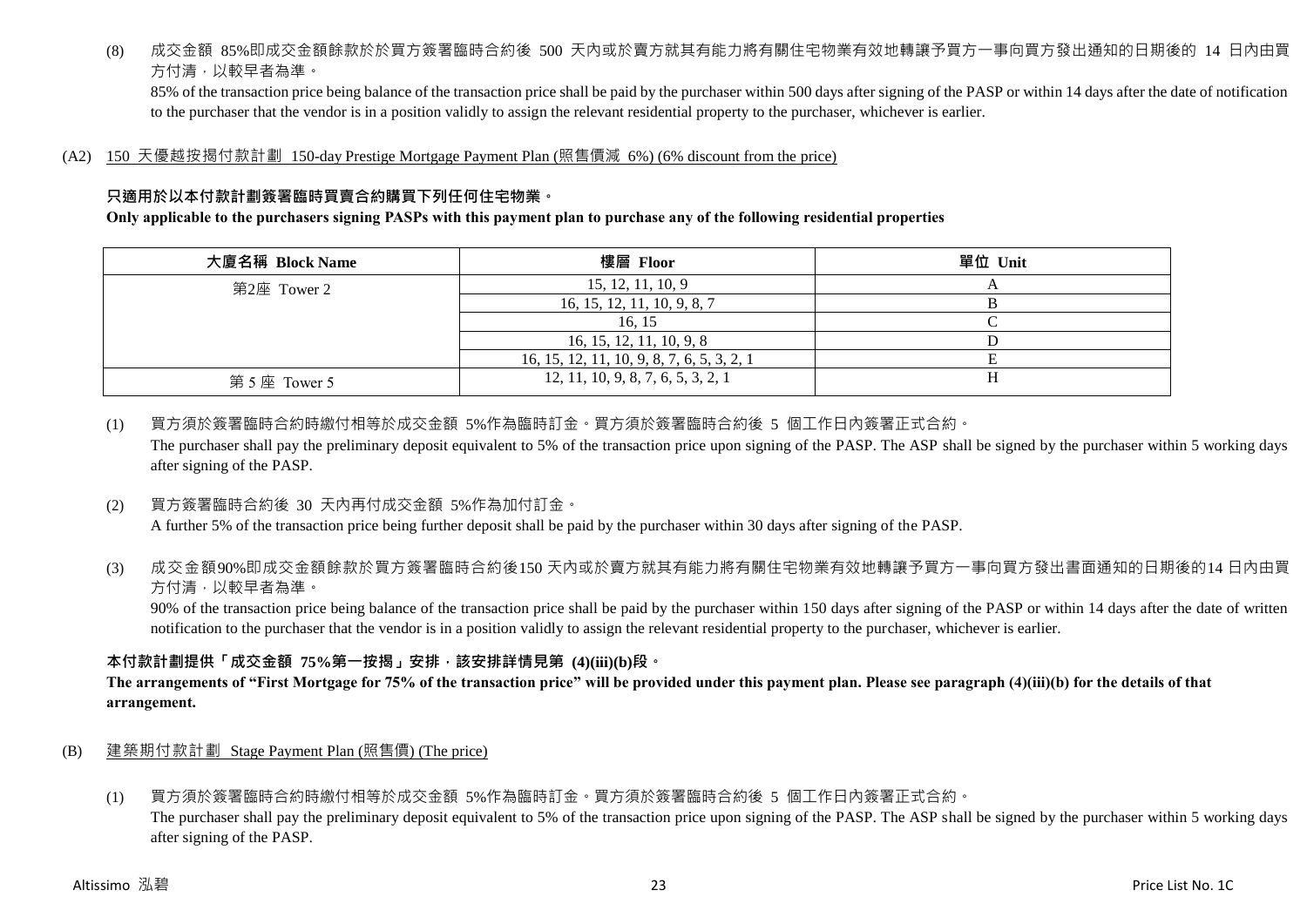(2) 買方簽署臨時合約後 30 天內再付成交金額 5%作為加付訂金。

A further 5% of the transaction price being further deposit shall be paid by the purchaser within 30 days after signing of the PASP.

(3) 買方簽署臨時合約後 90 天內再付成交金額 5%作為部份成交金額。

A further 5% of the transaction price being part payment of the transaction price shall be paid by the purchaser within 90 days after signing of the PASP.

(4) 成交金額 85%即成交金額餘款於賣方就其有能力將有關住宅物業有效地轉讓予買方一事向買方發出書面通知的日期後的 14 日內由買方付清。 85% of the transaction price being balance of the transaction price shall be paid by the purchaser within 14 days after the date of written notification to the purchaser that the vendor is

in a position validly to assign the relevant residential property to the purchaser.

選擇此付款計劃之買方如提前於正式合約訂明的付款限期日之前付清成交金額餘款,可獲賣方根據以下列表送出的提前付清樓價現金回贈(「提前付清樓價現金回贈」)。

If the purchaser choose(s) this payment plan, and settles the balance of the transaction price earlier than the due date of payment specified in the ASP, the purchaser shall be entitled to the early settlement cash rebate ("Early Settlement Cash Rebate") offered by the vendor according to the table below.

| 付清成交金額餘款之日期                                                | 提前付清樓價現金回贈之金額                              |
|------------------------------------------------------------|--------------------------------------------|
| Date of settlement of the balance of the transaction price | The amount of Early Settlement Cash Rebate |
| 簽署臨時合約的日期後 120 日內                                          | 成交金額 11%                                   |
| Within 120 days after the date of signing of the PASP      | 11% of the transaction price               |
| 簽署臨時合約的日期後 180 日內                                          | 成交金額 9%                                    |
| Within 180 days after the date of signing of the PASP      | 9% of the transaction price                |
| 簽署臨時合約的日期後 240 日內                                          | 成交金額 8%                                    |
| Within 240 days after the date of signing of the PASP      | 8% of the transaction price                |
| 簽署臨時合約的日期後 300 日內                                          | 成交金額 7%                                    |
| Within 300 days after the date of signing of the PASP      | 7% of the transaction price                |
| 簽署臨時合約的日期後 360 日內                                          | 成交金額 6%                                    |
| Within 360 days after the date of signing of the PASP      | 6% of the transaction price                |
| 簽署臨時合約的日期後 420 日內                                          | 成交金額 5%                                    |
| Within 420 days after the date of signing of the PASP      | 5% of the transaction price                |
| 簽署臨時合約的日期後 480 日內                                          | 成交金額 4%                                    |
| Within 480 days after the date of signing of the PASP      | 4% of the transaction price                |
| 簽署臨時合約的日期後 540 日內                                          | 成交金額 3%                                    |
| Within 540 days after the date of signing of the PASP      | 3% of the transaction price                |
| 簽署臨時合約的日期後 600 日內                                          | 成交金額 2%                                    |
| Within 600 days after the date of signing of the PASP      | 2% of the transaction price                |
| 簽署臨時合約的日期後 660 日內                                          | 成交金額 1%                                    |
| Within 660 days after the date of signing of the PASP      | 1% of the transaction price                |

買方須於擬定提前付清成交金額餘款的日期前最少 30 日,以書面通知賣方其擬定提前付清成交金額餘款的日期,並向賣方提出書面申請「提前付清樓價現金回贈」。賣方將在 收妥並核實買方就有關申請提交的所有資料後,在有關指明住宅物業的買賣成交日期後的 30 日內,將相關金額之「提前付清樓價現金回贈」支付予買方指定的於香港開設的銀 行戶口或按賣方認為適合的方式回贈予買方。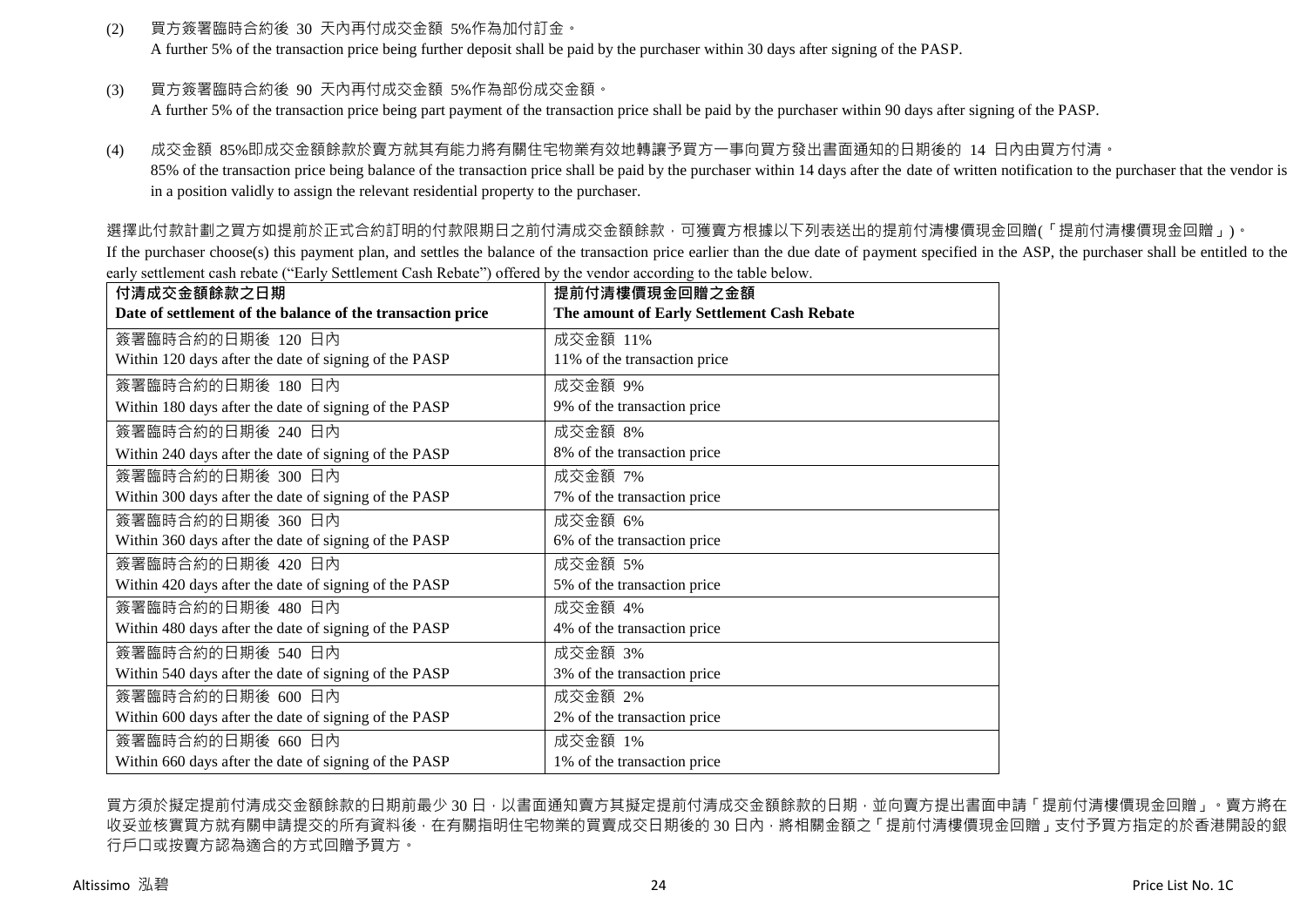The purchaser shall inform the Vendor in writing the proposed date of early settlement of balance of transaction price and submit written application for the "Early Settlement Cash Rebate" at least 30 days before the proposed date of early settlement of balance of transaction price. Upon the Vendor's receipt and verification of all information submitted by the purchaser in support of the application, the Vendor will, within 30 days after the date of completion of sale and purchase of the relevant specified residential property, pay the relevant "Early Settlement" Cash Rebate" into the bank account in Hong Kong as specified by the purchaser or in such manner as the Vendor may consider appropriate.

此「提前付清樓價現金回贈」僅屬於有關買方,並僅供買方享用及獲得。此「提前付清樓價現金回贈」不得轉讓,亦不可轉移,並受其他條款及細則約束。

The "Early Settlement Cash Rebate" is personal to the purchaser and is to be enjoyed by the purchaser only. The "Early Settlement Cash Rebate" is non-assignable, non-transferable and subject to other terms and conditions.

付清成交金額餘款日期以賣方代表律師收到所有成交金額餘款日期為準。如上表中訂明的付清成交金額餘款的期間的最後一日不是工作日,則該期限的最後一日視為下一個工 作日。

The due date of payment of the balance of transaction price shall be the date on which all the balance of transaction price is received by the vendor's solicitors. If the last day of the period of settlement of the balance of transaction price as set out in the table above is not a working day, the last day of that period shall be deemed to be the next working day.

本優惠受相關交易文件條款及條件限制。

This benefit is subject to the terms and conditions of the relevant transaction documents.

#### (C) 輕鬆建築期付款計劃 Relax Stage Payment Plan (照售價減 7%) (7% discount from the price)

- (1) 買方須於簽署臨時合約時繳付相等於成交金額 5%作為臨時訂金。買方須於簽署臨時合約後 5 個工作日內簽署正式合約。 The purchaser shall pay the preliminary deposit equivalent to 5% of the transaction price upon signing of the PASP. The ASP shall be signed by the purchaser within 5 working days after signing of the PASP.
- (2) 買方簽署臨時合約後 30 天內再付成交金額 5%作為加付訂金。 A further 5% of the transaction price being further deposit shall be paid by the purchaser within 30 days after signing of the PASP.
- (3) 買方簽署臨時合約後 90 天內再付成交金額 2.5%作為部份成交金額。 A further 2.5% of the transaction price being part payment of the transaction price shall be paid by the purchaser within 90 days after signing of the PASP.
- (4) 買方簽署臨時合約後 150 天內再付成交金額 2.5%作為部份成交金額。 A further 2.5% of the transaction price being part payment of the transaction price shall be paid by the purchaser within 150 days after signing of the PASP.
- (5) 買方簽署臨時合約後 210 天內再付成交金額 2.5%作為部份成交金額。

A further 2.5% of the transaction price being part payment of the transaction price shall be paid by the purchaser within 210 days after signing of the PASP.

(6) 買方簽署臨時合約後 270 天內再付成交金額 2.5%作為部份成交金額。 A further 2.5% of the transaction price being part payment of the transaction price shall be paid by the purchaser within 270 days after signing of the PASP.

(7) 成交金額 80%即成交金額餘款於賣方就其有能力將有關住宅物業有效地轉讓予買方一事向買方發出書面通知的日期後的 14 日內由買方付清。 80% of the transaction price being balance of the transaction price shall be paid by the purchaser within 14 days after the date of written notification to the purchaser that the vendor is in a position validly to assign the relevant residential property to the purchaser.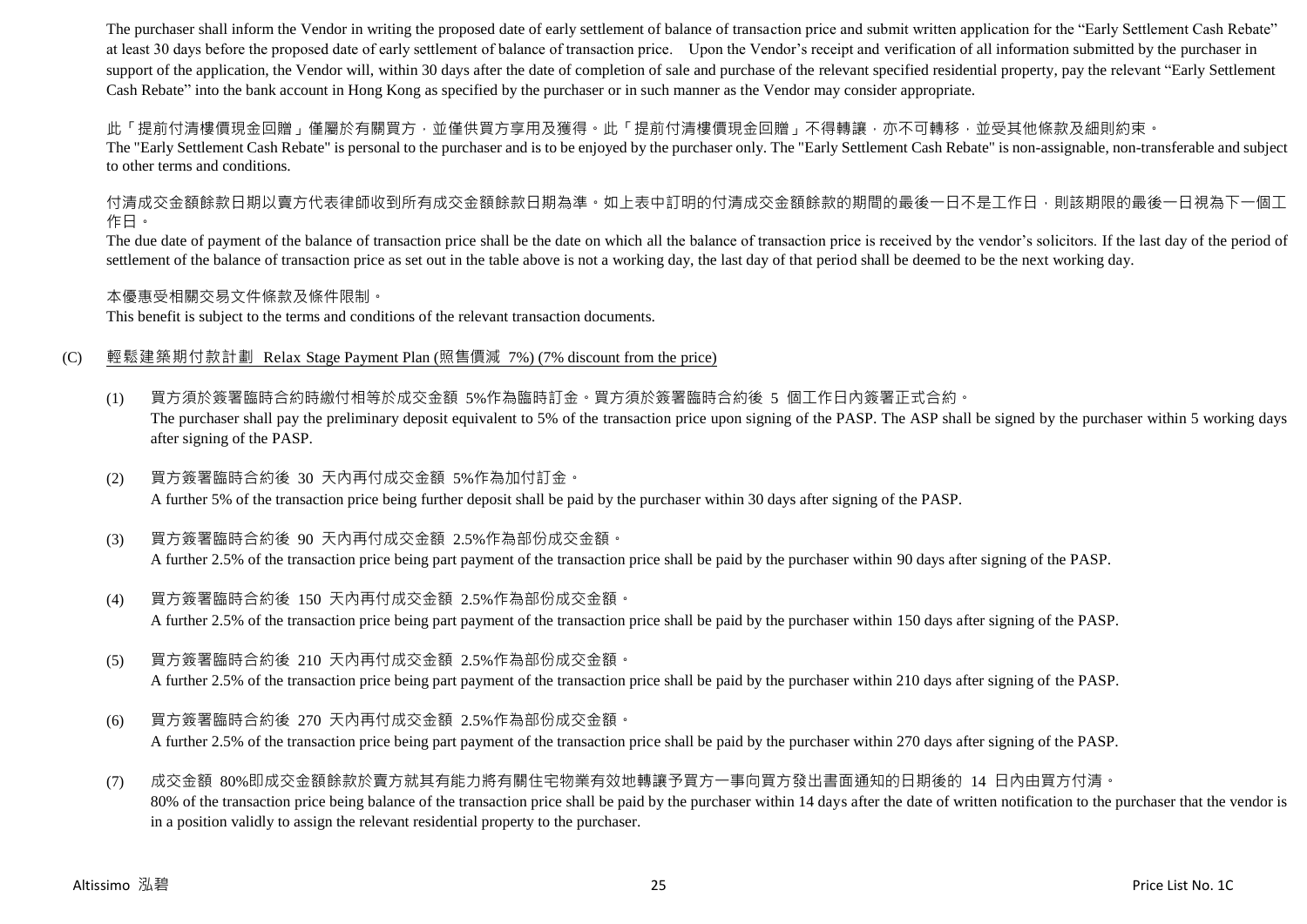#### (C1) 優越建築期付款計劃 Premium Stage Payment Plan (照售價減 6%) (6% discount from the price)

(1) 買方須於簽署臨時合約時繳付相等於成交金額 5%作為臨時訂金。買方須於簽署臨時合約後 5 個工作日內簽署正式合約。

The purchaser shall pay the preliminary deposit equivalent to 5% of the transaction price upon signing of the PASP. The ASP shall be signed by the purchaser within 5 working days after signing of the PASP.

- (2) 買方簽署臨時合約後 30 天內再付成交金額 1%作為加付訂金。 A further 1% of the transaction price being further deposit shall be paid by the purchaser within 30 days after signing of the PASP.
- (3) 買方簽署臨時合約後 240 天內再付成交金額 1%作為部份成交金額。 A further 1% of the transaction price being part payment of the transaction price shall be paid by the purchaser within 240 days after signing of the PASP.
- (4) 買方簽署臨時合約後 360 天內再付成交金額 1%作為部份成交金額。 A further 1% of the transaction price being part payment of the transaction price shall be paid by the purchaser within 360 days after signing of the PASP.
- (5) 買方簽署臨時合約後 480 天內再付成交金額 1%作為部份成交金額。 A further 1% of the transaction price being part payment of the transaction price shall be paid by the purchaser within 480 days after signing of the PASP.
- (6) 買方簽署臨時合約後 600 天內再付成交金額 1%作為部份成交金額。

A further 1% of the transaction price being part payment of the transaction price shall be paid by the purchaser within 600 days after signing of the PASP.

(7) 成交金額 90%即成交金額餘款於賣方就其有能力將有關住宅物業有效地轉讓予買方一事向買方發出書面通知的日期後的 14 日內由買方付清 90% of the transaction price being balance of the transaction price shall be paid by the purchaser within 14 days after the date of written notification to the purchaser that the vendor is in a position validly to assign the relevant residential property to the purchaser.

# **本付款計劃提供「成交金額 30%第二按揭」安排,該安排詳情見第 (4)(iii)(c)段。**

**The arrangements of "Second Mortgage for 30% of the transaction price" will be provided under this payment plan. Please see paragraph (4)(iii)(c) for the details of that arrangement.**

# (ii) **售價獲得折扣的基礎**

**The basis on which any discount on the price is available**

- (a) 見 4(i) See 4(i)
- (b) (I) 「置業售價折扣」:額外售價 2%折扣優惠

(只適用於 120 天現金優惠付款計劃、500 天輕鬆付款計劃及 150 天優越按揭付款計劃) "Home Purchase Price Discount": An extra 2% discount from the price. (Only applicable to 120-day Cash Payment Plan, 500-day Easy Payment Plan and 150-day Prestige Mortgage Payment Plan)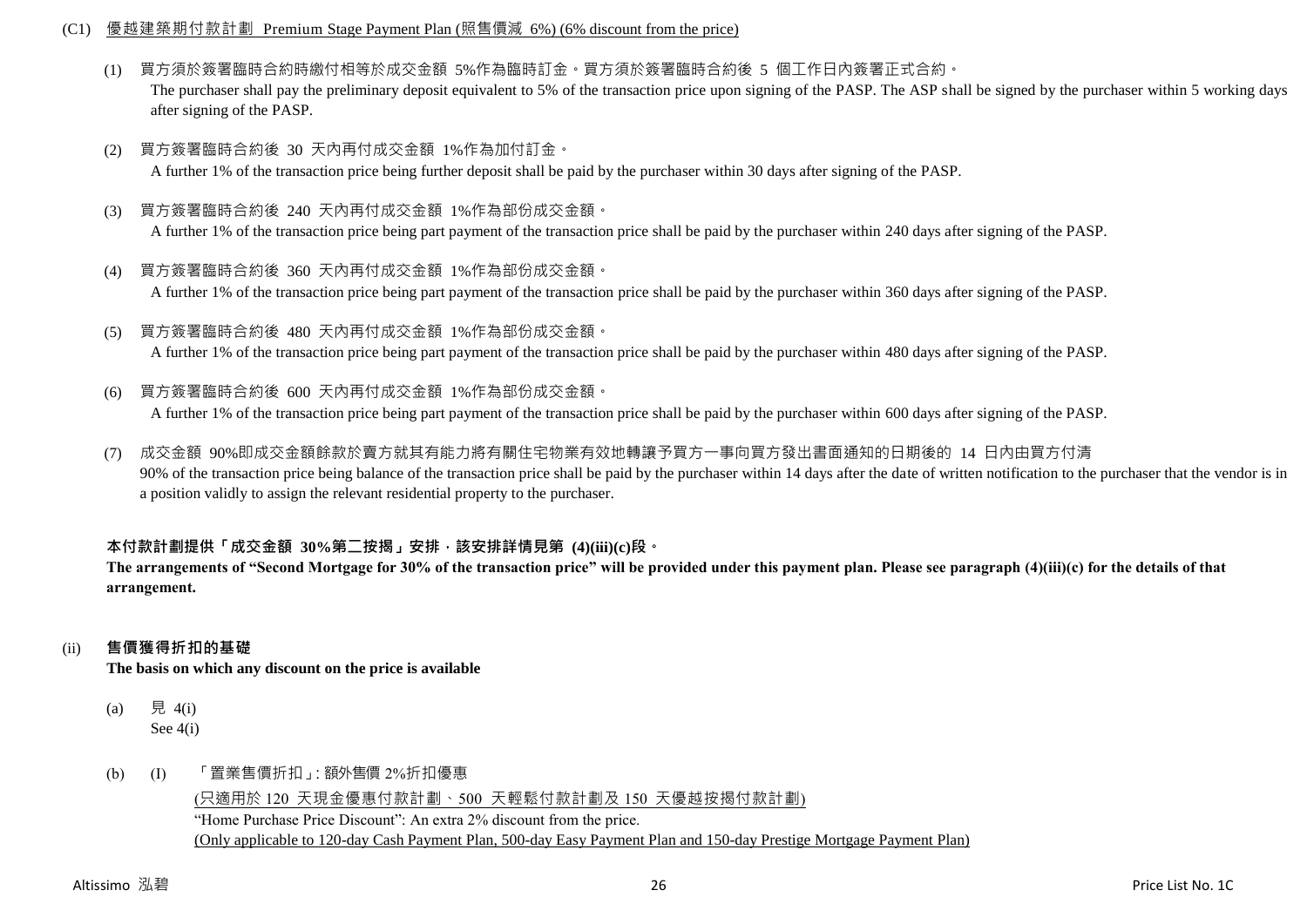- (II) 「泓碧至尊優惠」:於 2019 年 2 月 25 日或之前簽署臨時合約購買本價單中之指明住宅物業之買方可獲額外售價 2%折扣優惠。 "ALTISSIMO Premium Benefit": An extra 2% discount from the price would be offered to the purchasers who sign the PASP to purchase a specified residential property listed in this price list on or before 25th February 2019.
- (c) 員工置業折扣 Staff Purchasing Discount

如買方(或構成買方之任何人士)屬任何「員工合資格人士」,並且沒有委任地產代理就購入住宅物業代其行事,可獲額外 5% 售價折扣優惠,折扣優惠受相關公司內部 條款約束。

If the purchaser (or any person comprising the purchaser) is a "Qualified Staff", provided that the purchaser did not appoint any estate agent to act for him/her in the purchase of the residential property, an extra 5% discount on the Price would be offered, subject to the internal regulation of Respective Related Parties.

「員工合資格人士」指碧桂園控股有限公司及其附屬公司、宏安集團有限公司及其附屬公司、宏安地產有限公司、位元堂藥業控股有限公司、「易易壹金融集團有限公司、 中國農產品交易有限公司或中國建築國際集團及其附屬公司之任何董事、員工及其直系親屬 ( 任何個人的配偶、父母、子女、兄弟及姐妹為該個人之「直系親屬」, 惟須 提供令賣方滿意的有關證明文件 以茲證明有關關係,且賣方對是否存在近親關係保留最終決定權)。

"Qualified Staff" means any director or employee (and his/her close family member (a spouse, parent, child, brother and sister of a person is a "close family member" of that person provided that the relevant supporting documents to the satisfaction of the Vendor must be provided to prove the relationship concerned and that the Vendor reserves the final right to decide whether or not such relationship exists)) of any of Country Garden Holdings Company Limited and its subsidiaries, Wang On Group Limited and its subsidiaries, Wang On Properties Limited, Wai Yuen Tong Medicine Holdings Limited, Easy One Financial Group Limited, China Agri-Products Exchange Limited and China State Construction International Holdings Ltd. and its subsidiaries.

買方須在遞交購樓意向登記表格時或前提供令賣方滿意的證據証明其為「員工合資格人士」及(如適用)直系親屬關係,賣方就相關買方是否「員工合資格人士」及(如 適用)存在直系親屬關係有最終決定權,而賣方之決定為最終及對買方具有約束力。

The purchaser shall on or before submission of the Registration of Intent form on the spot provide evidence for proof of being a (if applicable) "Qualified Staff" to the satisfaction of the Vendor and in this respect the Vendor shall have absolute discretion and the Vendor's decision shall be final and binding on the purchaser.

- (d) 特別現金回贈 Special Cash Rebate
	- (i) 如買方沒有使用第(4)(iii)(b) 段所述的「成交金額 75%第一按揭」,可獲賣方送出特別現金回贈(『特別現金回贈』)。特別現金回贈的金額相等於成交金額 3%。

If the purchaser has not utilized "First Mortgage for 75% of the transaction price" as set out in paragraph (4)(iii)(b), the purchaser shall be entitled to a Special Cash Rebate ("Special Cash Rebate") offered by the Vendor. The amount of the Special Cash Rebate shall be equal to 3% of the transaction price.

買方須於有關指明住宅物業的買賣成交後 14 天內,向賣方提出書面申請「特別現金回贈」。賣方將在收妥並核實買方就有關申請提交的所有資料後 30 日內將「特別現 金回贈」支付予買方指定的於香港開設的銀行戶口或按賣方認為適合的方式回贈予買方。

Within 14 days after completion of sale and purchase of the relevant specified residential property, the purchaser shall make a written application to the Vendor for the Special Cash Rebate. Within 30 days after the Vendor's receipt and verification of all information submitted by the purchaser in support of the application, the Vendor will pay the "Special Cash Rebate" into the bank account in Hong Kong as specified by the purchaser or in such manner as the Vendor may consider appropriate.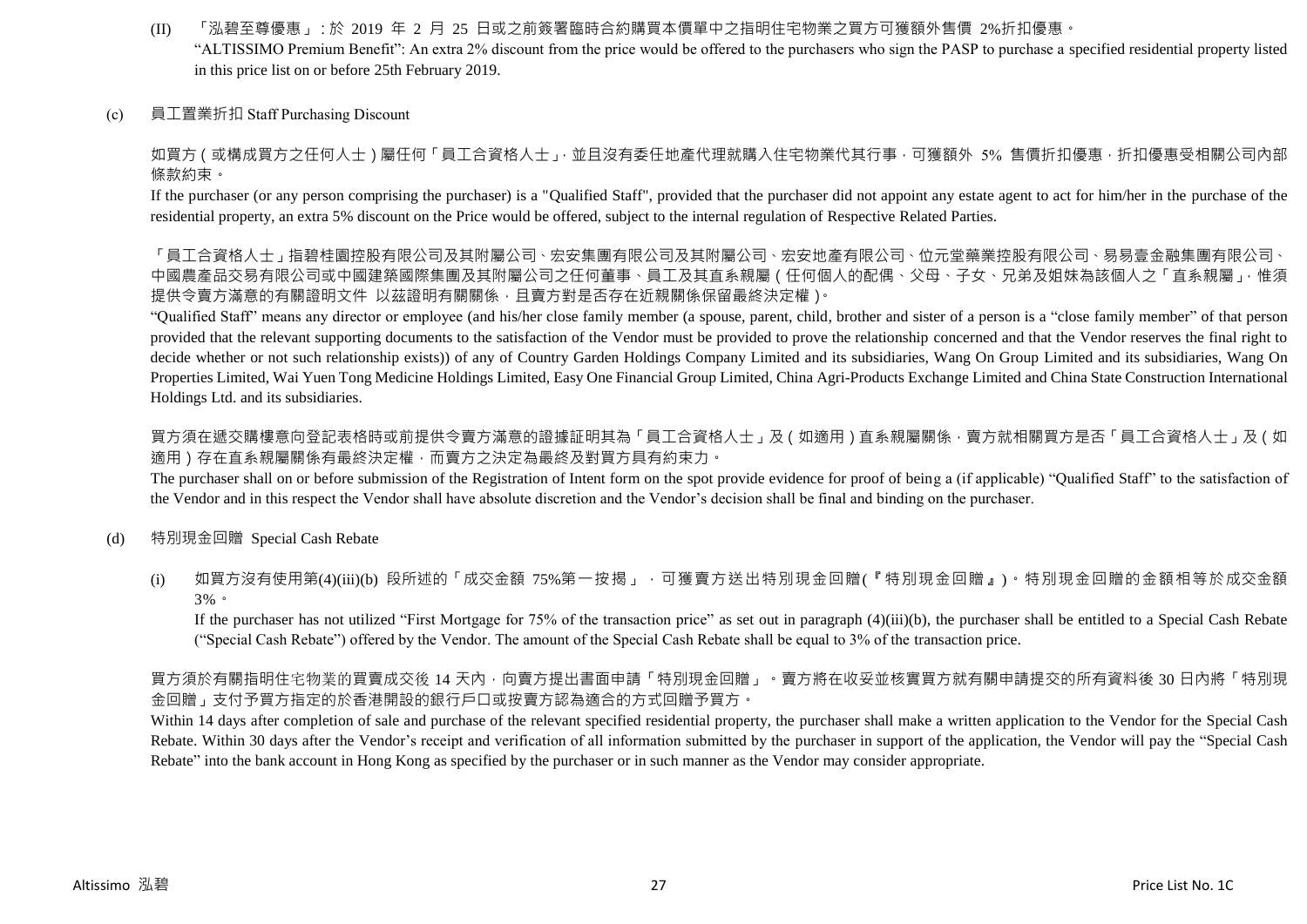### (iii) **可就購買發展項目中的指明住宅物業而連帶獲得的任何贈品、財務優惠或利益**

**Any gift, or any financial advantage or benefit, to be made available in connection with the purchase of a specified residential property in the Development**

- (a) 見 4(i) 及 4(ii) See  $4(i)$  and  $4(ii)$
- (b) 「成交金額 75%第一按揭」 "First Mortgage for 75% of the transaction price"

#### **只適用於第(4)(i)(A2)段之付款計劃。 Only applicable to the payment plan under paragraphs (4)(i)(A2).**

買方可向賣方介紹之財務機構或賣方指定的其它公司(「介紹之第一承按人」)申請最高達成交金額之 75%之第一按揭(「第一按揭貸款」)。第一按揭貸款及其申請受以下條 款及條件規限:

The purchaser may apply to the financial institution referred by the Vendor or any other company designated by the Vendor (the "Referred First Mortgagee") for first mortgage with a maximum loan amount equivalent to 75% of the transaction price (the "First Mortgage Loan"). The First Mortgage and its application are subject to the following terms and conditions:

(1) 買方必須於付清成交金額餘款之日起計最少 60 日前以指定的申請書向介紹之第一承按人申請第一按揭貸款。

The purchaser shall by prescribed form apply to the Referred First Mortgagee for the First Mortgage Loan, not less than 60 days before the due date of payment of the balance of the transaction price.

- (2) 買方須依照介紹之第一承按人之要求提供足夠之入息證明文件。 The purchaser shall provide sufficient proof of income in accordance with the requirements of the Referred First Mortgagee.
- (3) 買方須以所購之發展項目住宅物業之第一衡平法按揭及第一法定按揭作抵押。 The First Mortgage Loan shall be secured by a first equitable mortgage and a first legal mortgage over the residential property in the Development purchased by the purchaser.
- (4) 第一按揭貸款年期最長為 20年。 The maximum tenor of the First Mortgage Loan shall not exceed 20 years.
- (5) 第一按揭貸款首 24 個月之年利率以介紹之第一承按人引用之最優惠利率(P)減 2% (P-2%)計算。其後的年利率以最優惠利率加 3.5%(P+3.5%)計算。P 為浮動利率, 於本價單日期 P 為每年 5.375%。最終按揭利率以介紹之第一承按人審批結果而定,賣方並無就其作出,亦不得被視為就其作出任何不論明示或隱含之陳述、承諾 或保證。

The interest rate of the first 24 months of the First Mortgage Loan shall be Prime Rate (P) quoted by the Referred First Mortgagee minus 2% (P-2%). The interest rate for the rest of the term of the First Mortgage Loan shall be Prime Rate (P) plus 3.5% (P+3.5%). P is subject to fluctuation. P as at the date of this price list is 5.375% per annum. The final mortgage rate will be subject to final approval by the Referred First Mortgagee. No representation, undertaking or warranty, whether express or implied, is given, or shall be deemed to have been given by the Vendor in respect thereof.

(6) 第一按揭貸款之文件必須由介紹之第一承按人指定之律師行辦理,並由買方負責有關律師費用及其他開支。 All legal documents in relation to the First Mortgage Loan must be prepared by the solicitors' firm designated by the Referred First Mortgagee. All legal costs and other expenses incurred shall be paid by the Purchaser.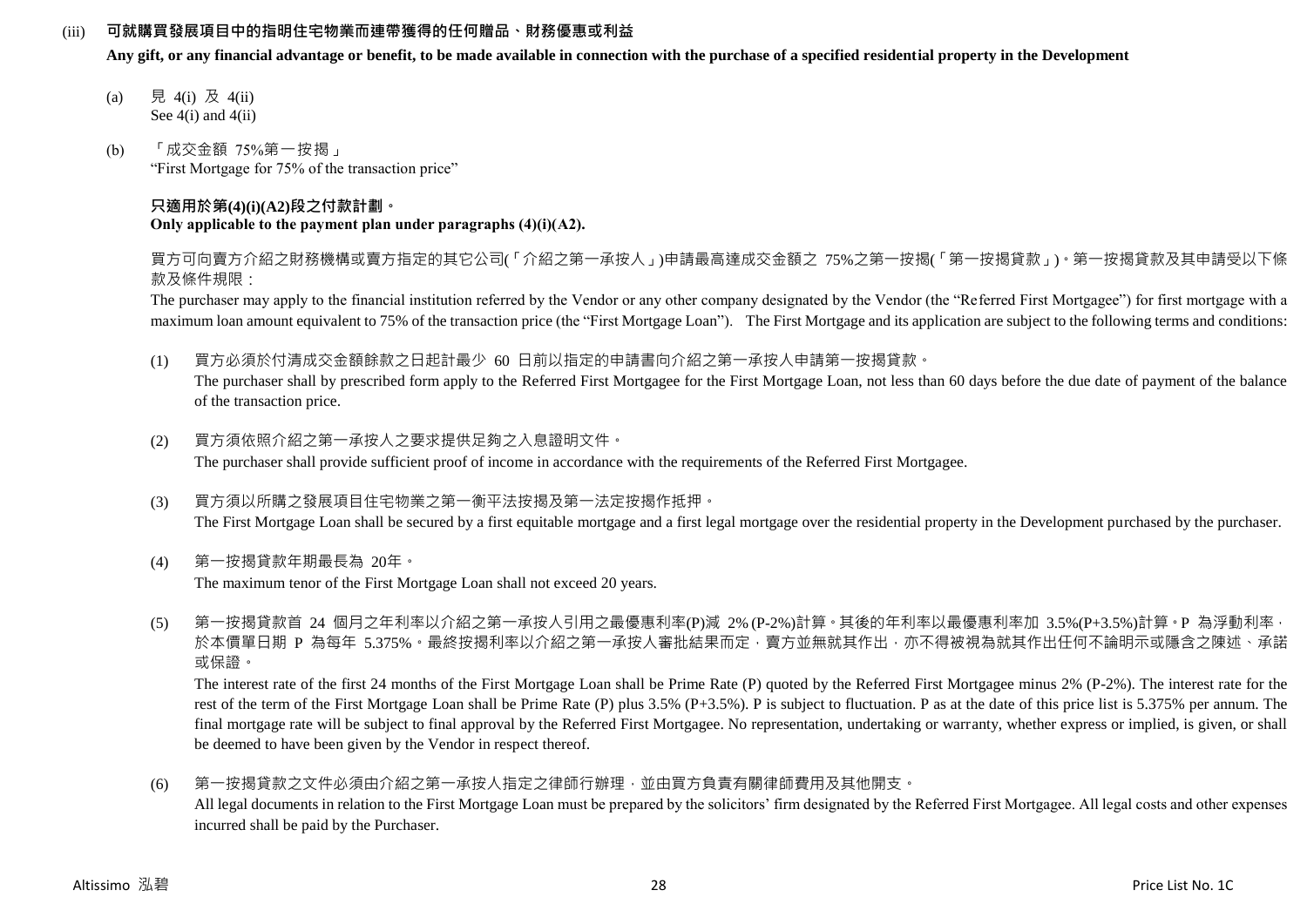- (7) 買方須就申請第一按揭貸款支付港幣\$1,000不可退還的轉介費。 The purchaser shall pay HK\$1,000 being the non-refundable referral fee for the First Mortgage Loan.
- (8) 買方於決定選擇此安排前,請先向介紹之第一承按人查詢清楚按揭條款及條件、批核條件及申請手續。 The purchaser is advised to enquire with the Referred First Mortgagee on details of the terms and conditions of the mortgage, approval conditions and application procedures of the First Mortgage before choosing this arrangement.
- (9) 第一按揭貸款條款及批核條件僅供參考,介紹之第一承按人保留不時更改第一按揭貸款條款及批核條件的權利。 The terms and conditions and approval conditions of the First Mortgage Loan are for reference only, the Referred First Mortgagee reserves the right to change the terms and conditions and approval conditions of the First Mortgage Loan from time to time as it sees fit.
- (10) 有關第一按揭貸款之批核與否及借貸條款以介紹之第一承按人之最終決定為準,與賣方無關,且於任何情況賣方均無需為此負責。賣方並無或不得被視為就第一按 揭貸款之按揭條款及條件以及申請之批核作出任何不論明示或隱含之陳述、承諾或保證。不論貸款獲批與否,買方仍須按正式合約完成交易及付清成交金額餘款。 The terms and conditions and the approval of applications for the First Mortgage Loan are subject to the final decision of the Referred First Mortgagee, and are not related to the Vendor (who shall under no circumstances be responsible therefor). No representation, undertaking or warranty, whether express or implied, is given, or shall be deemed to have been given by Vendor in respect of the terms and conditions and the approval of applications for the First Mortgage Loan. Regardless the First Mortgage Loan is granted or not, the purchaser(s) shall complete the sale and purchase in accordance with the ASP and pay the balance of the transaction price.
- (c) 「成交金額 30%第二按揭」 "Second Mortgage for 30% of the transaction price"

# **只適用於第(4)(i)(C1)段之付款計劃。**

### **Only applicable to the payment plans under paragraphs (4)(i)(C1).**

# 買方可向賣方介紹之財務機構或賣方指定的其它公司(「介紹之第二承按人」) 申請最高達成交額之 30%之第二按揭,基本條款如下:

The Purchaser may apply to the financial institution referred by the Vendor or any other company designated by the Vendor (the "Referred Second Mortgagee") for second mortgage with a maximum loan amount equivalent to 30% of the Transaction Price (the "Second Mortgage"). The Second Mortgage and its application are subject to the following terms and conditions:

(1) 買方必須於付清成交金額餘款之日起計最少 60 日前以指定的申請書向介紹之第二承按人申請按揭貸款。

The purchaser(s) shall by prescribed form apply to the Referred Second Mortgagee for mortgage loan, not less than 60 days before the due date of payment of the balance of the transaction price.

(2) 買方須依照介紹之第二承按人之要求提供足夠之入息證明文件。

The purchaser shall provide sufficient proof of income in accordance with the requirements of the Referred Second Mortgagee.

(3) 第二按揭貸款年期最長為 25 年或與第一按揭貸款同等年期,以較短者為準 The maximum tenor of second mortgage loan shall be 25 years or the same tenor of first mortgage loan, whichever is the shorter.

(4) 第二按揭首 24 個月之年利率以介紹之第二承按人引用之最優惠利率(P)減 2.75% (P-2.75%)計算。其後的年利率以最優惠利率計算。P 為浮動利率,於本價 單日期 P 為每年 5.375%。最終按揭利率以介紹之第二承按人審批結果而定,賣方並無就其作出,亦不得被視為就其作出任何不論明示或隱含之陳述、承諾 或保證。

The interest rate of the first 24 months of the Second Mortgage shall be Prime Rate (P) quoted by the Referred Second Mortgagee minus 2.75% (P-2.75%). The interest rate for the rest of the term of the Second Mortgage shall be Prime Rate (P). P is subject to fluctuation. P as at the date of this price list is 5.375% per annum. The final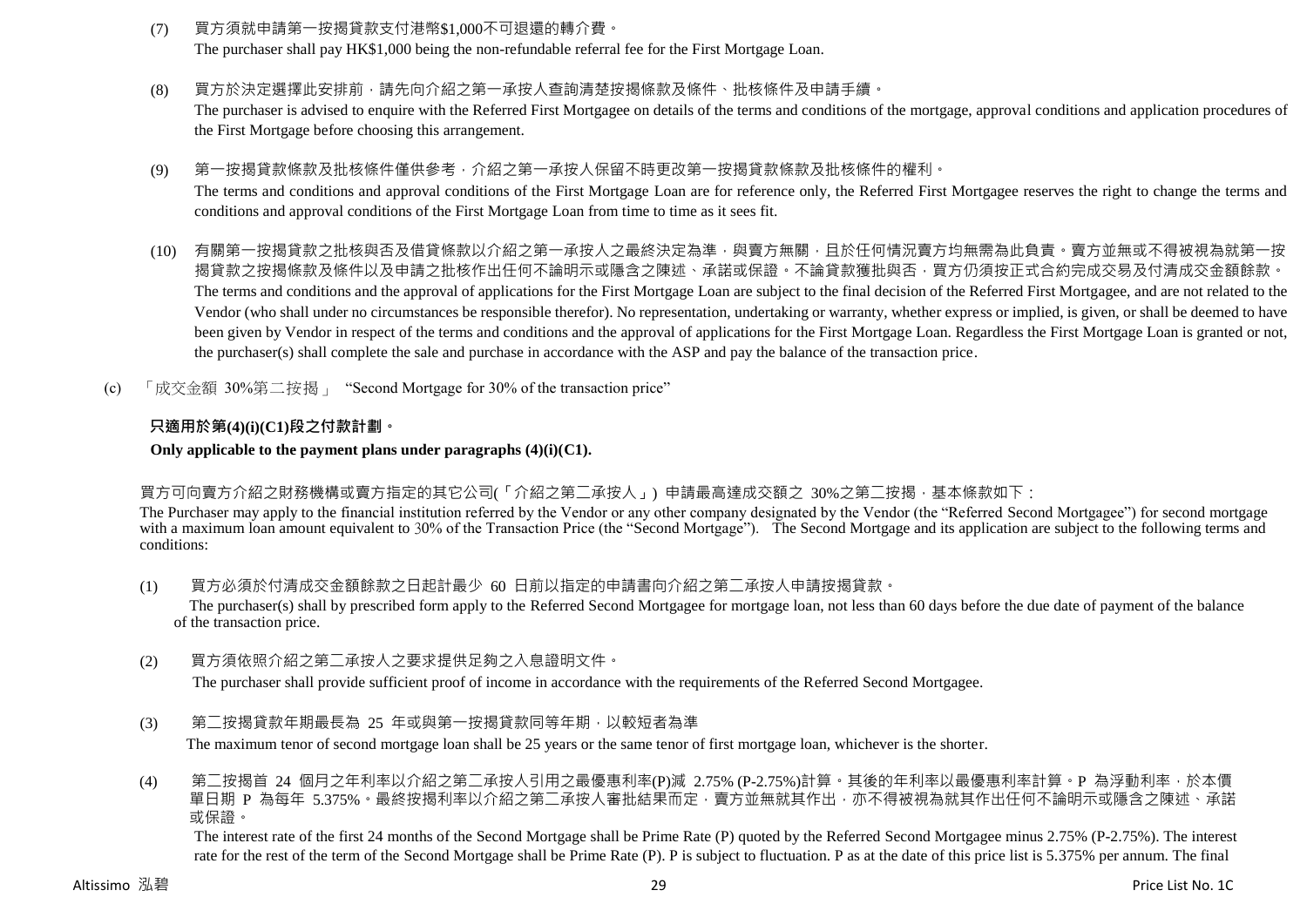mortgage rate will be subject to final approval by the Referred Second Mortgagee. No representation, undertaking or warranty, whether express or implied, is given, or shall be deemed to have been given by the Vendor in respect thereof.

- (5) 第二按揭貸款最高金額為成交金額的 30%,惟第一按揭貸款及第二按揭貸款總金額不可超過成交金額或有關住宅物業的估價 (以較低者為準) 的 80%。 The maximum second mortgage loan amount shall be 30% of the transaction price, but the total amount of the first mortgage loan and the second mortgage loan together shall not exceed 80% of the transaction price or the valuation of the relevant residential property, whichever is the lower.
- (6) 第一按揭貸款銀行須為介紹之第二承按人所指定之銀行,買方並須首先得到該銀行書面同意辦理第二按揭貸款。 The first mortgagee bank shall be one which is nominated by the Referred Second Mortgagee. The purchaser(s) shall obtain the prior written consent from the first mortgagee bank for the application of second mortgage loan.
- (7) 第一按揭貸款及第二按揭貸款申請將由有關承按機構獨立處理。 The applications for first mortgage loan and the second mortgage loan will be processed by the relevant mortgagees independently.
- (8) 所有第二按揭貸款及其相關擔保之法律文件必須由介紹之第二承按人指定律師行辦理,買方及其擔保人(如有) 須支付所有第二按揭貸款及其擔保相關之律師 費及雜費。

All legal documents of the second mortgage loan and its related guarantee shall be handled by the solicitors designated by the Referred Second Mortgagee and all legal costs and disbursement relating thereto shall be borne by the purchaser(s) and his/her/their guarantor(s) (if any).

(9) 第二按揭貸款批出與否及其條款,介紹之第二承按人有最終決定權,其決定與賣方無關,賣方亦無需為此負責。不論貸款獲批與否,買方仍須按正式合約完 成交易及付清 成交金額餘款。

The approval or disapproval of the second mortgage loan and terms thereof are subject to the final decision of the Referred Second Mortgagee. The decision is not related to the vendor and the vendor shall not be responsible therefor. Regardless the loan is granted or not, the purchaser(s) shall complete the sale and purchase in accordance with the ASP and pay the balance of the transaction price.

(10) 第二按揭貸款受其他條款及細則約束。 The second mortgage loan is subject to other terms and conditions.

#### (d) 優先邀請認購住宅車位 The Benefit of "Car Parking Space Purchase Priority"

簽署臨時合約以購買下表所列任何一個住宅物業的買方將於賣方首次發售發展項目的住客停車位 (各稱「住客停車位」) 時獲賣方優先邀請申請認購 (受制於合約)一個 住客停車位。若買方購買多於一個下表所列的住宅物業(不論透過一份或多於一份臨時合約),買方最多可申請認購等同於買方所購買下表所列的住宅物業之數目之住客停 車位。可供認購的住客停車位的位置、售價及銷售詳情將由賣方全權酌情決定,並容後公佈。如賣方接納上述買方按邀請函中特定的時限內作出的申請,則出售相關住 客停車位的前提是上述買方須於邀請函中特定的時限內簽署相關住客停車位的臨時買賣合約。倘若上述買方未有於該特定的時限內作出申請及/或簽署相關住客停車位的 臨時買賣合約,上述買方將被視為放棄本優惠論。此優惠受相關交易文件中的條款及條件約束。所有住客停車位之出售均會按發展項目的預售樓花同意書(如適用)的規定 進行。本優惠只屬上述購買下表所列任何住宅物業之買方個人所有,不可轉讓及不可兌現為現金或任何其他優惠。

The purchaser who enters into a preliminary agreement for sale and purchase to purchase any one of the residential properties listed in the table below will, upon the first launch of sale of the residential parking spaces (each of which a "Residential Parking Space") in the development by the vendor, enjoy the benefit of being first invited to apply for the purchase (subject to contract) of ONE (1) Residential Parking Space. If the purchaser purchases more than one of the residential properties listed in the table below, the maximum number of Residential Parking Spaces that the said purchaser is entitled to apply for purchase shall be equal to the number of residential properties listed in the table below so purchased by the purchaser. Location of the Residential Parking Space(s) made available for such sale, its/their price(s) and the details of such sale will be determined by the vendor at its sole and absolute discretion and will be announced later. If the vendor accepts an application made by the said purchaser within the time prescribed by the invitation, the sale of the Residential Parking Space(s) concerned will then be subject to the signing of the relevant preliminary agreement(s) for sale and purchase by the said purchaser within the time limit prescribed in the invitation. If the said purchaser fails to make an application and/or sign the preliminary agreement(s) for sale and purchase of the Residential Parking Space(s) concerned within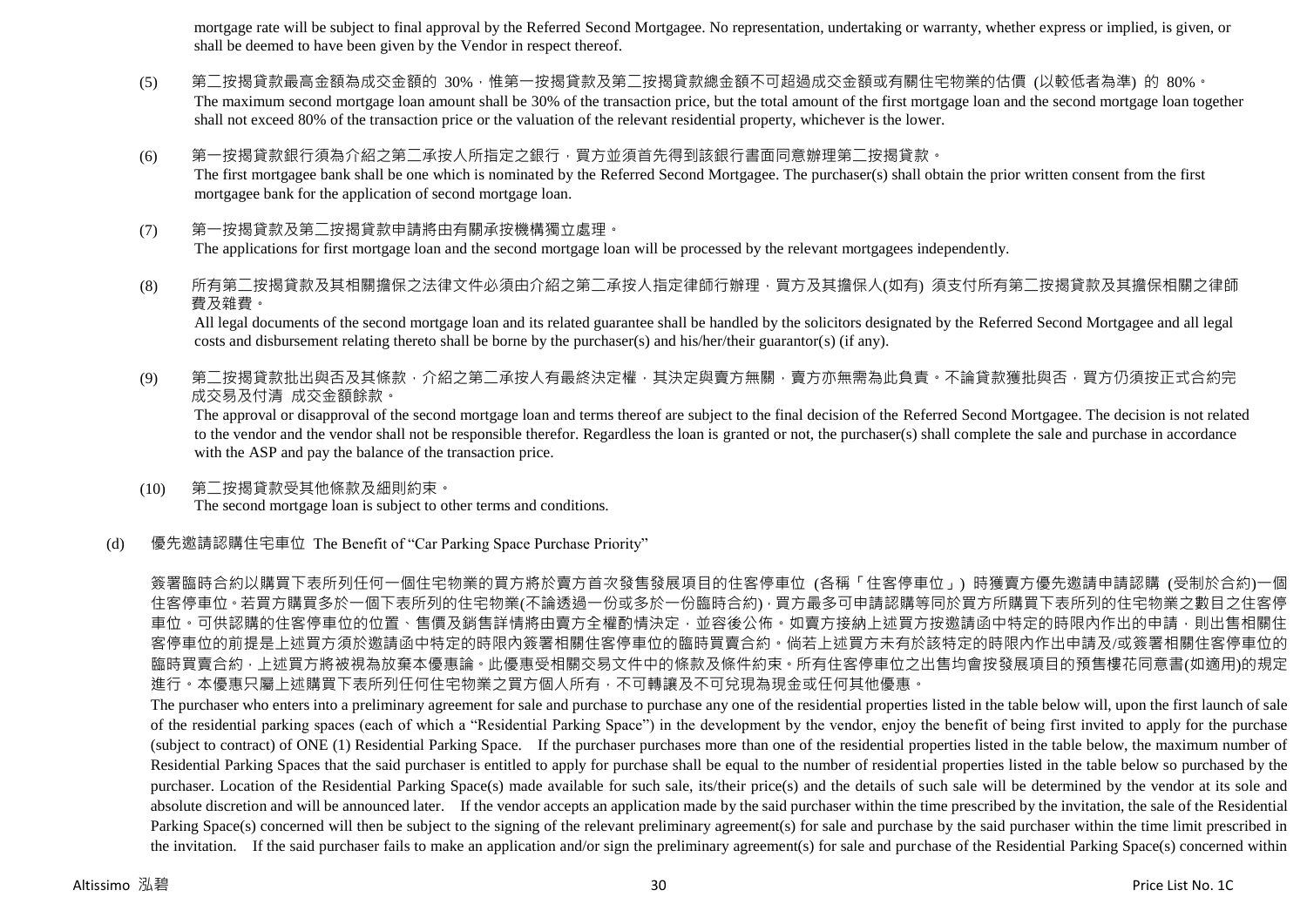such prescribed time limit, he/she will be deemed to have given up this benefit. This benefit is subject to the terms and conditions of the relevant transaction documents. The sale of all Residential Parking Space(s) will be carried out in accordance with the conditions of the pre-sale consent of the development (if applicable). This benefit is personal to the said purchaser of the residential property(ies) listed in the table below and is non-transferable and cannot be redeemed for cash or any other benefit.

| 大廈名稱 Block Name | 樓層<br>Floor                                                                                                        | 單位 Unit |
|-----------------|--------------------------------------------------------------------------------------------------------------------|---------|
| 第2座 Tower 2     | 15, 12, 11, 10, 9, 2, 1                                                                                            |         |
|                 | 11, 10, 9, 8, 7<br>16, 15,<br>-65<br>12,<br>$\mathbf{v}_1, \mathbf{v}_2, \mathbf{v}_3, \mathbf{v}_4, \mathbf{v}_5$ |         |

#### (iv) **誰人負責支付買賣該發展項目中的指明住宅物業的有關律師費及印花稅**

**Who is liable to pay the solicitors' fees and stamp duty in connection with the sale and purchase of a specified residential property in the Development**

(a) 如買方選用賣方代表律師處理買賣合約、按揭及轉讓契‧賣方同意支付買賣合約及轉讓契兩項法律文件之律師費用。如買方選擇另聘代表律師處理買賣合約、按揭及轉讓 契,買方及賣方須各自負責有關買賣合約及轉讓契兩項法律文件之律師費用。

If the purchaser appoints the vendor's solicitors to handle the agreement for sale and purchase, mortgage and assignment, the vendor agrees to bear the legal cost of the agreement for sale and purchase and the assignment. If the purchaser chooses to instruct his own solicitors to handle the agreement for sale and purchase, mortgage or assignment, each of the vendor and purchaser shall pay his own solicitors' legal fees in respect of the agreement for sale and purchase and the assignment.

#### (b) 買方須支付一概有關臨時買賣合約、買賣合約及轉讓契的印花稅(包括但不限於任何買方提名書或轉售(如有)的印花稅、額外印花稅、買家印花稅及任何與過期繳付任何印 花稅有關的罰款、利息及附加費等)。

All stamp duties on the preliminary agreement for sale and purchase, the agreement for sale and purchase and the assignment (including without limitation any stamp duty on, if any, nomination or sub-sale, any special stamp duty, any buyer's stamp duty and any penalty, interest and surcharge, etc. for late payment of any stamp duty) will be borne by the purchaser.

#### (v) **買方須爲就買賣該發展項目中的指明住宅物業簽立任何文件而支付的費用**

**Any charges that are payable by a purchaser for execution of any document in relation to the sale and purchase of a specified residential property in the Development**

有關其他法律文件之律師費如:附加合約、買方提名書、有關樓宇交易之批地文件、大廈公契及其他樓契之核證費、查冊費、註冊費、圖則費及其他實際支出等等,均由買方 負責,一切有關按揭及其他費用均由買方負責。

All legal costs and charges in relation to other legal documents such as supplemental agreement, nomination, certifying fee for Government Lease, deed of mutual covenant and all other title documents, search fee, registration fee, plan fee and all other disbursements shall be borne by the purchaser. The purchase) shall also pay and bear the legal costs and disbursements in respect of any mortgage.

#### 備註: 買方如因任何原因需更改支付條款,必須得賣方事先同意,並須向賣方繳付\$7,500 不可退還手續費及自付全部相關額外費用。

Remark: If a Purchaser would like to change the payment terms for whatever reasons, the prior consent of the Vendor must be obtained and a non-refundable administrative fee of \$7,500 shall be payable by the Purchaser to the Vendor and the Purchaser shall bear all related extra expenses.

### (5) **賣方已委任地產代理在發展項目中的指明住宅物業的出售過程中行事:**

**The vendor has appointed estate agents to act in the sale of any specified residential property in the Development:**

#### 賣方委任的代理: Agents appointed by the vendor: